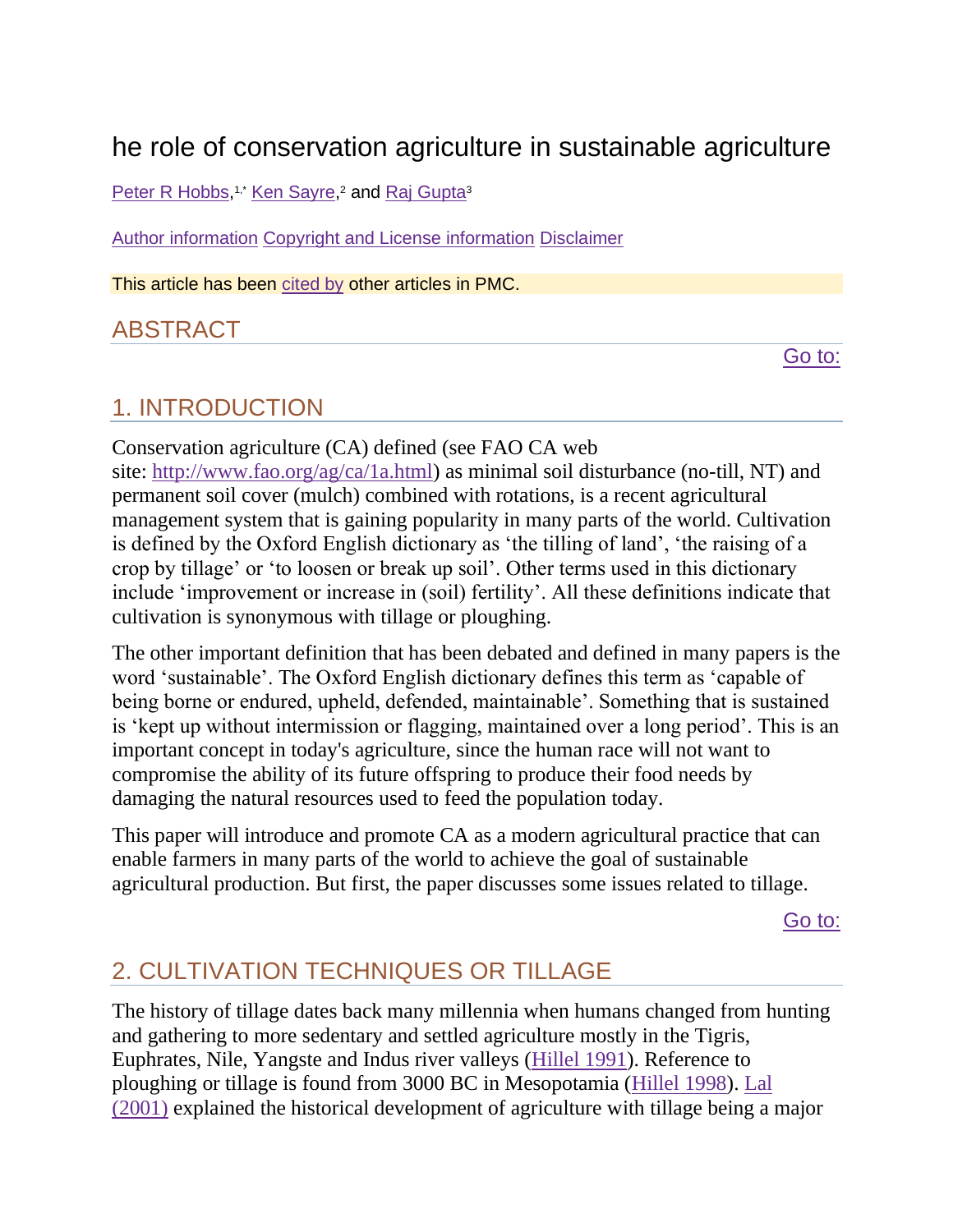component of management practices. With the advent of the industrial revolution in the nineteenth century, mechanical power and tractors became available to undertake tillage operations; today, an array of equipment is available for tillage and agricultural production. The following summarizes the reasons for using tillage.

- i. Tillage was used to soften the soil and prepare a seedbed that allowed seed to be placed easily at a suitable depth into moist soil using seed drills or manual equipment. This results in good uniform seed germination.
- ii. Wherever crops grow, weeds also grow and compete for light, water and nutrients. Every gram of resource used by the weed is one less gram for the crop. By tilling their fields, farmers were able to shift the advantage from the weed to the crop and allow the crop to grow without competition early in its growth cycle with resulting higher yield.
- iii. Tillage helped release soil nutrients needed for crop growth through mineralization and oxidation after exposure of soil organic matter to air.
- iv. Previous crop residues were incorporated along with any soil amendments (fertilizers, organic or inorganic) into the soil. Crop residues, especially loose residues, create problems for seeding equipment by raking and clogging.
- v. Many soil amendments and their nutrients are more available to roots if they are incorporated into the soil; some nitrogenous fertilizers are also lost to the atmosphere if not incorporated.
- vi. Tillage gave temporary relief from compaction using implements that could shatter below-ground compaction layers formed in the soil.
- vii. Tillage was determined to be a critical management practice for controlling soil-borne diseases and some insects.

There is no doubt that this list of tillage benefits was beneficial to the farmer, but at a cost to him and the environment, and the natural resource base on which farming depended. The utility of ploughing was first questioned by a forward-looking agronomist in the 1930s, Edward H. Faulkner, in a manuscript called 'Ploughman's Folly' [\(Faulkner 1943\)](https://www.ncbi.nlm.nih.gov/pmc/articles/PMC2610169/#bib37). In a foreword to a book entitled 'Ploughman's folly and a second look' by EH Faulkner, Paul Sears notes that:

*Faulkner's genius was to question the very basis of agriculture itself—the plough. He began to see that the curved moldboard of the modern plough, rather than allowing organic matter to be worked into the soil by worms and other burrowing animals, instead buries this valuable material under the subsoil where it remains like a wad of undigested food from a heavy meal in the human stomach.[\(Faulkner 1987,](https://www.ncbi.nlm.nih.gov/pmc/articles/PMC2610169/#bib38) p. x)*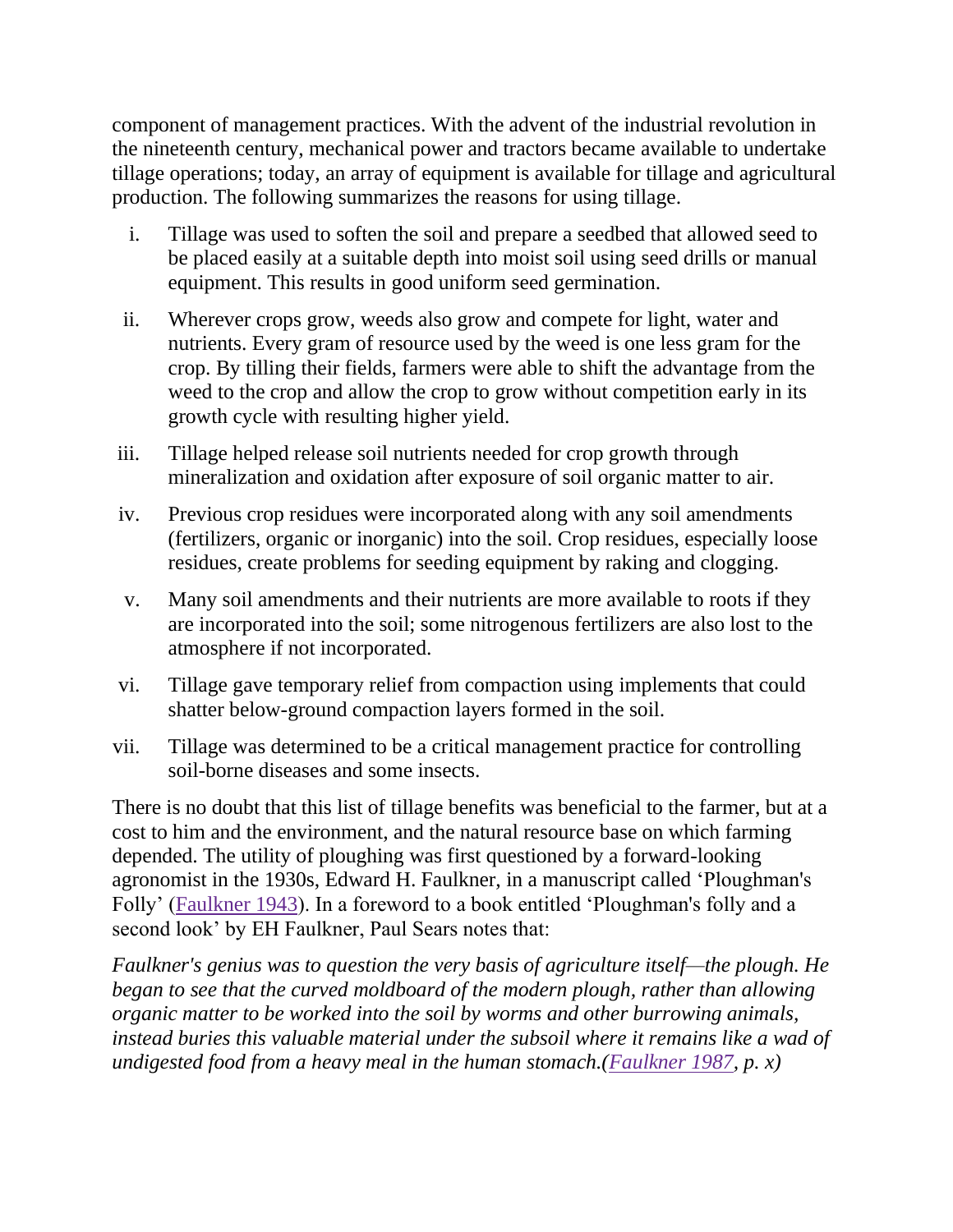The tragic dust storm in the mid-western United States in the 1930s was a wake-up call to how human interventions in soil management and ploughing led to unsustainable agricultural systems. In the 1930s, it was estimated that 91 Mha of land was degraded by severe soil erosion (Utz *et al*[. 1938\)](https://www.ncbi.nlm.nih.gov/pmc/articles/PMC2610169/#bib100); this area has been dramatically reduced today.

[Go to:](https://www.ncbi.nlm.nih.gov/pmc/articles/PMC2610169/)

## 3. CONSERVATION TILLAGE AND CONSERVATION **AGRICULTURE**

Since the 1930s, during the following 75 years, members of the farming community have been advocating a move to reduced tillage systems that use less fossil fuel, reduce run-off and erosion of soils and reverse the loss of soil organic matter. The first 50 years was the start of the conservation tillage (CT) movement and, today, a large percentage of agricultural land is cropped using these principles. However, in the book 'No-tillage seeding', Baker *et al.* [\(2002;](https://www.ncbi.nlm.nih.gov/pmc/articles/PMC2610169/#bib10) a second edition of this excellent book was published in 2006) explained 'As soon as the modern concept of reduced tillage was recognized, everyone, it seems, invented a new name to describe the process'. The book goes on to list 14 different names for reduced tillage along with rationales for using these names. The book is also an excellent review of the mechanization and equipment needs of no-tillage technologies. Baker *et al*[. \(2002\)](https://www.ncbi.nlm.nih.gov/pmc/articles/PMC2610169/#bib10) defined CT as:

*the collective umbrella term commonly given to no-tillage, direct-drilling, minimumtillage and/or ridge-tillage, to denote that the specific practice has a conservation goal of some nature. Usually, the retention of 30% surface cover by residues characterizes the lower limit of classification for conservation-tillage, but other conservation objectives for the practice include conservation of time, fuel, earthworms, soil water, soil structure and nutrients. Thus residue levels alone do not adequately describe all conservation tillage practices.(Baker [et al. 2002,](https://www.ncbi.nlm.nih.gov/pmc/articles/PMC2610169/#bib10) p. 3)*

This has led to confusion among the agricultural scientists and, more importantly, the farming community. To add to the confusion, the term 'conservation agriculture' has recently been introduced by the Food and Agriculture Organization (see FAO web site), and others, and its goals defined by FAO as follows:

*Conservation agriculture (CA) aims to conserve, improve and make more efficient use of natural resources through integrated management of available soil, water and biological resources combined with external inputs. It contributes to environmental conservation as well as to enhanced and sustained agricultural production. It can also be referred to as resource efficient or resource effective agriculture.(FAO)*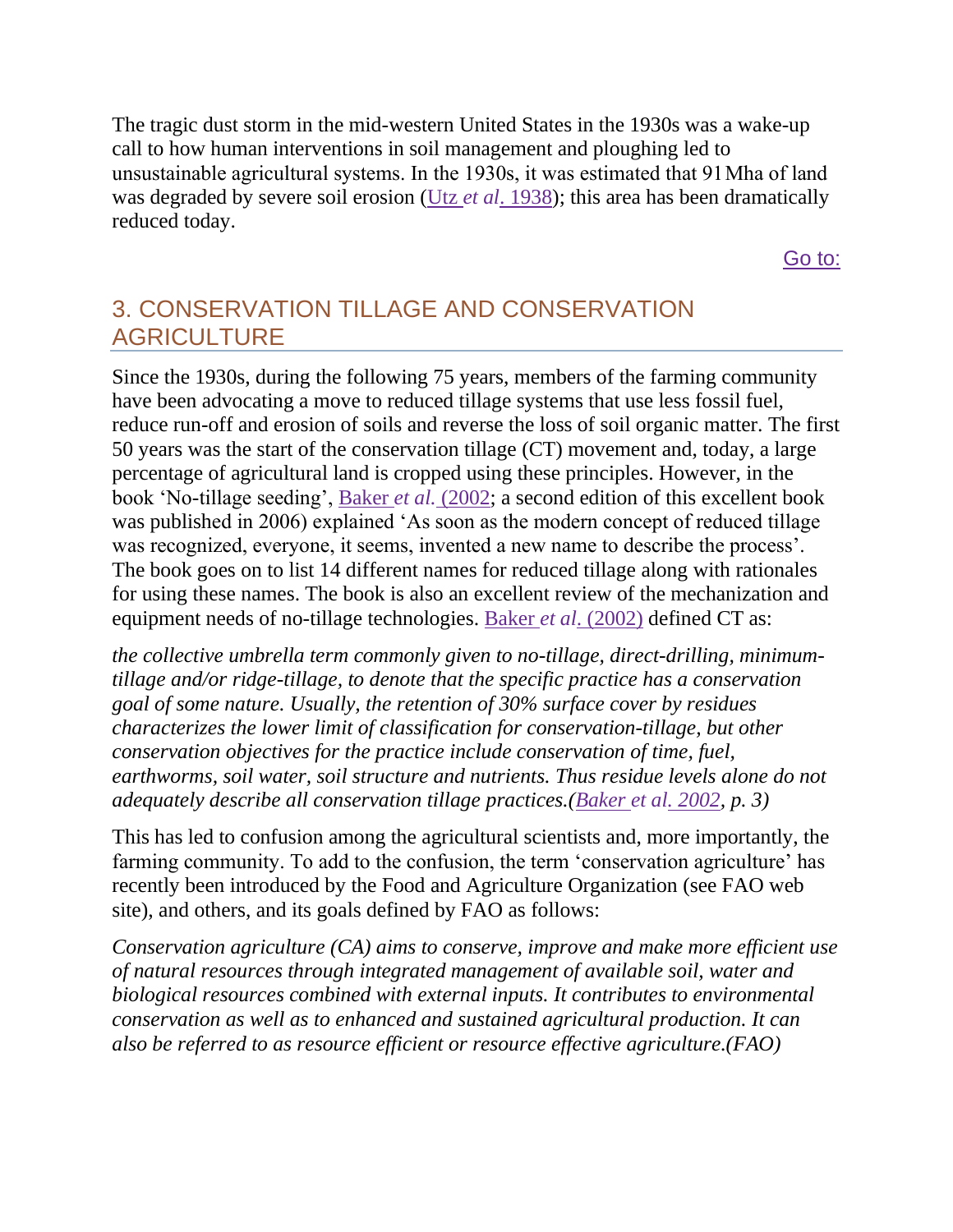This obviously encompasses the 'sustainable agricultural production' need that all mankind obviously wishes to achieve. But this term is often not distinguished from CT. The FAO mentions in its CA website that:

*Conservation tillage is a set of practices that leave crop residues on the surface which increases water infiltration and reduces erosion. It is a practice used in conventional agriculture to reduce the effects of tillage on soil erosion. However, it still depends on tillage as the structure forming element in the soil. Never the less, conservation tillage practices such as zero tillage practices can be transition steps towards Conservation Agriculture.*

In other words, CT uses some of the principles of CA but has more soil disturbance.

[Go to:](https://www.ncbi.nlm.nih.gov/pmc/articles/PMC2610169/)

## 4. CONSERVATION AGRICULTURE DEFINED

The FAO has characterized CA as follows:

*Conservation Agriculture maintains a permanent or semi-permanent organic soil cover. This can be a growing crop or dead mulch. Its function is to protect the soil physically from sun, rain and wind and to feed soil biota. The soil micro-organisms and soil fauna take over the tillage function and soil nutrient balancing. Mechanical tillage disturbs this process. Therefore, zero or minimum tillage and direct seeding are important elements of CA. A varied crop rotation is also important to avoid disease and pest problems.(see FAO web site)*

Data reported by [Derpsch \(2005\)](https://www.ncbi.nlm.nih.gov/pmc/articles/PMC2610169/#bib30) indicate that the extent of no-tillage adoption worldwide is just over 95 Mha. This figure is used as a proxy for CA although not all of this land is permanently no-tilled or has permanent ground cover. [Table 1](https://www.ncbi.nlm.nih.gov/pmc/articles/PMC2610169/table/tbl1/) details the extent of no-tillage by country worldwide. Six countries have more than 1 Mha. South America has the highest adoption rates and has more permanent NT and permanent soil cover. Both Argentina and Brazil had significant lag periods to reach 1 Mha in the early 1990s and then expanded rapidly to the present-day figures of 18.3 and 23.6 Mha, respectively, for these countries. By adopting the no-tillage system, [Derpsch \(2005\)](https://www.ncbi.nlm.nih.gov/pmc/articles/PMC2610169/#bib30) estimated that Brazil increased its grain production by 67.2 million tons in 15 years with additional revenue of 10 billion dollars. Derpsch also estimated that at an average rate of  $0.51$  tha<sup>-1</sup>yr<sup>-1</sup> Brazil sequestered 12 million tons of carbon on 23.6 Mha of no-tillage land. Tractor use is also significantly reduced saving millions of litres of diesel.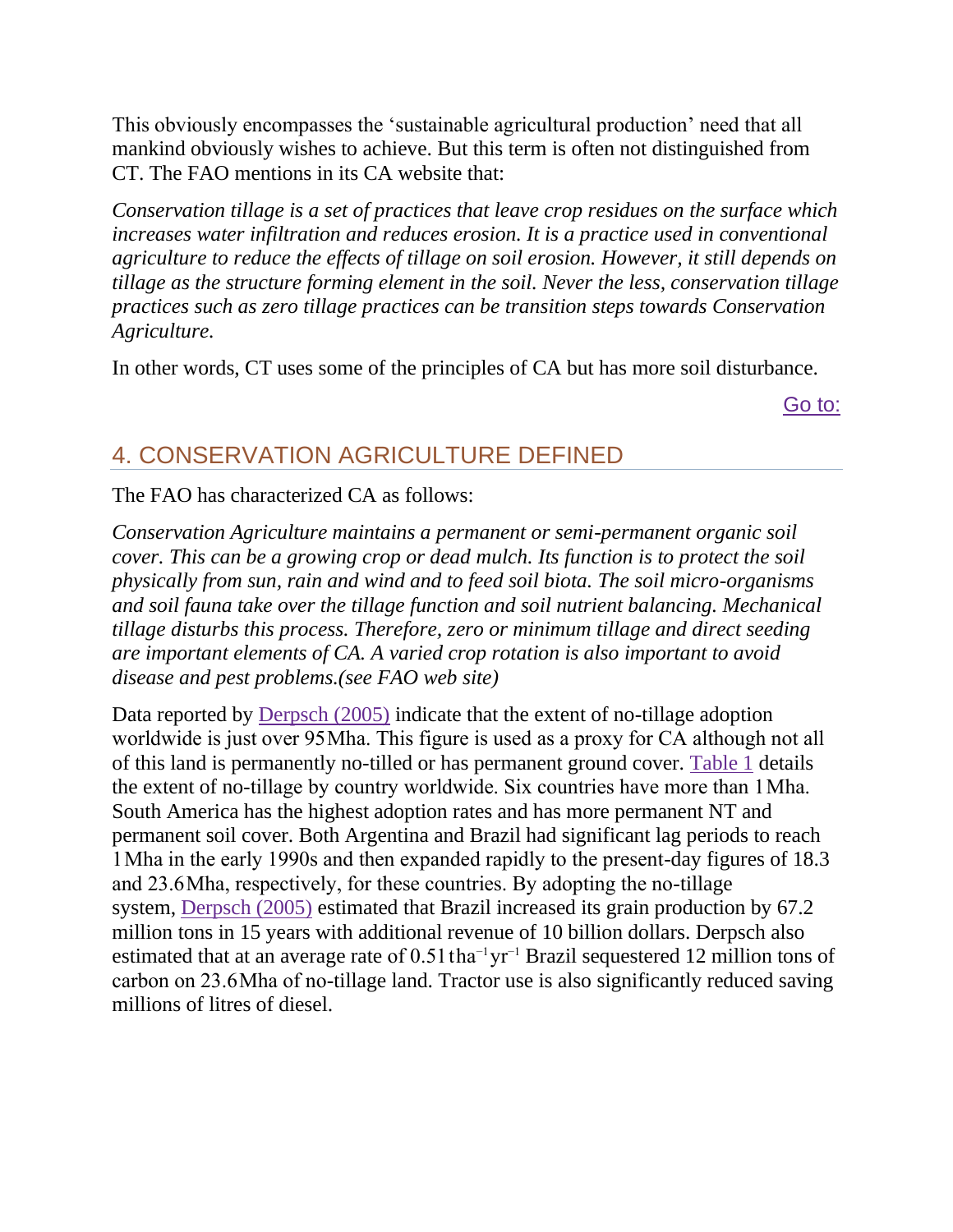### Table 1

Extent of no-tillage adoption worldwide. (adapted from [Derpsch 2005;](https://www.ncbi.nlm.nih.gov/pmc/articles/PMC2610169/#bib30) \*\* includes area in India, Pakistan, Bangladesh and Nepal in South Asia.)

| country                   | area under no-tillage (Mha) 2004/2005 |
|---------------------------|---------------------------------------|
| <b>USA</b>                | 25.30                                 |
| <b>Brazil</b>             | 23.60                                 |
| Argentina                 | 18.27                                 |
| Canada                    | 12.52                                 |
| Australia                 | 9.00                                  |
| Paraguay                  | 1.70                                  |
| Indo-Gangetic Plains (**) | 1.90                                  |
| <b>Bolivia</b>            | 0.55                                  |
| South Africa              | 0.30                                  |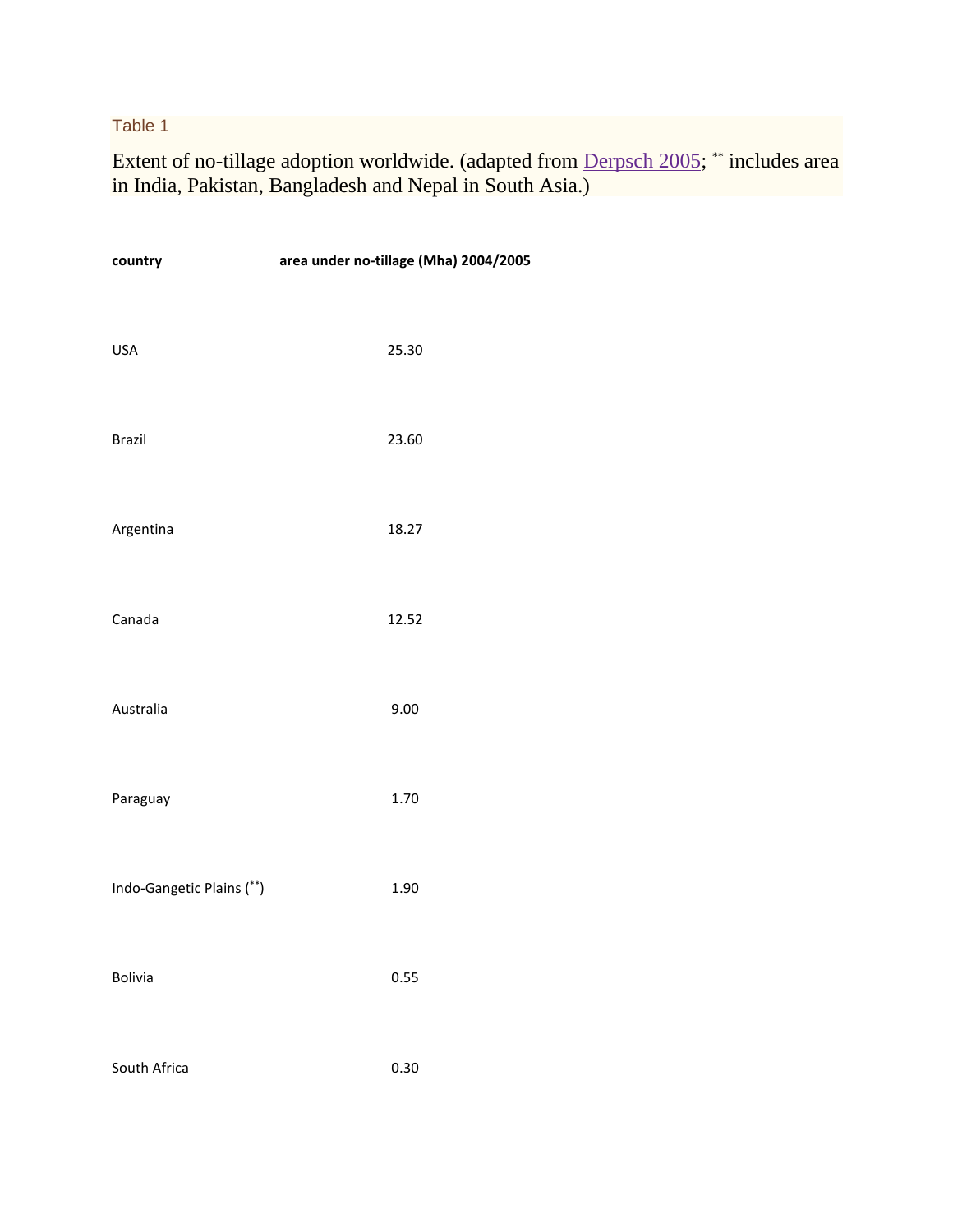| country           | area under no-tillage (Mha) 2004/2005 |                           |
|-------------------|---------------------------------------|---------------------------|
| Spain             | $0.30\,$                              |                           |
| Venezuela         | 0.30                                  |                           |
| Uruguay           | $0.26\,$                              |                           |
| France            | 0.15                                  |                           |
| Chile             | 0.12                                  |                           |
| Colombia          | $0.10\,$                              |                           |
| China             | $0.10\,$                              |                           |
| others (estimate) | $1.00\,$                              |                           |
| total             | 95.48                                 |                           |
|                   |                                       | Open in a separate window |

The three key principles of CA are permanent residue soil cover, minimal soil disturbance and crop rotations. The FAO recently added controlled traffic to this list.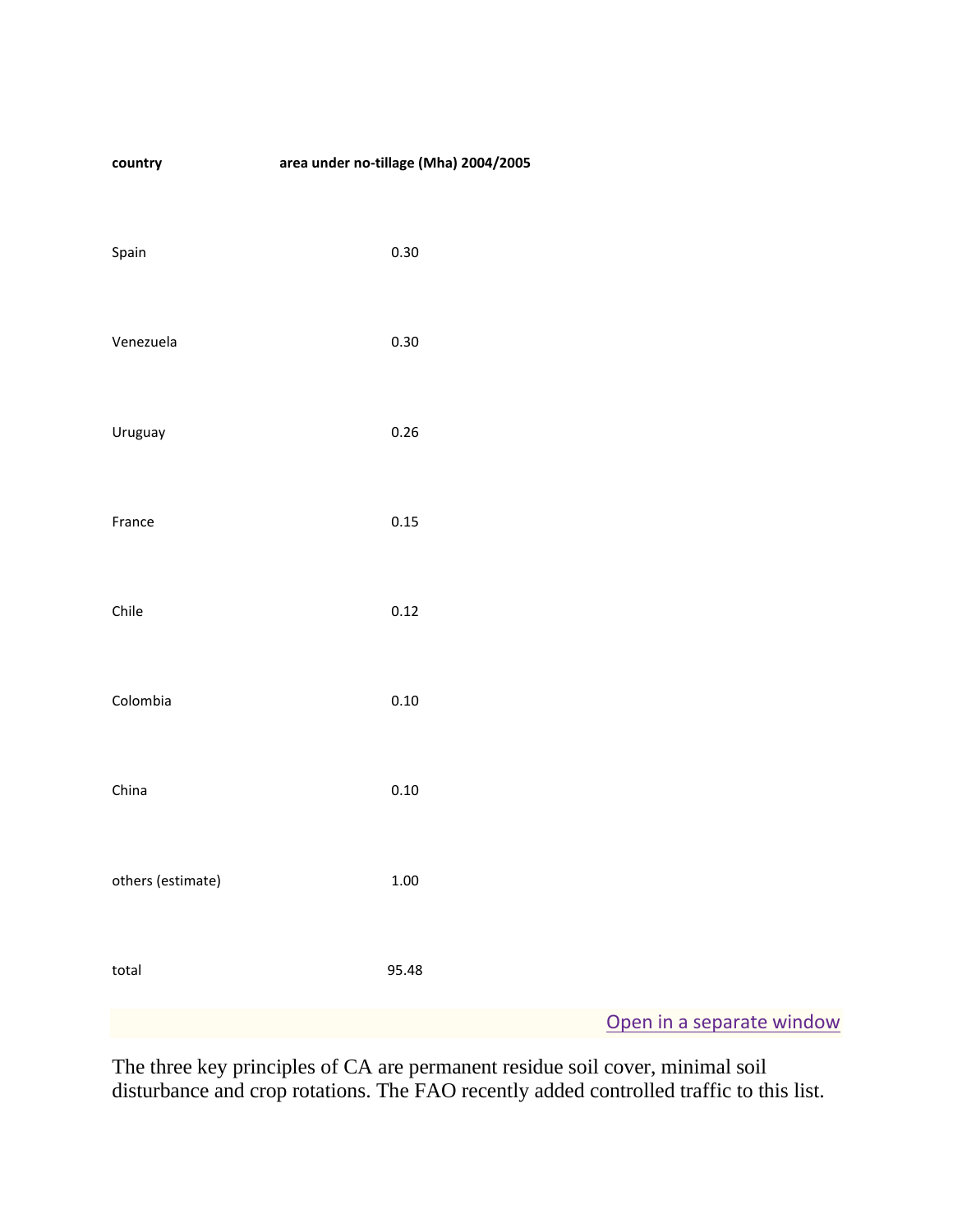Each of these will be briefly dealt with before providing some case studies. [Table](https://www.ncbi.nlm.nih.gov/pmc/articles/PMC2610169/table/tbl2/)  [2](https://www.ncbi.nlm.nih.gov/pmc/articles/PMC2610169/table/tbl2/) shows a comparison of CA with CT and traditional tillage (TT).

Table 2

A comparison of tillage, conservation tillage (CT) and conservation agriculture (CA) for various issues.

| issues          | traditional tillage (TT) | conservation tillage (CT)  | conservation agriculture (CA)           |
|-----------------|--------------------------|----------------------------|-----------------------------------------|
|                 |                          |                            |                                         |
| practice        | disturbs the soil and    | reduces the soil           | minimal soil disturbance and soil       |
|                 | leaves a bare surface    | disturbance in TT and      | surface permanently covered             |
|                 |                          | keeps the soil covered     |                                         |
|                 |                          |                            |                                         |
| erosion         | wind and soil erosion:   | wind and soil erosion:     | wind and soil erosion: the least of the |
|                 | maximum                  | reduced significantly      | three                                   |
|                 |                          |                            |                                         |
| soil physical   | the lowest of the three  | significantly improved     | the best practice of the three          |
| health          |                          |                            |                                         |
|                 |                          |                            |                                         |
| compaction      | used to reduce           | reduced tillage is used to | compaction can be a problem but use     |
|                 | compaction and can also  | reduce compaction          | of mulch and promotion of biological    |
|                 | induce it by destroying  |                            | tillage helps reduce this problem       |
|                 | biological pores         |                            |                                         |
|                 |                          |                            |                                         |
| soil biological | the lowest of the three  | moderately better soil     | more diverse and healthy biological     |
| health          | owing to frequent        | biological health          | properties and populations              |
|                 | disturbance              |                            |                                         |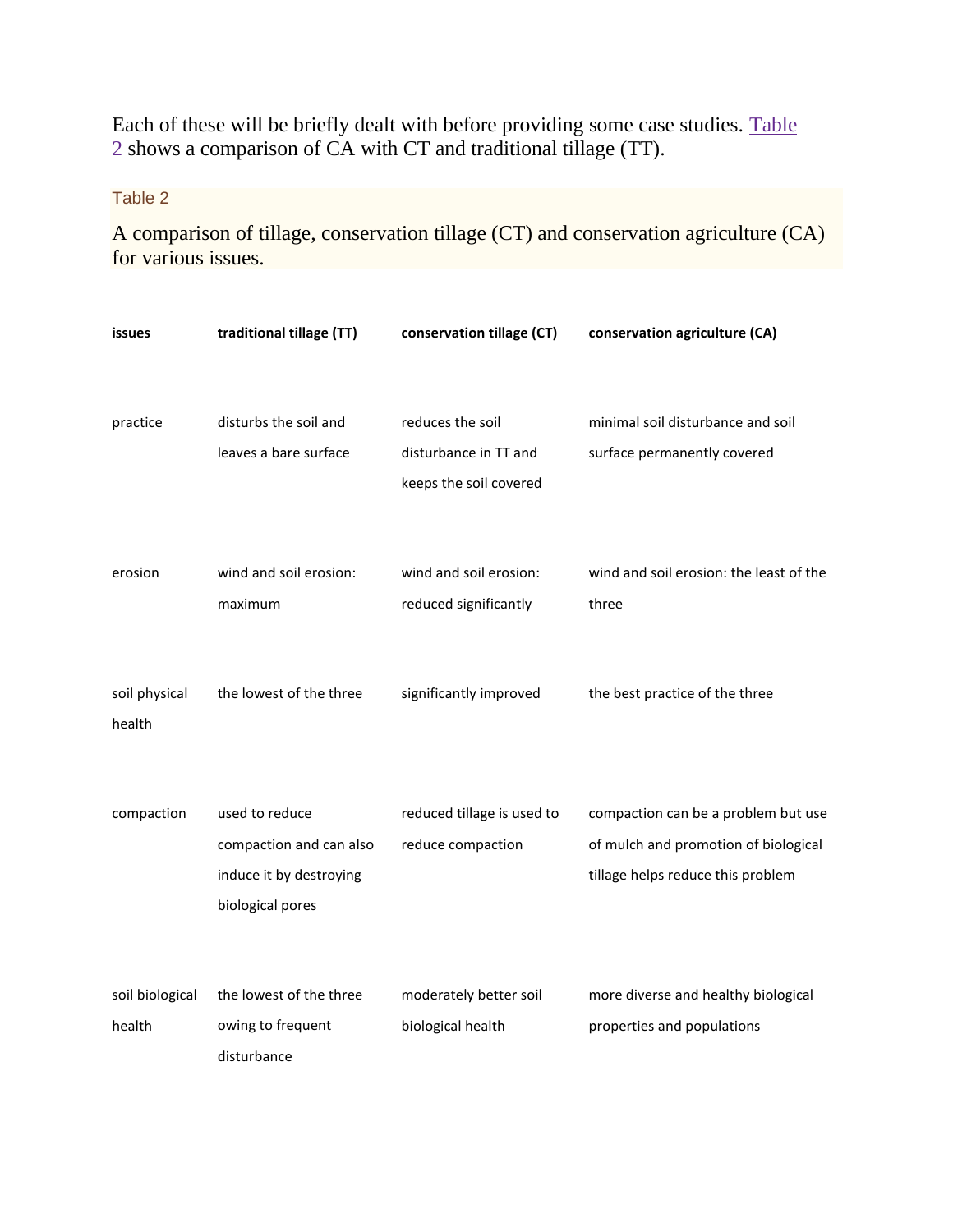| issues         | traditional tillage (TT)   | conservation tillage (CT)   | conservation agriculture (CA)          |
|----------------|----------------------------|-----------------------------|----------------------------------------|
|                |                            |                             |                                        |
| water          | lowest after soil pores    | good water infiltration     | best water infiltration                |
| infiltration   | clogged                    |                             |                                        |
|                |                            |                             |                                        |
| soil organic   | oxidizes soil organic      | soil organic build-up       | soil organic build-up in the surface   |
| matter         | matter and causes its loss | possible in the surface     | layers even better than CT             |
|                |                            | layers                      |                                        |
|                |                            |                             |                                        |
| weeds          | controls weeds and also    | reduced tillage controls    | weeds are a problem especially in the  |
|                | causes more weed seeds     | weeds and also exposes      | early stages of adoption, but problems |
|                | to germinate               | other weed seeds for        | are reduced with time and residues can |
|                |                            | germination                 | help suppress weed growth              |
|                |                            |                             |                                        |
| soil           | surface soil temperature:  | surface soil temperature:   | surface soil temperature: moderated    |
| temperature    | more variable              | intermediate in variability | the most                               |
|                |                            |                             |                                        |
|                |                            |                             |                                        |
| diesel use and | diesel use: high           | diesel use: intermediate    | diesel use: much reduced               |
| costs          |                            |                             |                                        |
|                |                            |                             |                                        |
| production     | highest costs              | intermediate costs          | lowest costs                           |
| costs          |                            |                             |                                        |
|                |                            |                             |                                        |
| timeliness     | operations can be delayed  | intermediate timeliness of  | timeliness of operations more optimal  |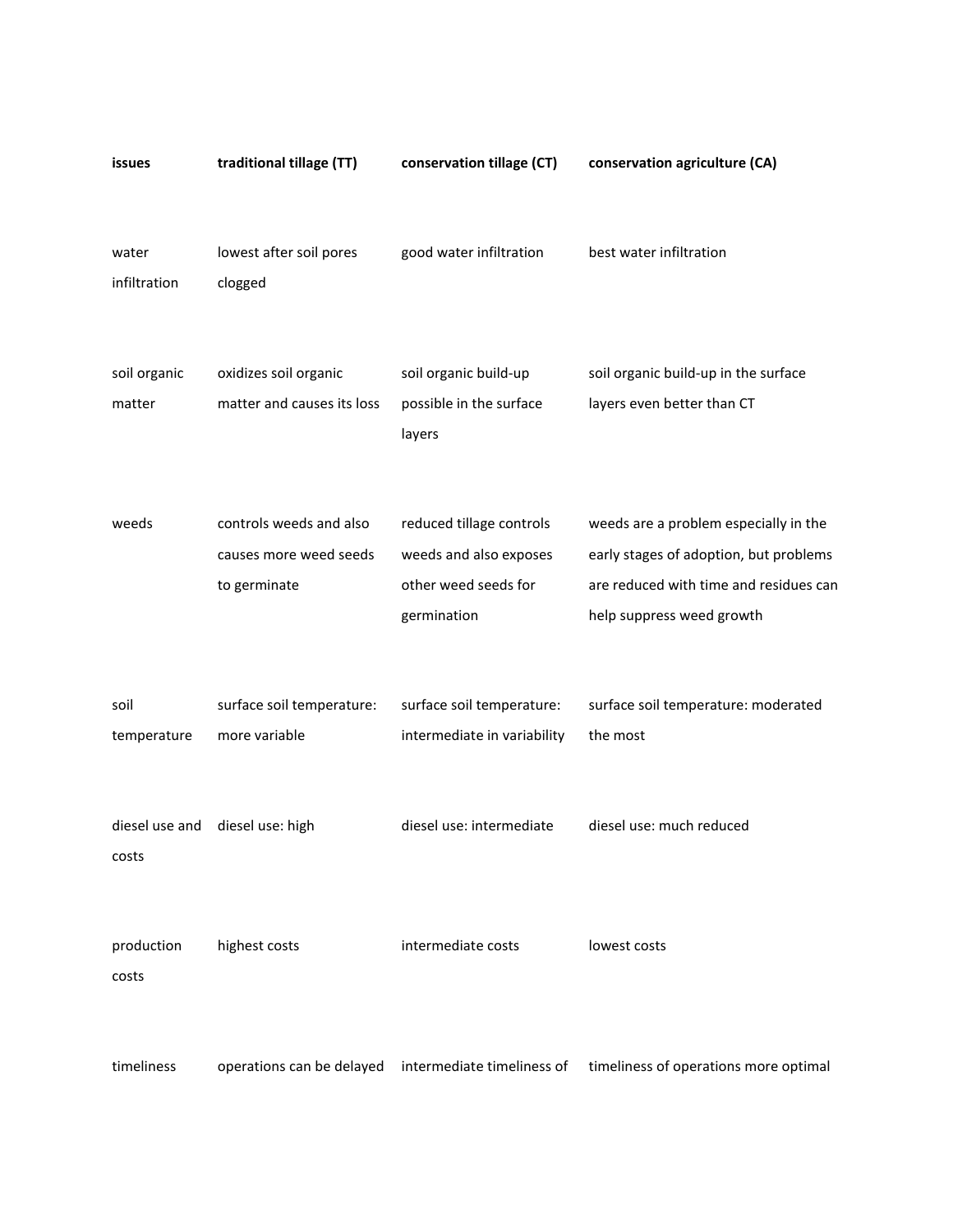

### (a) Permanent or semi-permanent organic soil cover

Unger *et al*[. \(1988\)](https://www.ncbi.nlm.nih.gov/pmc/articles/PMC2610169/#bib99) reviewed the role of surface residues on water conservation and indicates that this association between surface residues, enhanced water infiltration and evaporation led to the adoption of CT after the 1930s dust bowl problem. Research since that time has documented beyond doubt the importance of surface residues on soil water conservation and reduction in wind and water erosion [\(Van](https://www.ncbi.nlm.nih.gov/pmc/articles/PMC2610169/#bib102)  [Doran & Allmaras 1978;](https://www.ncbi.nlm.nih.gov/pmc/articles/PMC2610169/#bib102) Unger *et al*[. 1988\)](https://www.ncbi.nlm.nih.gov/pmc/articles/PMC2610169/#bib99). [Bissett & O'Leary \(1996\)](https://www.ncbi.nlm.nih.gov/pmc/articles/PMC2610169/#bib15) showed that infiltration of water under longterm (8–10 years) conservation tillage (zero and subsurface tillage with residue retention) was higher compared to conventional tillage (frequent plowing plus no residue retention) on a grey cracking clay and a sandy loam soil in south-eastern Australia. [Allmaras](https://www.ncbi.nlm.nih.gov/pmc/articles/PMC2610169/#bib2) *et al.* (1991) reviewed much of the literature on CT up to that time and goes on to describe a whole array of CT-planting systems operating in the US, their adoption and benefits.

This paper will not go into detail about other soil-conserving practices that are used throughout the world and over time, like terracing or contour bunds that are essentially designed to prevent soil erosion on sloping lands. [Lal \(2001\)](https://www.ncbi.nlm.nih.gov/pmc/articles/PMC2610169/#bib64) described some of these systems and notes that the effectiveness of these systems depends on proper construction and regular maintenance; if not done properly degradation can be catastrophic.

[Kumar & Goh \(2000\)](https://www.ncbi.nlm.nih.gov/pmc/articles/PMC2610169/#bib62) reviewed the effect of crop residues and management practices on soil quality, soil nitrogen dynamics and recovery and crop yield. The review concluded that crop residues of cultivated crops are a significant factor for crop production through their effects on soil physical, chemical and biological functions as well as water and soil quality. They can have both positive and negative effects, and the role of agricultural scientists is to enhance the positive effects.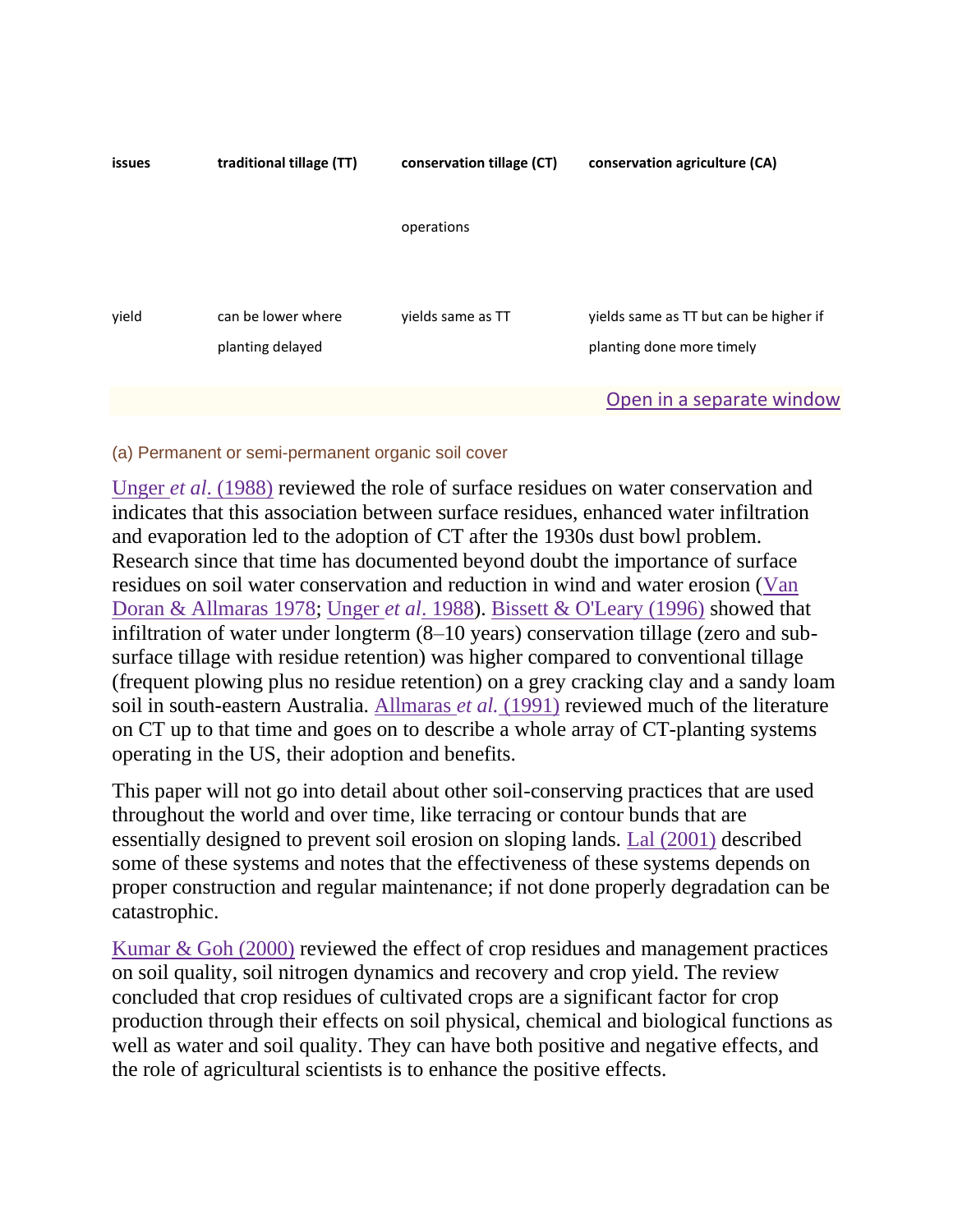This paper will restrict the discussion of crop residues to their benefits when used as mulch. Crop residues result when a previous crop is left anchored or loose after harvest or when a cover crop (legume or non-legume) is grown and killed or cut to provide mulch. Externally applied mulch in the form of composts and manures can also be applied, although the economics of transport of this bulky material to the field may restrict its use to higher-value crops like vegetables.

The energy of raindrops falling on a bare soil result in destruction of soil aggregates, clogging of soil pores and rapid reduction in water infiltration with resulting run-off and soil erosion. Mulch intercepts this energy and protects the surface soil from soil aggregate destruction, enhances the infiltration of water and reduces the loss of soil by erosion [\(Freebairn & Boughton 1985;](https://www.ncbi.nlm.nih.gov/pmc/articles/PMC2610169/#bib39) [McGregor](https://www.ncbi.nlm.nih.gov/pmc/articles/PMC2610169/#bib73) *et al*. 1990; [Dormaar & Carefoot](https://www.ncbi.nlm.nih.gov/pmc/articles/PMC2610169/#bib32)  [1996\)](https://www.ncbi.nlm.nih.gov/pmc/articles/PMC2610169/#bib32). Topsoil losses of 46.5 t ha−1 have been recorded with TT on sloping land after heavy rain in Paraguay compared with  $0.1$  tha<sup>-1</sup> under NT cultivation (Derpsch & [Moriya 1999\)](https://www.ncbi.nlm.nih.gov/pmc/articles/PMC2610169/#bib29). NT plus mulch reduces surface soil crusting, increases water infiltration, reduces run-off and gives higher yield than tilled soils [\(Cassel](https://www.ncbi.nlm.nih.gov/pmc/articles/PMC2610169/#bib23) *et al*. [1995;](https://www.ncbi.nlm.nih.gov/pmc/articles/PMC2610169/#bib23) [Thierfelder](https://www.ncbi.nlm.nih.gov/pmc/articles/PMC2610169/#bib96) *et al*. 2005). Similarly, the surface residue, anchored or loose, protects the soil from wind erosion [\(Michels](https://www.ncbi.nlm.nih.gov/pmc/articles/PMC2610169/#bib74) *et al*. 1995). The dust bowl is a useful reminder of the impacts of wind and water erosion when soils are left bare.

Surface mulch helps reduce water losses from the soil by evaporation and also helps moderate soil temperature. This promotes biological activity and enhances nitrogen mineralization, especially in the surface layers [\(Dao 1993;](https://www.ncbi.nlm.nih.gov/pmc/articles/PMC2610169/#bib27) [Hatfield & Pruegar 1996\)](https://www.ncbi.nlm.nih.gov/pmc/articles/PMC2610169/#bib45). This is a very important factor in tropical and sub-tropical environments but has been shown to be a hindrance in temperate climates due to delays in soil warming in the spring and delayed germination [\(Schneider & Gupta 1985;](https://www.ncbi.nlm.nih.gov/pmc/articles/PMC2610169/#bib88) [Kaspar](https://www.ncbi.nlm.nih.gov/pmc/articles/PMC2610169/#bib58) *et al*. [1990;](https://www.ncbi.nlm.nih.gov/pmc/articles/PMC2610169/#bib58) [Burgess](https://www.ncbi.nlm.nih.gov/pmc/articles/PMC2610169/#bib18) *et al*. 1996; [Swanson & Wilhelm 1996\)](https://www.ncbi.nlm.nih.gov/pmc/articles/PMC2610169/#bib95). [Fabrizzi](https://www.ncbi.nlm.nih.gov/pmc/articles/PMC2610169/#bib35) *et al*. (2005) showed that NT had lower soil temperatures in the spring in Argentina, but TT had higher maximum temperatures in the summer, and that average temperatures during the season were similar.

Karlen *et al*[. \(1994\)](https://www.ncbi.nlm.nih.gov/pmc/articles/PMC2610169/#bib57) showed that normal rates of residue combined with zero-tillage resulted in better soil surface aggregation, and that this could be increased by adding more residues. Recent papers confirm this observation; Madari *et al*[. \(2005\)](https://www.ncbi.nlm.nih.gov/pmc/articles/PMC2610169/#bib70) showed that NT with residue cover had higher aggregate stability, higher aggregate size values and total organic carbon in soil aggregates than TT in Brazil; [Roldan](https://www.ncbi.nlm.nih.gov/pmc/articles/PMC2610169/#bib85) *et al.* [\(2003\)](https://www.ncbi.nlm.nih.gov/pmc/articles/PMC2610169/#bib85) showed that after 5 years of NT maize in Mexico, soil wet aggregate stability had increased over conventional tillage (TT) as had soil enzymes, soil organic carban (SOC) and microbial biomass (MBM). They conclude that NT is a sustainable technology.

A cover crop and the resulting mulch or previous crop residue help reduce weed infestation through competition and not allowing weed seeds the light often needed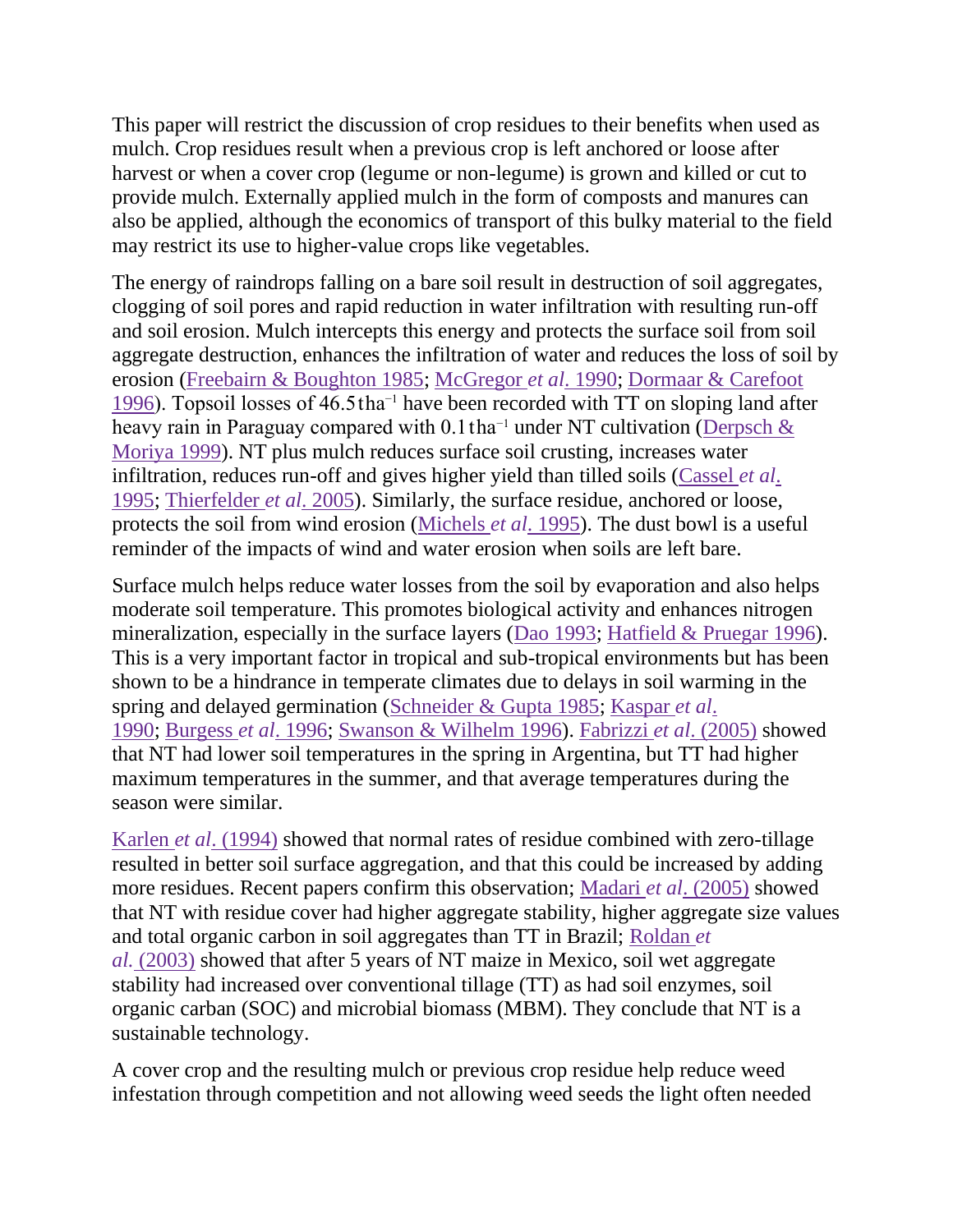for germination. There is also evidence of allelopathic properties of cereal residues in respect to inhibiting surface weed seed germination [\(Steinsiek](https://www.ncbi.nlm.nih.gov/pmc/articles/PMC2610169/#bib92) *et al*. 1982; [Lodhi &](https://www.ncbi.nlm.nih.gov/pmc/articles/PMC2610169/#bib68)  [Malik 1987;](https://www.ncbi.nlm.nih.gov/pmc/articles/PMC2610169/#bib68) Jung *et al*[. 2004\)](https://www.ncbi.nlm.nih.gov/pmc/articles/PMC2610169/#bib56). Weeds will be controlled when the cover crop is cut, rolled flat or killed. Farming practice that maintains soil micro-organisms and microbial activity can also lead to weed suppression by the biological agents [\(Kennedy 1999\)](https://www.ncbi.nlm.nih.gov/pmc/articles/PMC2610169/#bib61).

Cover crops contribute to the accumulation of organic matter in the surface soil horizon [\(Roldan](https://www.ncbi.nlm.nih.gov/pmc/articles/PMC2610169/#bib85) *et al.* 2003; [Alvear](https://www.ncbi.nlm.nih.gov/pmc/articles/PMC2610169/#bib4) *et al*. 2005; [Diekow](https://www.ncbi.nlm.nih.gov/pmc/articles/PMC2610169/#bib31) *et al*. 2005; [Madari](https://www.ncbi.nlm.nih.gov/pmc/articles/PMC2610169/#bib70) *et al*. [2005;](https://www.ncbi.nlm.nih.gov/pmc/articles/PMC2610169/#bib70) Riley *et al*[. 2005\)](https://www.ncbi.nlm.nih.gov/pmc/articles/PMC2610169/#bib84), and this effect is increased when combined with NT. Mulch also helps with recycling of nutrients, especially when legume cover crops are used, through the association with below-ground biological agents and by providing food for microbial populations. Greater carbon and nitrogen were reported under no-tillage and CT compared with ploughing (TT; [Campbell](https://www.ncbi.nlm.nih.gov/pmc/articles/PMC2610169/#bib19) *et al*. 1995, [1996](https://www.ncbi.nlm.nih.gov/pmc/articles/PMC2610169/#bib20)*a*,*[b](https://www.ncbi.nlm.nih.gov/pmc/articles/PMC2610169/#bib21)*). Others have shown that this is restricted to the surface horizons, and that the reverse occurs at greater depths in humid soils of eastern Canada [\(Angers](https://www.ncbi.nlm.nih.gov/pmc/articles/PMC2610169/#bib8) *et al*. 1997). [Schultz](https://www.ncbi.nlm.nih.gov/pmc/articles/PMC2610169/#bib88a)  [\(1988\)](https://www.ncbi.nlm.nih.gov/pmc/articles/PMC2610169/#bib88a) showed that C and N declined by 6% with burning but increased by 1% with stubble retention. Vagen *et al*[. \(2005\)](https://www.ncbi.nlm.nih.gov/pmc/articles/PMC2610169/#bib101) concluded that the largest potential for increasing SOC is through the establishment of natural or improved fallow systems (agroforestry) with attainable C accumulation rates from 0.1 to  $5.3\text{Mg} \text{C} \text{ha}^{-1} \text{yr}^{-1}$ . They continue to say that in cropland, addition of crop residues or manure in combination with NT can yield attainable C accumulation rates up to  $0.36$ MgCha<sup>-1</sup> $yr^{-1}$ . SOC is a key indicator of soil quality and [Lal \(2005\)](https://www.ncbi.nlm.nih.gov/pmc/articles/PMC2610169/#bib65) calculated that increasing SOC by 1 Mg ha−1 yr−1 can increase food grain production by 32 million Mg yr−1 in developing countries. Heenan *et al*[. \(2004\)](https://www.ncbi.nlm.nih.gov/pmc/articles/PMC2610169/#bib46) in Australia showed that changes in SOC at the surface ranged from a loss of 8.2tha<sup>−1</sup> for continuous tilled cereals and residues burnt to a gain of 3.8 t ha−1 where stubble was retained and soil no-tilled. Nitrogen content followed similar trends. If the rotation included a legume, SOC accumulation was the highest.

Soil microbial biomass (SMB) has commonly been used to assess below-ground microbial activity and is a sink and source for plant nutrients. Amendments such as residues and manures promote while burning and removal of residues decrease SMB [\(Doran 1980;](https://www.ncbi.nlm.nih.gov/pmc/articles/PMC2610169/#bib32a) [Collins](https://www.ncbi.nlm.nih.gov/pmc/articles/PMC2610169/#bib26) *et al*. 1992; [Angers](https://www.ncbi.nlm.nih.gov/pmc/articles/PMC2610169/#bib6) *et al*. 1993*a*,*[b](https://www.ncbi.nlm.nih.gov/pmc/articles/PMC2610169/#bib7)*; [Heenan](https://www.ncbi.nlm.nih.gov/pmc/articles/PMC2610169/#bib46) *et al*. 2004; [Alvear](https://www.ncbi.nlm.nih.gov/pmc/articles/PMC2610169/#bib4) *et al*[. 2005\)](https://www.ncbi.nlm.nih.gov/pmc/articles/PMC2610169/#bib4). Balota *et al*[. \(2004\)](https://www.ncbi.nlm.nih.gov/pmc/articles/PMC2610169/#bib11) in Brazil in a 20-year experiment showed that residue retention and NT increased total C by 45% and SMB by 83% at 0–50 cm depth compared with TT. [Soon & Arshad \(2005\)](https://www.ncbi.nlm.nih.gov/pmc/articles/PMC2610169/#bib91) showed that SMB was greater with NT than TT by 7–36%; frequent tillage resulted in a decrease in both total and active MBC. Increased SMB occurs rapidly in a few years following conversion to reduced tillage [\(Ananyeva](https://www.ncbi.nlm.nih.gov/pmc/articles/PMC2610169/#bib5) *et al*. 1999; [Alvarez & Alvarez 2000\)](https://www.ncbi.nlm.nih.gov/pmc/articles/PMC2610169/#bib3). Increased MBM increased soil aggregate formation, increased nutrient cycling through slow release of organically stored nutrients and also assisted in pathogen control [\(Carpenter-Boggs](https://www.ncbi.nlm.nih.gov/pmc/articles/PMC2610169/#bib22) *et al*[. 2003\)](https://www.ncbi.nlm.nih.gov/pmc/articles/PMC2610169/#bib22).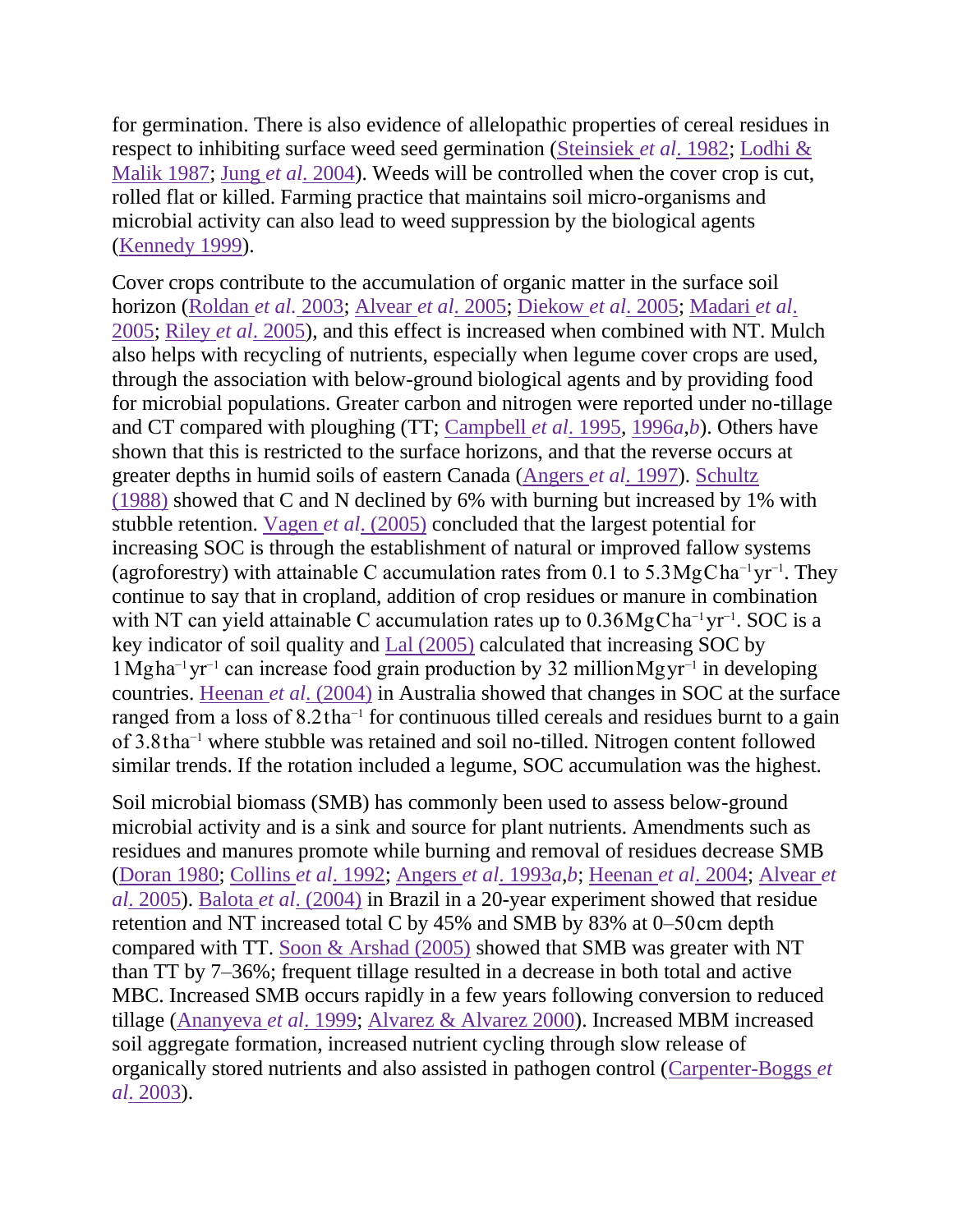Cover crops help promote biological soil tillage through their rooting; the surface mulch provides food, nutrients and energy for earthworms, arthropods and microorganisms below ground that also biologically till soils. Use of deep-rooted cover crops and biological agents (earthworms, etc.) can also help to relieve compaction under zero-tillage systems. There is a lot of literature that looks at the effects of burning, incorporation and removal of crop residues on soil properties, and much less where mulch is left on the surface. An early paper by [McCalla \(1958\)](https://www.ncbi.nlm.nih.gov/pmc/articles/PMC2610169/#bib71) showed that bacteria, actinomycetes, fungi, earthworms and nematodes were higher in residuemulched fields than those where the residues were incorporated. More recent studies also show more soil fauna in no-tillage, residue-retained management treatments compared with tillage plots [\(Kemper & Derpsch 1981;](https://www.ncbi.nlm.nih.gov/pmc/articles/PMC2610169/#bib59) [Nuutinen 1992;](https://www.ncbi.nlm.nih.gov/pmc/articles/PMC2610169/#bib76) [Hartley](https://www.ncbi.nlm.nih.gov/pmc/articles/PMC2610169/#bib44) *et al*. [1994;](https://www.ncbi.nlm.nih.gov/pmc/articles/PMC2610169/#bib44) [Karlen](https://www.ncbi.nlm.nih.gov/pmc/articles/PMC2610169/#bib57) *et al*. 1994; [Buckerfield & Webster 1996;](https://www.ncbi.nlm.nih.gov/pmc/articles/PMC2610169/#bib17) [Clapperton 2003;](https://www.ncbi.nlm.nih.gov/pmc/articles/PMC2610169/#bib25) [Birkas](https://www.ncbi.nlm.nih.gov/pmc/articles/PMC2610169/#bib14) *et al*. [2004;](https://www.ncbi.nlm.nih.gov/pmc/articles/PMC2610169/#bib14) Riley *et al*[. 2005\)](https://www.ncbi.nlm.nih.gov/pmc/articles/PMC2610169/#bib84). Tillage disrupts and impairs soil pore networks including those of mycorrhizal hyphae, an important component for phosphorus availability in some soils [\(Evans & Miller 1990;](https://www.ncbi.nlm.nih.gov/pmc/articles/PMC2610169/#bib34) [McGonigle & Miller 1996\)](https://www.ncbi.nlm.nih.gov/pmc/articles/PMC2610169/#bib72). Zero-tillage thus results in a better balance of microbes and other organisms and a healthier soil.

Ground cover promotes an increase in biological diversity not only below ground but also above ground; the number of beneficial insects was higher where there was ground cover and mulch [\(Kendall](https://www.ncbi.nlm.nih.gov/pmc/articles/PMC2610169/#bib60) *et al*. 1995; Jaipal *et al*[. 2002\)](https://www.ncbi.nlm.nih.gov/pmc/articles/PMC2610169/#bib55), and these help keep insect pests in check.

Interactions between root systems and rhizobacteria affect crop health, yield and soil quality. Release of exudates by plants activate and sustain specific rhizobacterial communities that enhance nutrient cycling, nitrogen fixing, biocontrol of plant pathogens, plant disease resistance and plant growth stimulation. [Sturz & Christie](https://www.ncbi.nlm.nih.gov/pmc/articles/PMC2610169/#bib94)  [\(2003\)](https://www.ncbi.nlm.nih.gov/pmc/articles/PMC2610169/#bib94) gave a review of this topic. Ground cover would be expected to increase biological diversity and increase these beneficial effects.

#### (b) Minimal soil disturbance

Many of the benefits of minimal soil disturbance were mentioned in the above section on permanent soil cover, and, in fact, combining these two practices is important for obtaining the best results. The following comparisons between tillage and zero-tillage systems are made to highlight some other benefits not mentioned above.

Tractors consume large quantities of fossil fuels that add to costs while also emitting greenhouse gases (mostly  $CO<sub>2</sub>$ ) and contributing to global warming when used for ploughing (Grace *et al*[. 2003\)](https://www.ncbi.nlm.nih.gov/pmc/articles/PMC2610169/#bib43). Animal-based tillage systems are also expensive since farmers have to maintain and feed a pair of animals for a year for this purpose. Animals also emit methane, a greenhouse gas 21 times more potent for global warming than carbon dioxide (Grace *et al*[. 2003\)](https://www.ncbi.nlm.nih.gov/pmc/articles/PMC2610169/#bib43). Zero-tillage reduces these costs and emissions. Farmer surveys in Pakistan and India show that zero-till of wheat after rice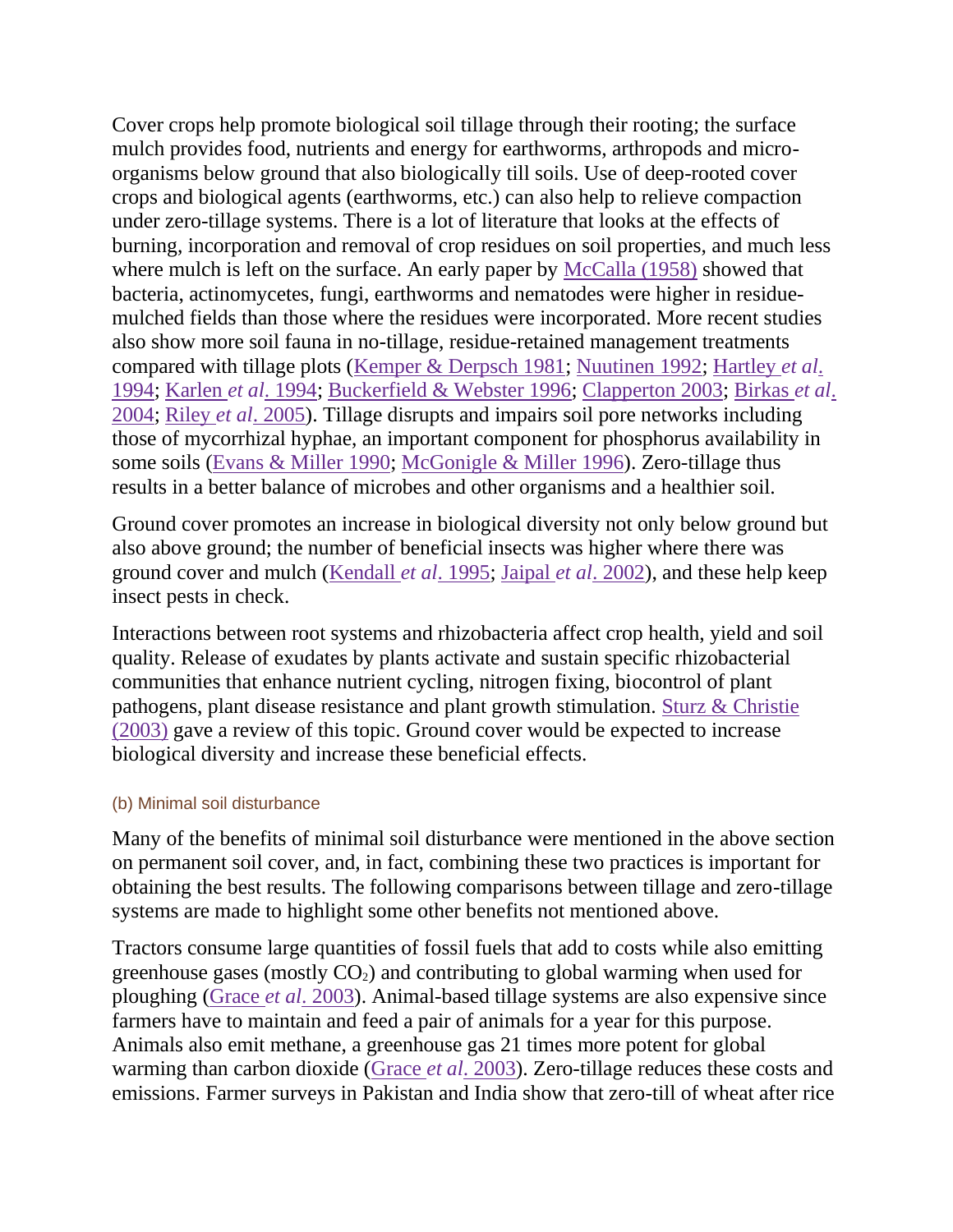reduces costs of production by US\$60 per hectare mostly due to less fuel  $(60–801ha<sup>-1</sup>)$ and labour [\(Hobbs & Gupta 2004\)](https://www.ncbi.nlm.nih.gov/pmc/articles/PMC2610169/#bib52).

Tillage takes valuable time that could be used for other useful farming activities or employment. Zero-tillage minimizes time for establishing a crop. The time required for tillage can also delay timely planting of crops, with subsequent reductions in yield potential [\(Hobbs & Gupta 2003\)](https://www.ncbi.nlm.nih.gov/pmc/articles/PMC2610169/#bib51). By reducing turnaround time to a minimum, zerotillage can get crops planted on time, and thus increase yields without greater input cost. Turnaround time in this rice–wheat system from rice to wheat varies from 2 to 45 days, since 2–12 passes of a plough are used by farmers to get a good seedbed [\(Hobbs & Gupta 2003\)](https://www.ncbi.nlm.nih.gov/pmc/articles/PMC2610169/#bib51). With zero-till wheat this time is reduced to just 1 day.

Tillage and current agricultural practices result in the decline of soil organic matter due to increased oxidation over time, leading to soil degradation, loss of soil biological fertility and resilience [\(Lal 1994\)](https://www.ncbi.nlm.nih.gov/pmc/articles/PMC2610169/#bib63). Although this SOM mineralization liberates nitrogen and can lead to improved yields over the short term, there is always some mineralization of nutrients and loss by leaching into deeper soil layers. This is particularly significant in the tropics where organic matter reduction is processed more quickly, with low soil carbon levels resulting only after one or two decades of intensive soil tillage. Zero-tillage, on the other hand, combined with permanent soil cover, has been shown to result in a build-up of organic carbon in the surface layers [\(Campbell](https://www.ncbi.nlm.nih.gov/pmc/articles/PMC2610169/#bib20) *et al*. 1996*a*; [Lal 2005\)](https://www.ncbi.nlm.nih.gov/pmc/articles/PMC2610169/#bib65). No-tillage minimizes SOM losses and is a promising strategy to maintain or even increase soil C and N stocks [\(Bayer](https://www.ncbi.nlm.nih.gov/pmc/articles/PMC2610169/#bib13) *et al*. [2000\)](https://www.ncbi.nlm.nih.gov/pmc/articles/PMC2610169/#bib13).

Although tillage does afford some relief from compaction, it is itself a major cause of compaction, especially when repeated passes of a tractor are made to prepare the seedbed or to maintain a clean fallow. Zero-tillage reduces dramatically the number of passes over the land and thus compaction. However, natural compaction mechanisms and the one pass of a tractor-mounted zero-till drill will also result in compaction. The FAO CA web site now includes 'controlling in-field traffic' as a component of CA; this is accomplished by having field traffic follow permanent tracks. This can also be accomplished using a ridge-till or permanent bed planting system rather than planting on the flat [\(Sayre & Hobbs 2004\)](https://www.ncbi.nlm.nih.gov/pmc/articles/PMC2610169/#bib87). Some farmers feel that sub-soiling or chiselling may be needed to resolve below-ground compaction layers before embarking on a NT strategy, especially in drier areas.

Higher bulk densities and penetration resistance have been reported under zero-tillage compared with tillage [\(Gantzer & Blake 1978\)](https://www.ncbi.nlm.nih.gov/pmc/articles/PMC2610169/#bib40) and are described as natural for zerotillage. This problem is greater in soils with low-stability soil aggregates [\(Ehlers](https://www.ncbi.nlm.nih.gov/pmc/articles/PMC2610169/#bib33) *et al*. [1983\)](https://www.ncbi.nlm.nih.gov/pmc/articles/PMC2610169/#bib33). [Bautista](https://www.ncbi.nlm.nih.gov/pmc/articles/PMC2610169/#bib12) *et al*. (1996) working in a semi-arid ecosystem found that zero-tillage plus mulch reduced bulk density (BD). The use of zero-till using a permanent residue cover, even when BD was higher, resulted in higher infiltration of water in NT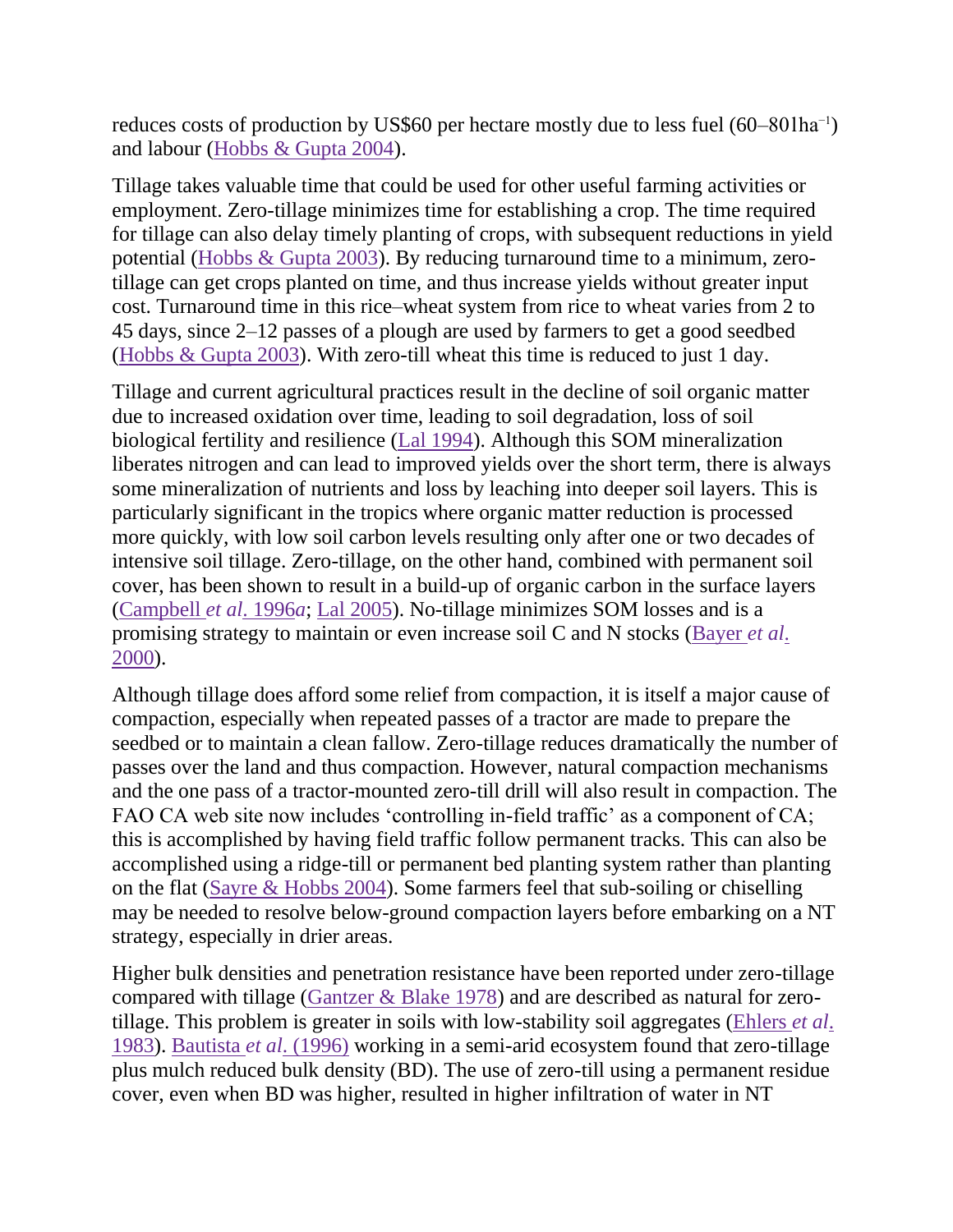systems [\(Shaver](https://www.ncbi.nlm.nih.gov/pmc/articles/PMC2610169/#bib89) *et al*. 2002; [Sayre & Hobbs 2004\)](https://www.ncbi.nlm.nih.gov/pmc/articles/PMC2610169/#bib87). Scientists hypothesized that continued use of reduced, shallow and zero-tillage would require a shift to short-term TT to correct soil problems. However,  $Logsdon & Karlen (2004)$  showed that BD is not a useful indicator and confirm that farmers need not worry about increased compaction when changing from TT to NT on deep loess soils in USA. [Fabrizzi](https://www.ncbi.nlm.nih.gov/pmc/articles/PMC2610169/#bib35) *et al*. [\(2005\)](https://www.ncbi.nlm.nih.gov/pmc/articles/PMC2610169/#bib35) also showed higher BD and penetration resistance in NT experiments in Argentina, but the values were below thresholds that could affect crop growth; wheat yields were the same as in the tilled treatments. This experiment left residues on the surface in NT. The authors concluded that the experiment had a short time frame and more time was needed to assess the effect on BD.

The role of tillage on soil diseases is discussed by [Leake \(2003\)](https://www.ncbi.nlm.nih.gov/pmc/articles/PMC2610169/#bib66) with examples of the various diseases affected by tillage. He concluded that the role of tillage on diseases is unclear and acknowledges that a healthy soil with high microbial diversity does play a role by being antagonistic to soil pathogens. He also suggested that NT farmers need to adjust management to control diseases through sowing date, rotation and resistant cultivars to help shift the advantage from the disease to the crop. A list of the impacts of minimum tillage on specific crops and their associated pathogens can be found in Sturz *et al*[. \(1997\).](https://www.ncbi.nlm.nih.gov/pmc/articles/PMC2610169/#bib93)

An added economic consideration is that tillage results in more wear and tear on machinery and higher maintenance costs for tractors than under zero-tillage systems.

### (c) Rotations

Crop rotation is an agricultural management tool with ancient origins. [Howard](https://www.ncbi.nlm.nih.gov/pmc/articles/PMC2610169/#bib53)  [\(1996\)](https://www.ncbi.nlm.nih.gov/pmc/articles/PMC2610169/#bib53) reviewed the cultural control of plant diseases from an historical view and included examples of disease control through rotation. The rotation of different crops with different rooting patterns combined with minimal soil disturbance in zero-till systems promotes a more extensive network of root channels and macropores in the soil. This helps in water infiltration to deeper depths. Because rotations increase microbial diversity, the risk of pests and disease outbreaks from pathogenic organisms is reduced, since the biological diversity helps keep pathogenic organisms in check [\(Leake 2003\)](https://www.ncbi.nlm.nih.gov/pmc/articles/PMC2610169/#bib66). The discussion of the benefits of rotations will be handled in other chapters of this publication.

Integrated pest management (IPM) should also be added to the CA set of recommendations, since if one of the requirements is to promote soil biological activity, minimal use of toxic pesticides and use of alternative pest control methods that do not affect these critical soil organisms are needed. A review of IPM in CA can be found in [Leake \(2003\).](https://www.ncbi.nlm.nih.gov/pmc/articles/PMC2610169/#bib66)

[Go to:](https://www.ncbi.nlm.nih.gov/pmc/articles/PMC2610169/)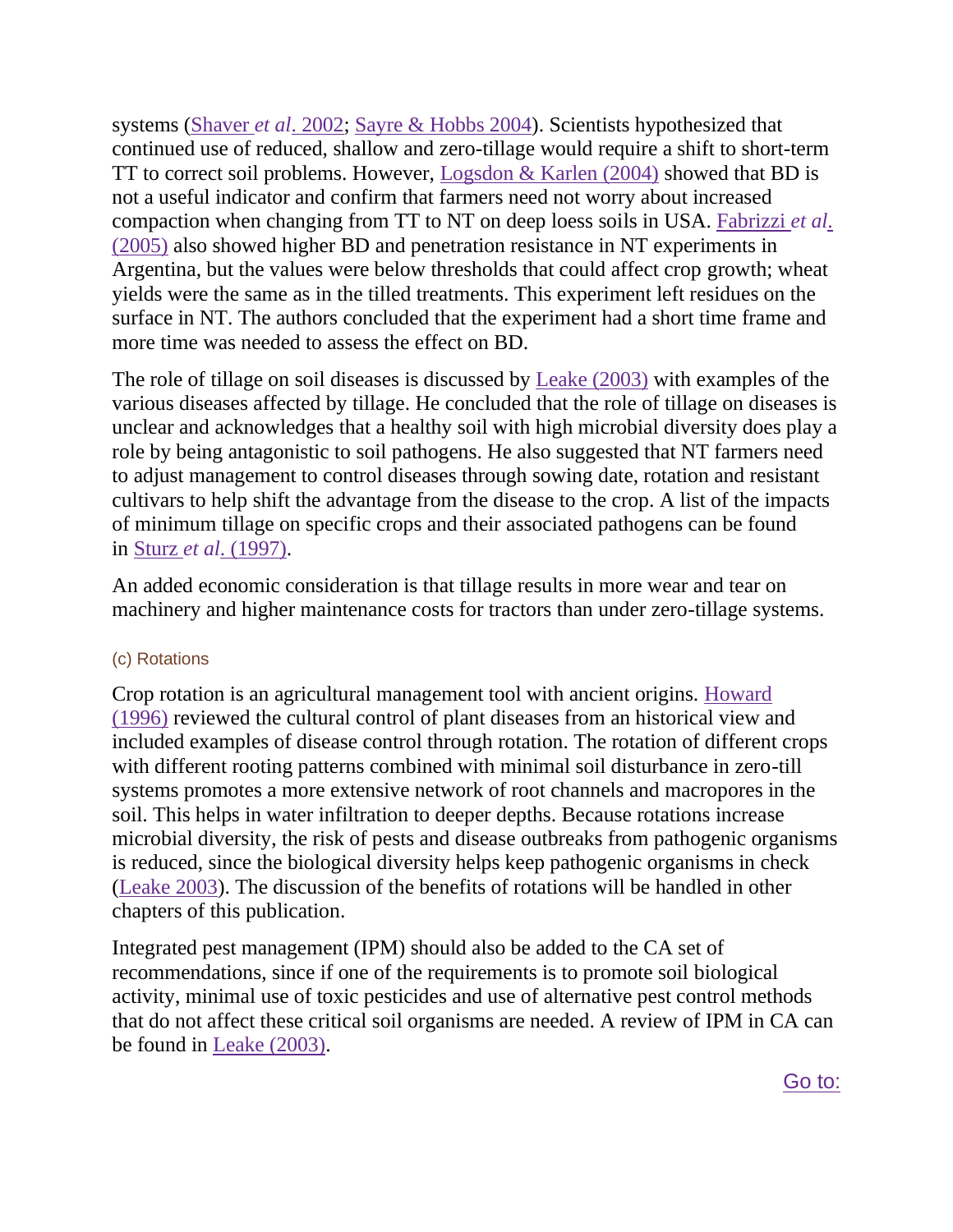# 5. EQUIPMENT FOR CONSERVATION AGRICULTURE

Before going on to describe a couple of case studies from Asia and Mexico, there is a need to discuss the critical importance of equipment for success with CA; zero-till and CA are bound to fail if suitable equipment is not available to drill seed into residues at the proper depth for good germination. It is urgent that CA equipment is perfected, available and adopted for this new farming system. Iqbal *et al*[. \(2005\)](https://www.ncbi.nlm.nih.gov/pmc/articles/PMC2610169/#bib54) studied NT under dryland conditions in Pakistan and showed that NT gave lower yields than TT, but the experiment was planted with improper equipment and with no mention of residue management; the results are therefore suspect.

There are some excellent reviews of the equipment needs for zero-tillage systems. Baker *et al*. [\(2002,](https://www.ncbi.nlm.nih.gov/pmc/articles/PMC2610169/#bib10) [2006\)](https://www.ncbi.nlm.nih.gov/pmc/articles/PMC2610169/#bib11a) devoted an entire book to this topic. A book on CA ('Environment, farmer experiences, innovations and socio-economic policy') edited by [Garcia-Torres](https://www.ncbi.nlm.nih.gov/pmc/articles/PMC2610169/#bib41) *et al*. (2003) has several papers on equipment for small- and largescale farmers. The main requirements of equipment in a CA system are a way to handle loose straw (cutting or moving aside), seed and fertilizer placement, furrow closing and seed/soil compaction. There is also a need for small-scale farmers to adapt direct-drill seeding equipment to manual, animal or small tractor power sources (reduced weight and draft requirements) and reduce costs, so equipment is affordable by farmers, although use of rental and service providers allows small-scale farmers to use this system even if they do not own a tractor or a seeder.

A simple three-row small grain seeder has been developed for small-scale animalpowered farmers in Bolivia (Wall *et al*[. 2003\)](https://www.ncbi.nlm.nih.gov/pmc/articles/PMC2610169/#bib103). This equipment uses a shovel rather than a disc opener to save weight. It has straw wheels attached to the coulter to help move residues aside and reduce clogging. It also has the benefit that it can be used in ploughed or unploughed soil. The main benefit farmers mentioned about this drill was savings in time; it takes 10h to plant a hectare with this machinery and 12 days for the TT and seeding method. The conventional system also required the farmer to walk 100 km ha−1 to undertake all the tillage and seeding with his animals. The stand with the new drill was  $246\pm37$  plantsm<sup>-2</sup> compared with  $166\pm39$  for the conventional system. The cost of the drill was only \$330–390 in Bolivia. Similar information was provided by [Ribeiro \(2003\)](https://www.ncbi.nlm.nih.gov/pmc/articles/PMC2610169/#bib80) for planters in Brazil. These can be manually applied jabber planters to animal-drawn planters. In both countries, the participation of farmers, local manufacturers and extensionists was vital for success.

[Saxton & Morrison \(2003\)](https://www.ncbi.nlm.nih.gov/pmc/articles/PMC2610169/#bib86) looked at equipment needs for large-scale farmers where tractor horsepower, weight and draft are less important. Earlier machines were developed for clean tilled farm fields, whereas new NT machines provide precision seed placement through consistent soil penetration and depth and also supply fertilizer in bands which is crucial for minimizing nutrient losses in zero-till systems. This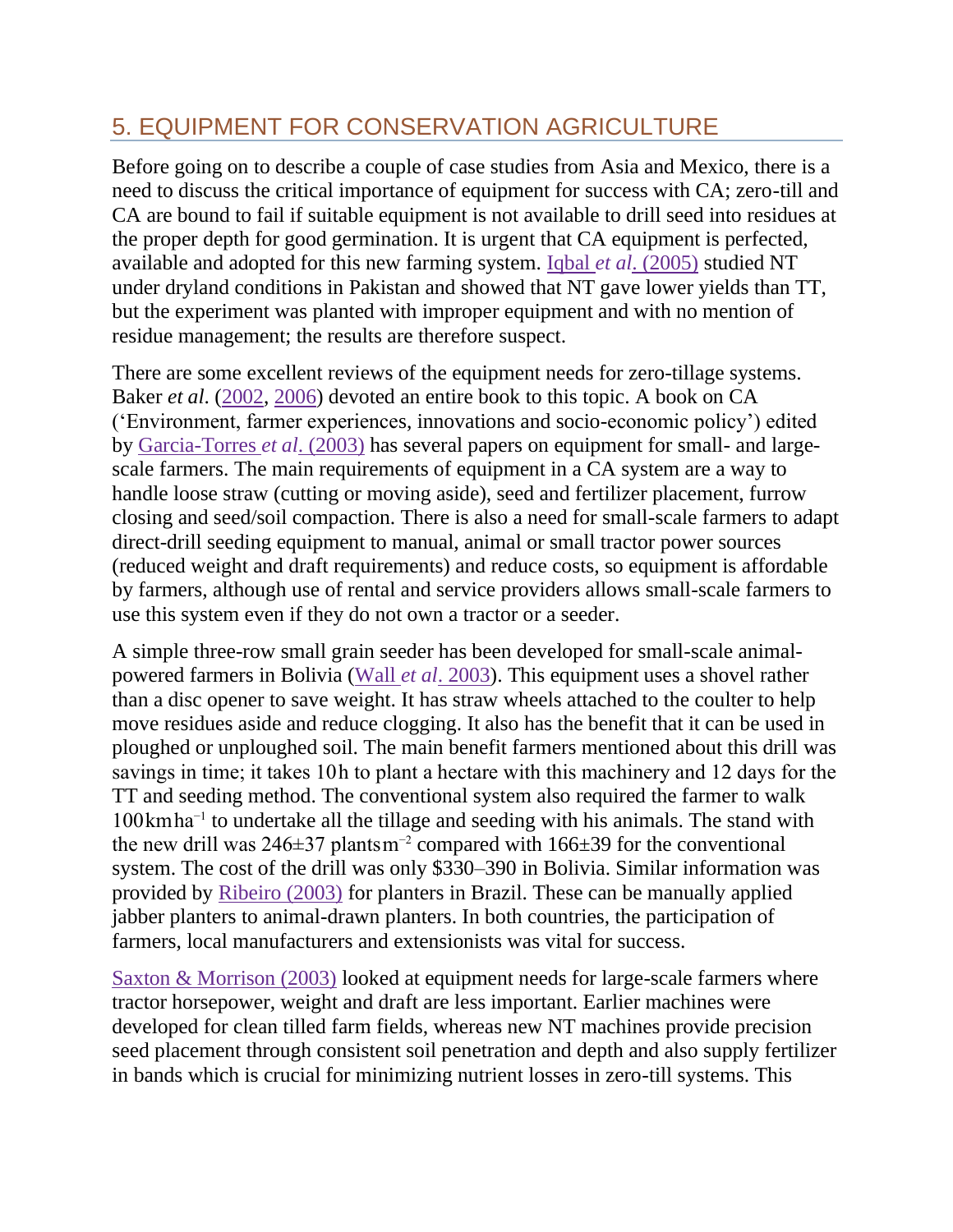paper discusses the use of disc openers versus hoe and chisel openers and the use of additional straw and chaff spreading devices.

### [Go to:](https://www.ncbi.nlm.nih.gov/pmc/articles/PMC2610169/)

## 6. CASE STUDY FROM THE RICE–WHEAT SYSTEMS OF SOUTH ASIA

### (a) Case study from Asia

The first case study looks at the 13.5 Mha of the rice–wheat systems of the Indo-Gangetic Plains for South Asia (RWC web site: [http://www.rwc.cgiar.org/RWC-](http://www.rwc.cgiar.org/RWC-Crop.asp)[Crop.asp\)](http://www.rwc.cgiar.org/RWC-Crop.asp). The traditional cultivation technique used for growing rice in this system, and also in much of the rice growing regions of Asia, is wet ploughing of soils in the main rice field (puddling), followed by transplantation of rice seedlings grown in separate seedbeds. Interestingly, this system of rice cultivation is often cited as being used for centuries without declining productivity. However, it was at relatively low subsistence rice yield levels. There are several excellent reviews of a number of Asian long-term experiments using modern varieties on this issue, some rice–wheat and others rice–rice, with some showing yield declines while others do not [\(Cassman](https://www.ncbi.nlm.nih.gov/pmc/articles/PMC2610169/#bib24) *et al*. [1995;](https://www.ncbi.nlm.nih.gov/pmc/articles/PMC2610169/#bib24) [Abrol](https://www.ncbi.nlm.nih.gov/pmc/articles/PMC2610169/#bib1) *et al.* 1997; Dawe *et al*[. 2000\)](https://www.ncbi.nlm.nih.gov/pmc/articles/PMC2610169/#bib28).

Puddling was done by farmers over the centuries for very specific reasons, the most important being to help control weeds; farmers found that keeping soils anaerobic and flooded reduced weed problems and also hand weeding was easier with these softened soils. The puddling essentially reduced water percolation and infiltration and ponded the water on the surface. Less is written on the puddling effect on soil biological properties although some work is available from research done at IRRI in the 1990s (Reichardt *et al*. [1997,](https://www.ncbi.nlm.nih.gov/pmc/articles/PMC2610169/#bib78) [2001\)](https://www.ncbi.nlm.nih.gov/pmc/articles/PMC2610169/#bib79). The authors conclude that SMB plays a significant role as a passive nutrient pool and suggests that its reduction, found in puddled soils in the second half of the cropping season, could be a mechanism that contributes to declining productivity in continuous rice cropping systems. Little has been published on soil microbes in rice–wheat systems.

When modern varieties of wheat and rice were introduced to South Asia in the 1960s, farmers in Northwest India and Pakistan introduced rice into their wheat systems and farmers in the eastern side of South Asia introduced wheat into their rice systems; wheat was grown in the cool dry season and rice in the warm wet monsoon months. This intensified the system that has grown to 13.5 Mha since the 1960s. It is now one of the most important cropping systems for food security in South Asia along with rice–rice systems. One of the main issues that confronted farmers when this new system was introduced and found feasible and profitable was the soil physical properties left after harvest of a puddled transplanted rice crop. The effect of puddling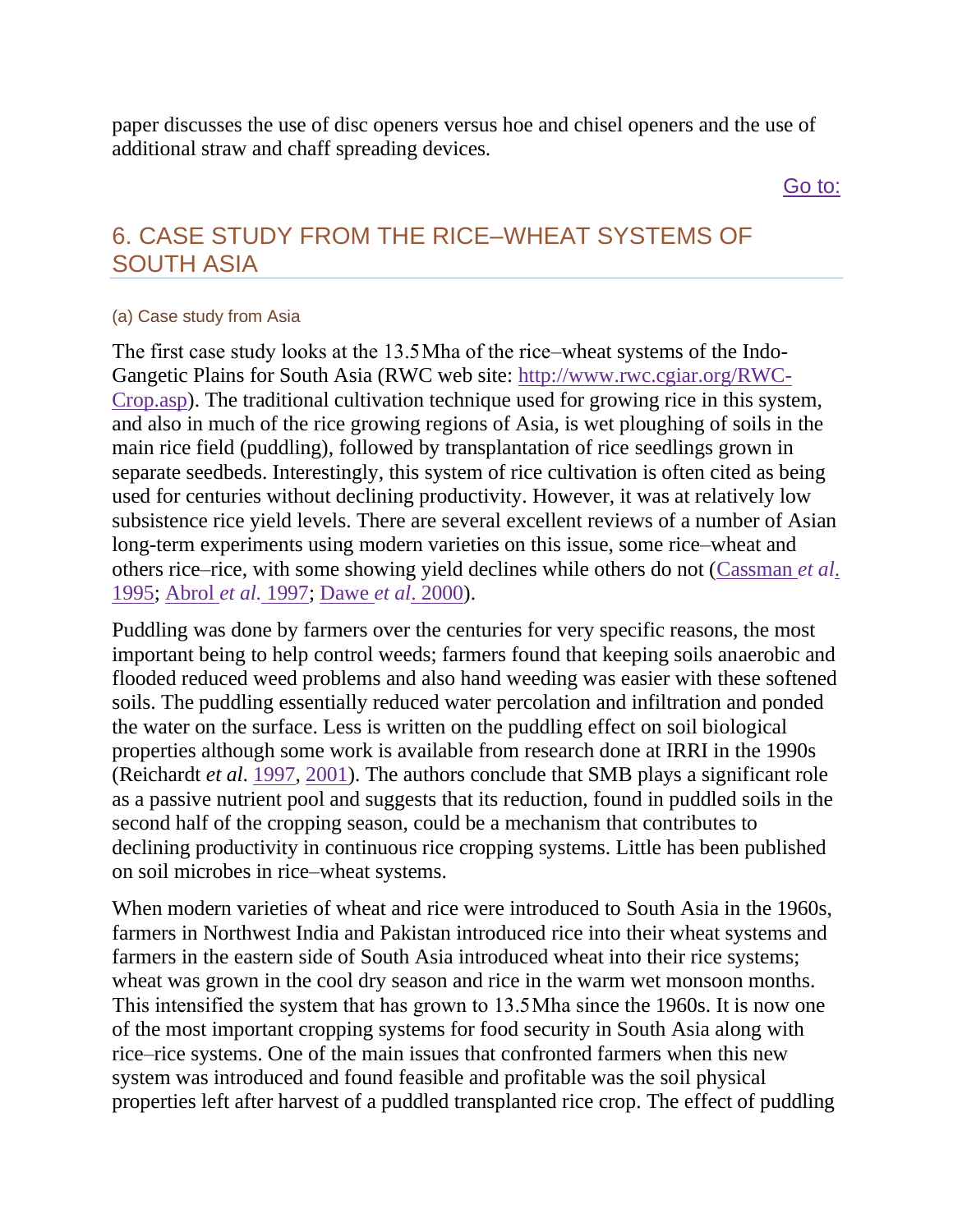reduced soil structure, especially stable soil aggregates, and led to formation of compaction layers [\(Hobbs](https://www.ncbi.nlm.nih.gov/pmc/articles/PMC2610169/#bib49) *et al.* 1993). Soil cracking was higher under intensive puddling [\(Mohanty](https://www.ncbi.nlm.nih.gov/pmc/articles/PMC2610169/#bib75) *et al*. 2004). Unpuddled direct-seeded rice maintained the soil in a better physical condition, although yields were lower where weeds were not controlled. Farmers ploughed their fields many times to obtain a suitable seedbed for planting wheat [\(Hobbs & Gupta 2003,](https://www.ncbi.nlm.nih.gov/pmc/articles/PMC2610169/#bib51) table 7.1). This ploughing takes time and often results in late planting and decline in wheat yield potential, plus many other negative effects (Hobbs & Gupta [2003,](https://www.ncbi.nlm.nih.gov/pmc/articles/PMC2610169/#bib51) [2004\)](https://www.ncbi.nlm.nih.gov/pmc/articles/PMC2610169/#bib52).

The solution for late planting and problems of delayed turnaround from rice harvest to wheat planting came from the introduction of zero-tilled wheat into rice stubbles that started in the region in the mid-1980s. Efforts to adapt and promote resource conserving technologies (RCTs that include NT) in the Indo-Gangetic Plains (IGP) have been underway for nearly three decades, but it is only in the past 4–5 years that the technologies are finding accelerated acceptance by the farmers [\(figure 1\)](https://www.ncbi.nlm.nih.gov/pmc/articles/PMC2610169/figure/fig1/). The spread of NT is taking place in the irrigated RW regions but is yet to be rooted in the rainfed agro-ecoregions. In the last 2004–2005 wheat season, it was estimated that nearly 2 Mha of zero-till wheat was being grown by 425 000 farmers in the four South Asian countries (RWC Highlights

2005: [http://www.rwc.cgiar.org/Pub\\_Info.asp?ID=152\)](http://www.rwc.cgiar.org/Pub_Info.asp?ID=152); both large- and small-scale farmers adopted this technology with small-scale farmers renting zero-till drill services from service providers. The key to this rapid adoption in the last 5 years was the use of farmer participatory approaches to allow farmers to experiment with the technology in their own fields and promotion of the local machinery manufacturers in the region to be partners in the programme; cheap, affordable, effective drills are available based on the use of the inverted T coulter technology that was introduced into India and Pakistan from New Zealand.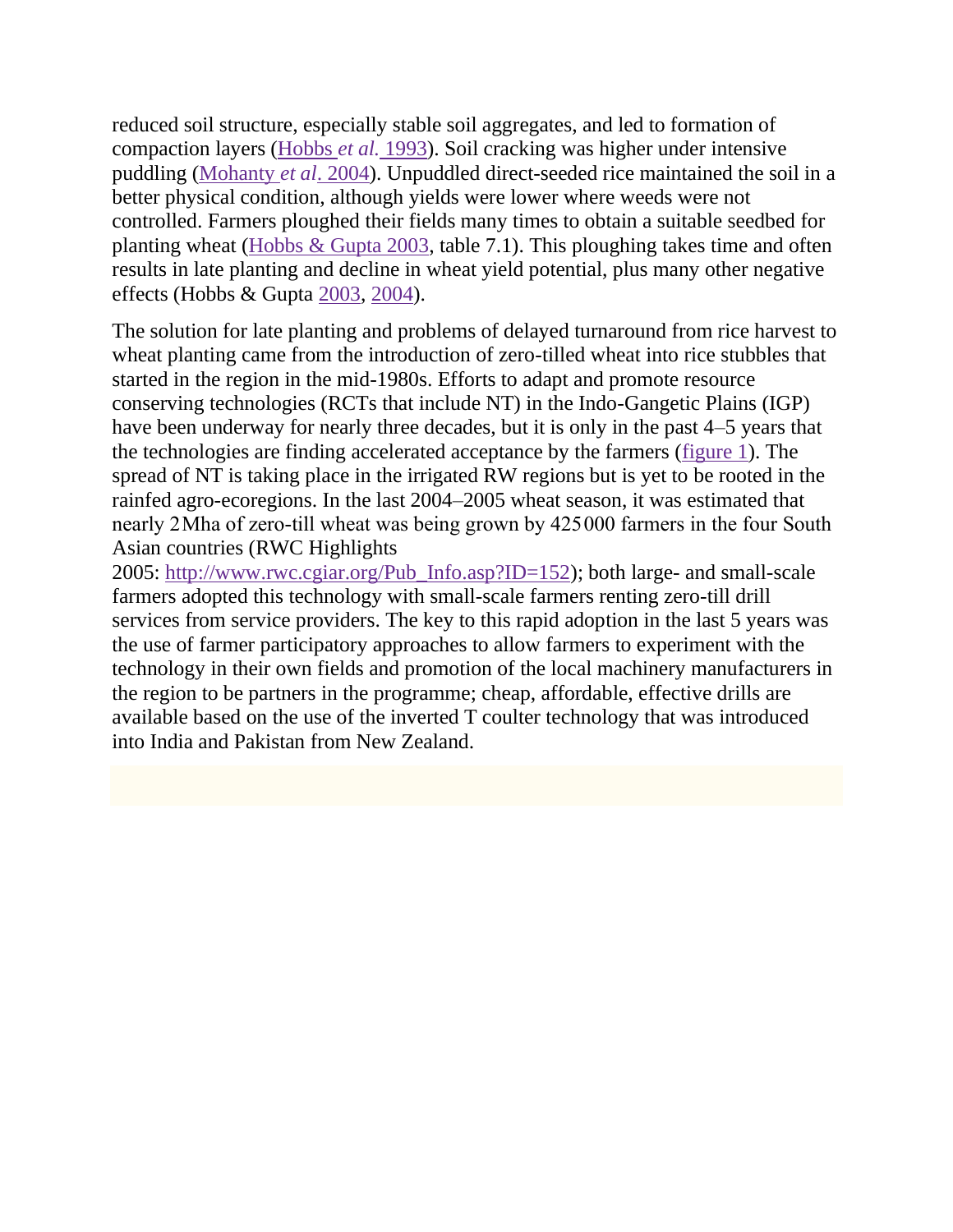

#### [Figure 1](https://www.ncbi.nlm.nih.gov/pmc/articles/PMC2610169/figure/fig1/)

Estimated area growth of no-till wheat in the Indo-Gangetic Plains for the past 10 years (adapted from Rice–Wheat Consortium (RWC) for the Indo-Gangetic Plains (2006). [http://www.rwc.cgiar.org\)](http://www.rwc.cgiar.org/).

One major need of this system is the development and availability of equipment that will allow good germination of rice and wheat while, at the same time, minimizing soil disturbance and sowing the seed and banded fertilizer into loose and anchored stubbles. The RWC members are working vigorously in partnership with local manufacturers and farmers to make new equipment available for experimentation at an affordable price, with provisions for after-sales service and supply of needed spare parts to make this system successful. Recently, multicrop zero-till ferti-seed drills fitted with inverted T openers, disc planters, punch planters, trash movers or roto-disc openers have been developed for seeding into loose residues (RWC Highlights 2004– 2005; [figure 2\)](https://www.ncbi.nlm.nih.gov/pmc/articles/PMC2610169/figure/fig2/).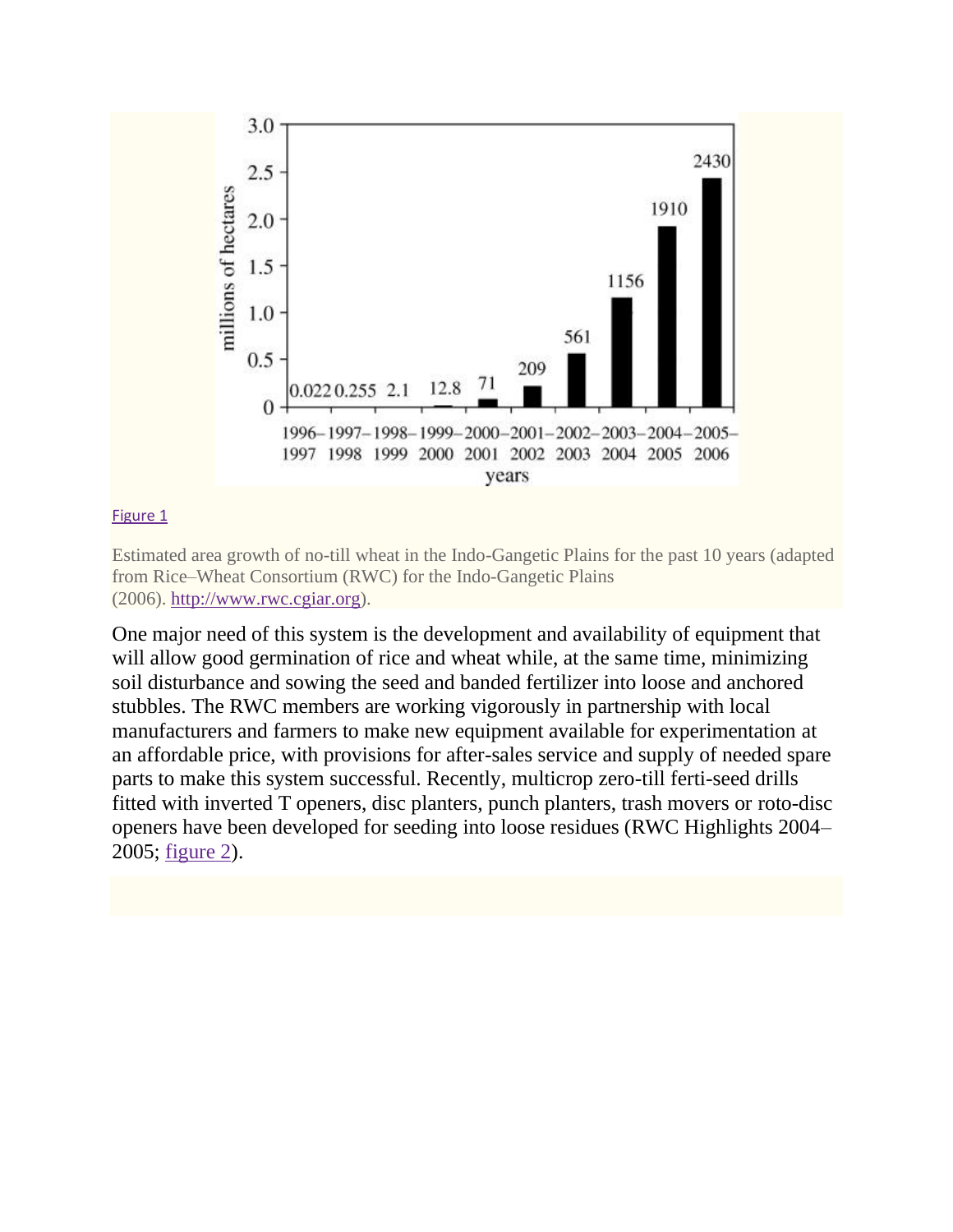

#### [Figure 2](https://www.ncbi.nlm.nih.gov/pmc/articles/PMC2610169/figure/fig2/)

Various equipments for planting wheat no-till in RWC. (*a*) inverted T coulter, (*b*) Indian no-till drill using inverted T, (*c*) disc-type planter, (*d*) star-wheel punch planter, (*e*) 'happy planter' where straw picked up and blown behind seeder and (*f*) disc planter with trash mover.

Many advantages have been mentioned and characterized for this innovation including US\$145 million savings in fuel costs (2004 costs) and the benefits of less greenhouse gas emissions, less weeds, more beneficial insect activity, improved water use efficiency, and also important higher yields at less cost, improved incomes from wheat and savings in time that can be used for other productive uses [\(Hobbs & Gupta](https://www.ncbi.nlm.nih.gov/pmc/articles/PMC2610169/#bib52)  [2004\)](https://www.ncbi.nlm.nih.gov/pmc/articles/PMC2610169/#bib52). It is anticipated that as machinery manufacturers keep pace with demand for drills, as the message about the benefits of zero-till wheat reaches more farmers, and as farmer mindsets about the need for tillage are overcome that the acreage for this innovation will cover the bulk of the wheat planted after rice in South Asia.

However, the story does not end here. In order for the benefits of zero-tilled wheat to be seen in the entire system and for soil physical and biological health to improve and the rice–wheat system to become more sustainable, rice practices will also have to change. A move is already afoot in the rice–wheat consortium partners (national and international programmes) to research, experiment and promote a move to zero-till direct-seeded rice: a more aerobic rice system that does away with puddling of soils. These aerobic systems are based on direct-seeded rice systems on either the flat or raised beds, with and without tillage and with or without transplanting (RWC DSR paper: [http://www.rwc.cgiar.org/Pub\\_Info.asp?ID=123\)](http://www.rwc.cgiar.org/Pub_Info.asp?ID=123). The ultimate system would allow farmers to grow zero-till rice followed by zero-till wheat. Wheat yields are best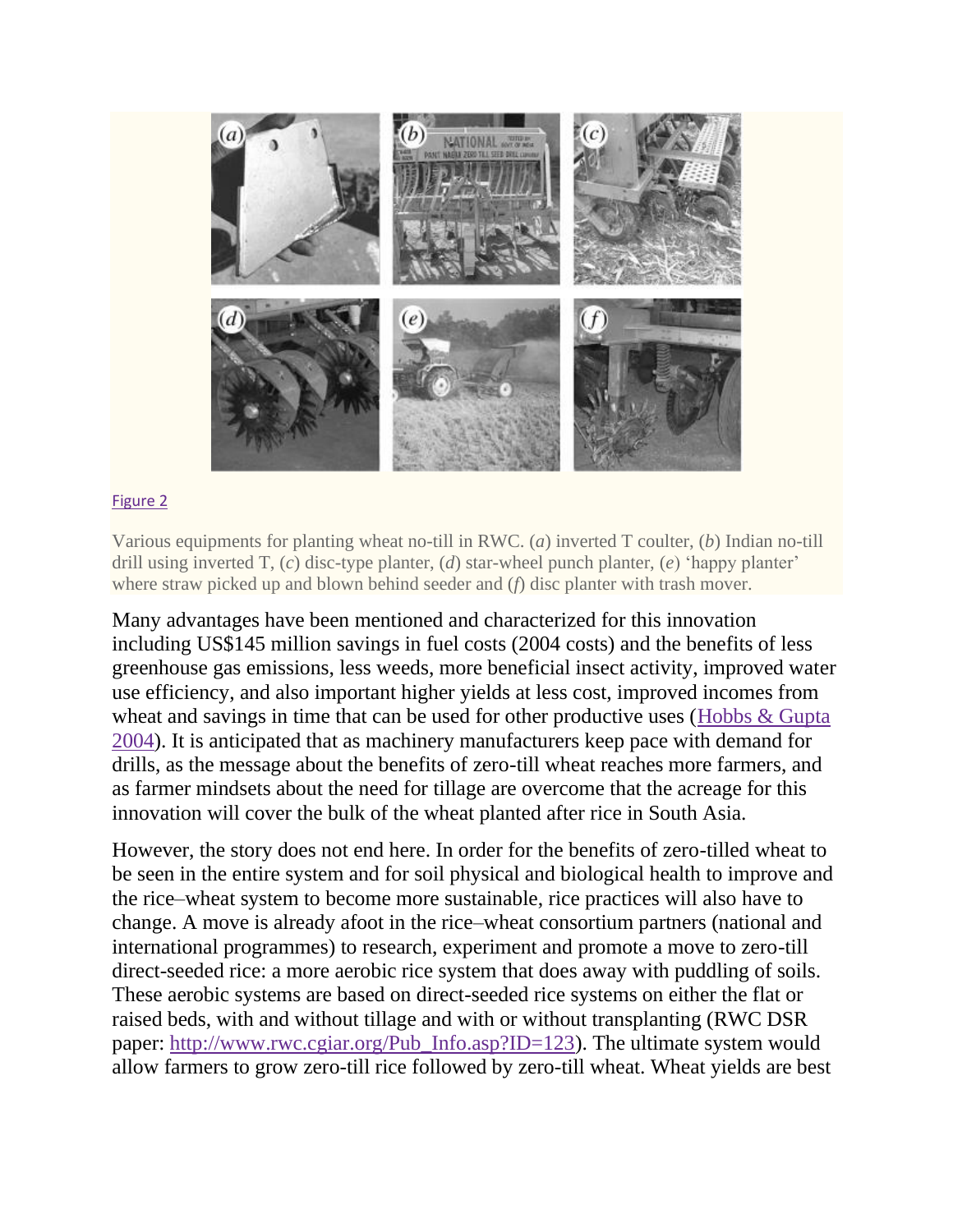after direct-seeded rice without puddling (DSNP; [Hobbs](https://www.ncbi.nlm.nih.gov/pmc/articles/PMC2610169/#bib50) *et al.* 2002; [Tripathi](https://www.ncbi.nlm.nih.gov/pmc/articles/PMC2610169/#bib98) *et al*. [2005\)](https://www.ncbi.nlm.nih.gov/pmc/articles/PMC2610169/#bib98).

Various national and international research and breeding agencies are now exploring aerobic rice [\(Bouman](https://www.ncbi.nlm.nih.gov/pmc/articles/PMC2610169/#bib16) *et al*. 2002). The main issue to resolve relates to effective weed control in a non-puddled rice system. Various innovative integrated ways are being sought to handle this problem, including use of cover crops and mulches, more competitive rice varieties against weeds and use of selective herbicides. Availability of roundup-ready transgenic rice and/or development of cultivars suited to direct seeding with zero-till drills, having early vigour and competitive with weeds, would go a long way to help resolve this issue. One encouraging technology intercrops direct-seeded rice with a green manure (*Sesbania aculeata*). After a month, the crop is sprayed with 2,4-D herbicide to knock down the green manure and kill any germinating broadleaf weeds. The dying weeds and GM provide nutrients to the rice crops as they decompose, but new weeds are suppressed by the ground cover and allelopathic properties of the mulch. The results look good and this research will be reported soon. In addition to zero-till rice and wheat, attempts are also being made to diversify the cropping systems by introducing other crops into new rotations that help break disease and insect cycles and provide more income and diversity for farmers. This may help with some other problems that have surfaced when rice is shifted from anaerobic to aerobic systems. Widespread infestations of the root knot nematode (*Meloidyogyne graminicola)* on rice were found when direct-seeded rice was grown instead of puddled rice in Bangladesh [\(Padgham](https://www.ncbi.nlm.nih.gov/pmc/articles/PMC2610169/#bib77) *et al*. 2004).

#### (b) Case study from Mexico

Maize–wheat cropping patterns are common in the irrigated northwest areas of Mexico and the rainfed areas of the altiplano areas of central Mexico. In both situations, the major limiting factor is moisture. This case study introduces the concept of permanent bed systems for addressing efficient use of water. In bed systems, soil is raised in a ridge-and-furrow configuration. These bed systems involved tillage to prepare the soil before making the beds. However, many traditional bed planting systems did not receive tillage; the *chinampas* of pre-Colombian Mexico and the *waru warus* of Peru and Bolivia used crop residue mulching or only superficial tillage [\(Thurston 1992\)](https://www.ncbi.nlm.nih.gov/pmc/articles/PMC2610169/#bib97). Bed systems reduce compaction in the rooting zone by confining wheel traffic to the furrow bottoms. The case study described here from Mexico looks at the results of using a permanent bed planting maize–wheat system where soil disturbance is minimized, crop residues are retained on the surface from previous crops and reshaping of beds is done only as needed between crop cycles [\(Limon-Ortega](https://www.ncbi.nlm.nih.gov/pmc/articles/PMC2610169/#bib67) *et al*. 2002).

The experiment used for this paper was undertaken by the International Maize and Wheat Improvement Center (CIMMYT) in the State of Sonora in Northwest Mexico.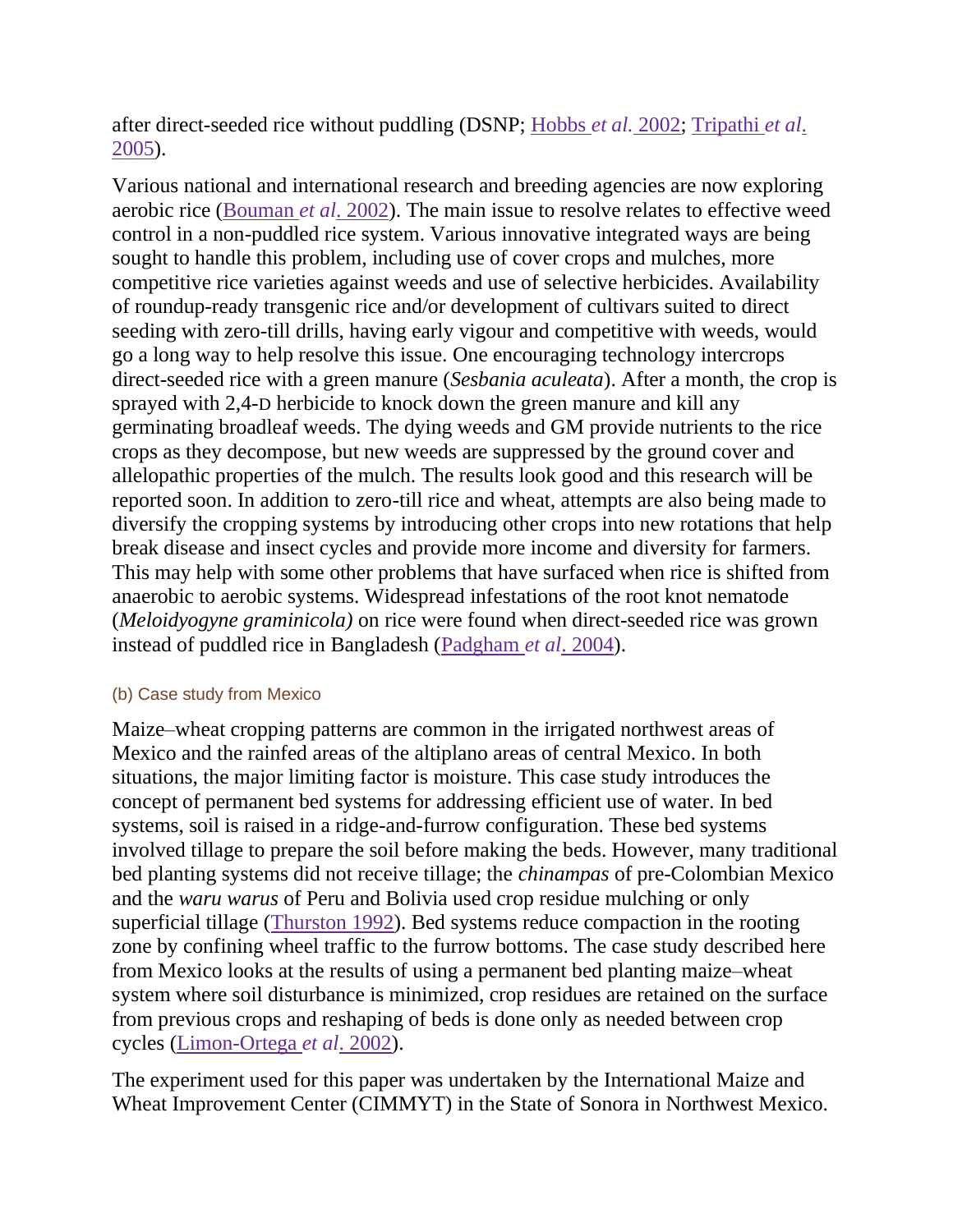Farmers have 225 000 hectares of irrigated land in this area with maize, sorghum, soybean, safflower, dry beans, cotton and wheat, the major crops. Ninety-five per cent of the farmers now grow crops on beds with farmers changing from the conventional planting on the flat with basin irrigation in the last 20 years [\(Aquino 1998\)](https://www.ncbi.nlm.nih.gov/pmc/articles/PMC2610169/#bib9). This change was a result of water shortages from the water storage reservoir system; farmers had to find more efficient water use systems in order to expand acreage. Results suggest that bed planted systems need 29% less water than flat planting systems for an 8% higher yield [\(Sayre & Hobbs 2004\)](https://www.ncbi.nlm.nih.gov/pmc/articles/PMC2610169/#bib87). Most of the farmers still use TT to remake the beds for each new crop, but results that are reported below suggest that use of permanent bed systems where tillage is minimized and crop residues are left on the surface will be more sustainable.

The treatments in this long-term trial were as follows.

- i. CT with formation of new beds for each crop and with all the crop residues incorporated.
- ii. Permanent beds with all the residues burned.
- iii. Permanent beds with 30% of the residues retained on the surface and the rest baled for fodder.
- iv. Permanent beds with the maize residue baled for fodder and the wheat residue retained.
- v. Permanent beds with all the residues retained.

A detailed account of this experiment can be found in [Sayre & Hobbs \(2004\).](https://www.ncbi.nlm.nih.gov/pmc/articles/PMC2610169/#bib87) Yield differences were small in the first 5 years supporting the idea that some transitional years are needed before changes occur in soil properties with changes in management. Changes started to appear between treatments in the sixth and subsequent years with the permanent bed treatment with all the residues retained the best and highest yielding plot, and the permanent bed treatment with residues burnt the worst and lowest yielding plot. The treatment with CT with residues incorporated was statistically at par with the best permanent bed system but incurred higher costs for land preparation.

Organic matter, nitrogen levels, surface soil aggregate size and SMB were higher in the permanent beds with residue retention. One valuable insight from this experiment was the lower soil strength/compaction in all treatments, except the one where residues were burned. The addition of the residue plays a significant role in reducing compaction at the soil surface and increasing water infiltration in minimal tilled plots. Similar data confirmed this finding in a similar maize–wheat long-term experiment under rainfed conditions in the altiplano areas near Mexico City [\(Govaerts](https://www.ncbi.nlm.nih.gov/pmc/articles/PMC2610169/#bib42) *et al*. [2005\)](https://www.ncbi.nlm.nih.gov/pmc/articles/PMC2610169/#bib42). In this rainfed experiment, zero-tilled plots with residue retention resulted in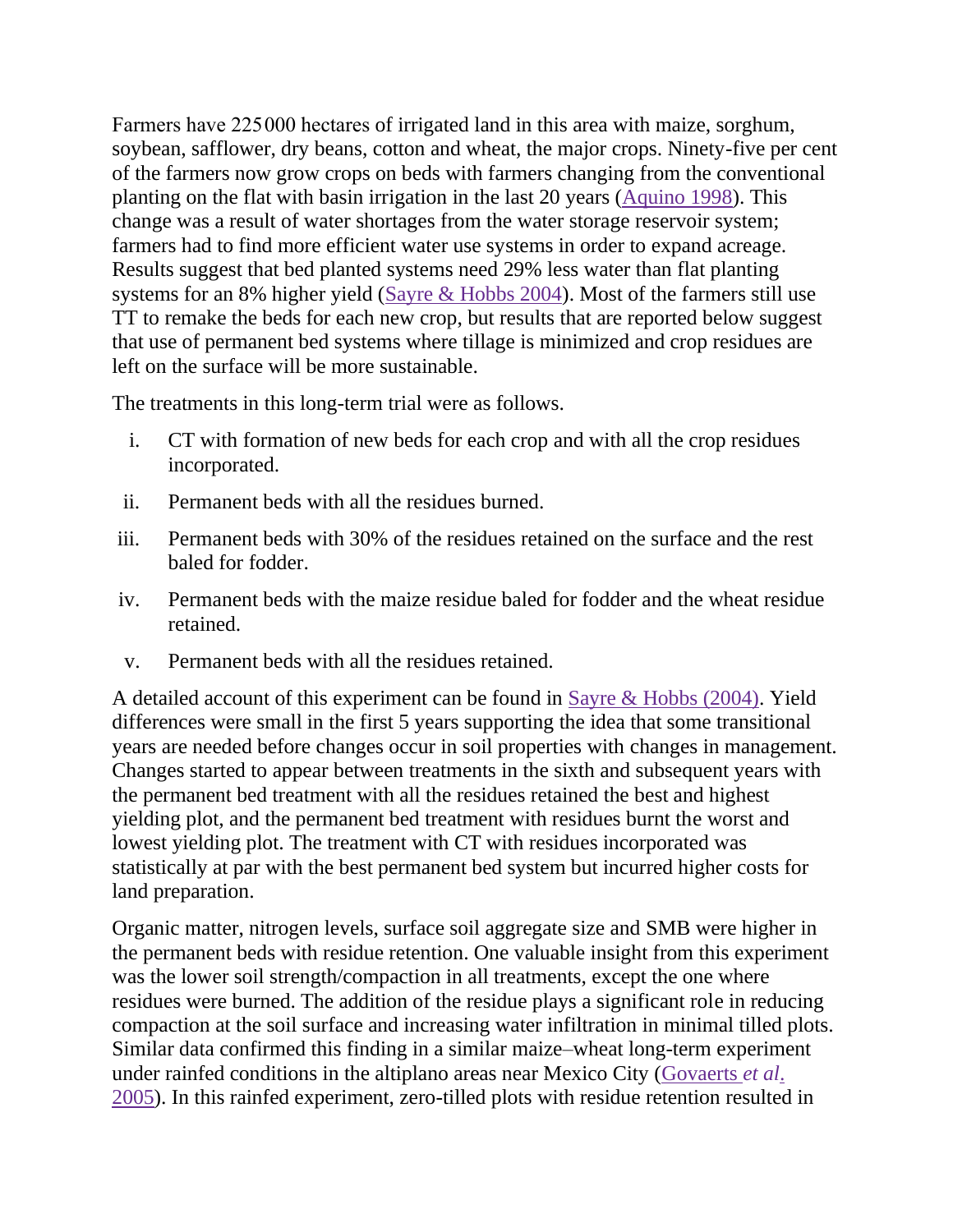higher and more stable yields than conventionally tilled plots with residues incorporated. Zero-tilled plots without residue retention had much reduced yields. In the same experiment, permanent raised beds combined with rotation and residue retention yielded the same as zero-tilled plots with residue retention. The bed system gave farmers an added advantage of being able to use more varied weed and fertilizer practices.

Larger-scale demonstrations have been planted on farmer's fields. The permanent beds averaged  $7.2$ tha<sup>-1</sup> compared with  $6.2$ tha<sup>-1</sup> for the conventionally made beds. The data also show that average returns over variable costs increased by 75% for the permanent bed system with residue retention compared with the conventional tilled treatment. The importance of suitable equipment that will allow seeding of crops into permanent beds with residue retention cannot be overemphasized. Systems based on discs, punch planters and strip tillage are being experimented with in Mexico and South Asia [\(Sayre & Hobbs 2004\)](https://www.ncbi.nlm.nih.gov/pmc/articles/PMC2610169/#bib87).

[Go to:](https://www.ncbi.nlm.nih.gov/pmc/articles/PMC2610169/)

## 7. CLIMATE CHANGE AND CONSERVATION AGRICULTURE

[Lal \(2005\)](https://www.ncbi.nlm.nih.gov/pmc/articles/PMC2610169/#bib65) suggested that by adopting improved management practices on agricultural land (use of NT and crop residues), food security would not only be enhanced but also offset fossil fuel emissions at the rate of 0.5 Pg C yr−1. Climate change is likely to strongly affect rice–wheat, rice–rice and maize-based cropping systems that, today, account for more than 80% of the total cereals grown on more than 100 Mha of agricultural lands in South Asia. Global warming may be beneficial in some regions, but harmful in those regions where optimal temperatures already exist; an example would be the rice–wheat mega-environments in the IGP that account for 15% of global wheat production. Agronomic and crop management practices have to aim at reducing  $CO<sub>2</sub>$  and other greenhouse gas emissions by reducing tillage and residue burning and improving nitrogen use efficiency. In the IGP, resource-conserving technologies continue to expand in the rice–wheat cropping systems and save 50–60 l of dieselha<sup>-1</sup> plus labour, and significantly reduce release of  $CO<sub>2</sub>$  to the environment. Methane emissions that have a warming potential 21 times that of  $CO<sub>2</sub>$  are common and significant in puddled anaerobic paddy fields and also when residues are burnt. This GHG emission can be mitigated by shifting to an aerobic, direct seeded or NT rice system. A review of the other benefits of direct seeding and NT in RW areas of South Asia can be found in Grace *et al*[. \(2003\).](https://www.ncbi.nlm.nih.gov/pmc/articles/PMC2610169/#bib43) Nitrous oxide has 310 times the warming potential of carbon dioxide, and its emissions are affected by poor nitrogen management. Sensor-based technologies for measuring normalized differential vegetative index and moisture index have been used in Mexico and South Asia to help improve the efficiency of applied nitrogen and reduce nitrous oxide emissions.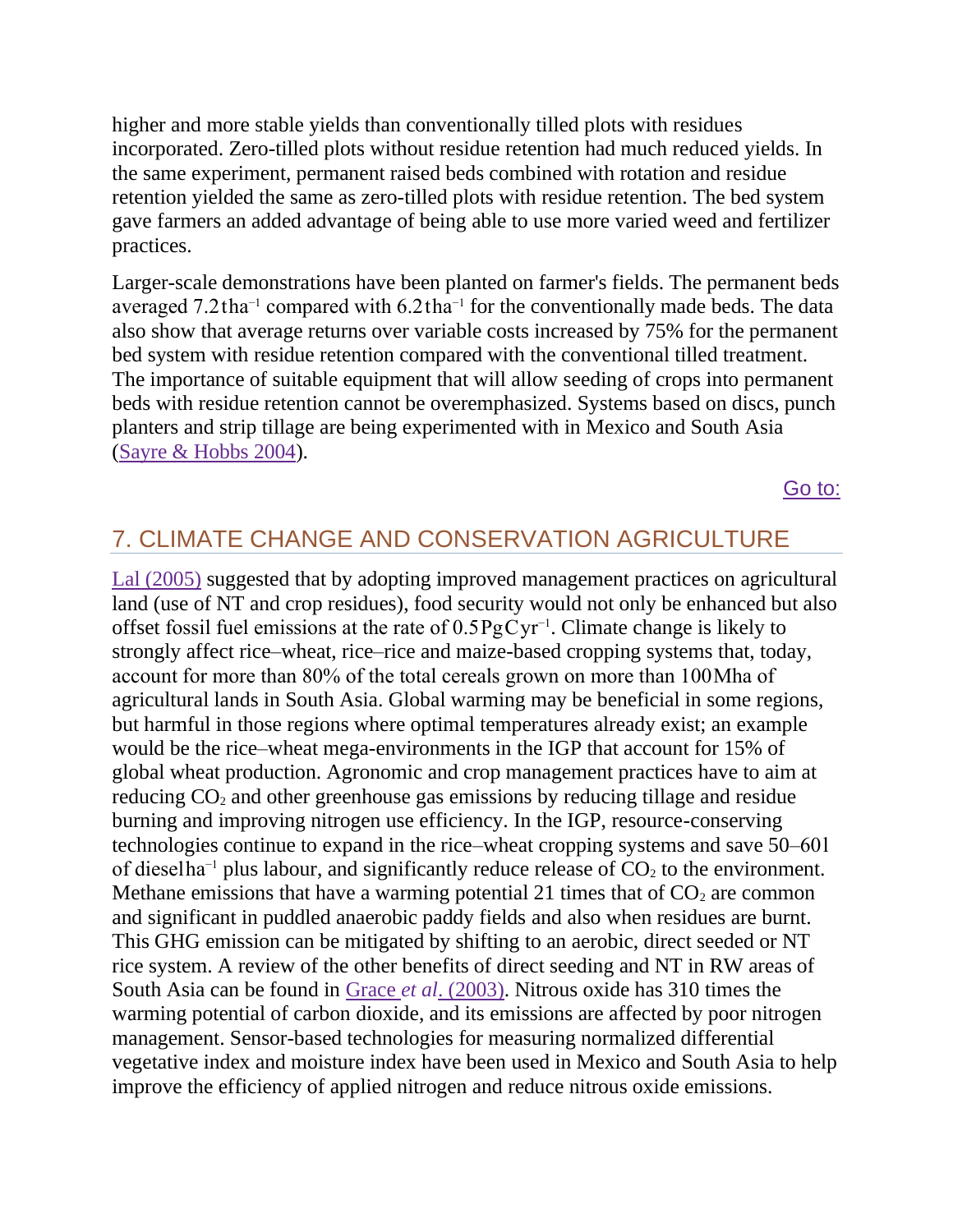# 8. CONCLUSIONS

Crop production in the next decade will have to produce more food from less land by making more efficient use of natural resources and with minimal impact on the environment. Only by doing this will food production keep pace with demand and the productivity of land be preserved for future generations. This will be a tall order for agricultural scientists, extension personnel and farmers. Use of productive but more sustainable management practices described in this paper can help resolve this problem. Crop and soil management systems that help improve soil health parameters (physical, biological and chemical) and reduce farmer costs are essential. Development of appropriate equipment to allow these systems to be successfully adopted by farmers is a pre-requisite for success. Overcoming traditional mindsets about tillage by promoting farmer experimentation with this technology in a participatory way will help accelerate adoption. Encouraging donors to support this long-term applied research with sustainable funding is also an urgent requirement.

[Go to:](https://www.ncbi.nlm.nih.gov/pmc/articles/PMC2610169/)

## **FOOTNOTES**

One contribution of 16 to a Theme Issue 'Sustainable agriculture I'.

[Go to:](https://www.ncbi.nlm.nih.gov/pmc/articles/PMC2610169/)

# REFERENCES

- Abrol, I. P., Bronson, K. F., Duxbury, J. M. & Gupta R. K. (eds) 1997 Long-term soil fertility experiments in rice–wheat cropping systems. In *Proc. Workshop, 15–18 October 1996, Surajkund, Haryana, India* New Delhi, India, Consortium paper series 1, pp. 23. New Delhi, India: Rice–Wheat Consortium for the Indo-Gangetic Plains.
- Allmaras R.R, Langdale G.W, Unger P.W, Dowdy R.H, Van Doren D.M. Adoption of conservation tillage and associated planting systems. In: Lal R, Pierce F.J, editors. Soil management for sustainability. Papers from a workshop in Edmonton, Alberta, August 1989. Soil and Water Conservation Society; Iowa, IA: 1991. pp. 53–83. [\[Google Scholar\]](https://scholar.google.com/scholar_lookup?title=Soil+management+for+sustainability&title=Papers+from+a+workshop+in+Edmonton,+Alberta,+August+1989&author=R.R+Allmaras&author=G.W+Langdale&author=P.W+Unger&author=R.H+Dowdy&author=D.M+Van+Doren&publication_year=1991&)
- Alvarez C.R, Alvarez R. Short term effects of tillage systems on active soil microbial biomass. Biol. Fertil. Soils. 2000;31:157– 161. [doi:10.1007/s003740050639](http://dx.doi.org/doi:10.1007/s003740050639) [\[Google Scholar\]](https://scholar.google.com/scholar_lookup?journal=Biol.+Fertil.+Soils&title=Short+term+effects+of+tillage+systems+on+active+soil+microbial+biomass&author=C.R+Alvarez&author=R+Alvarez&volume=31&publication_year=2000&pages=157-161&)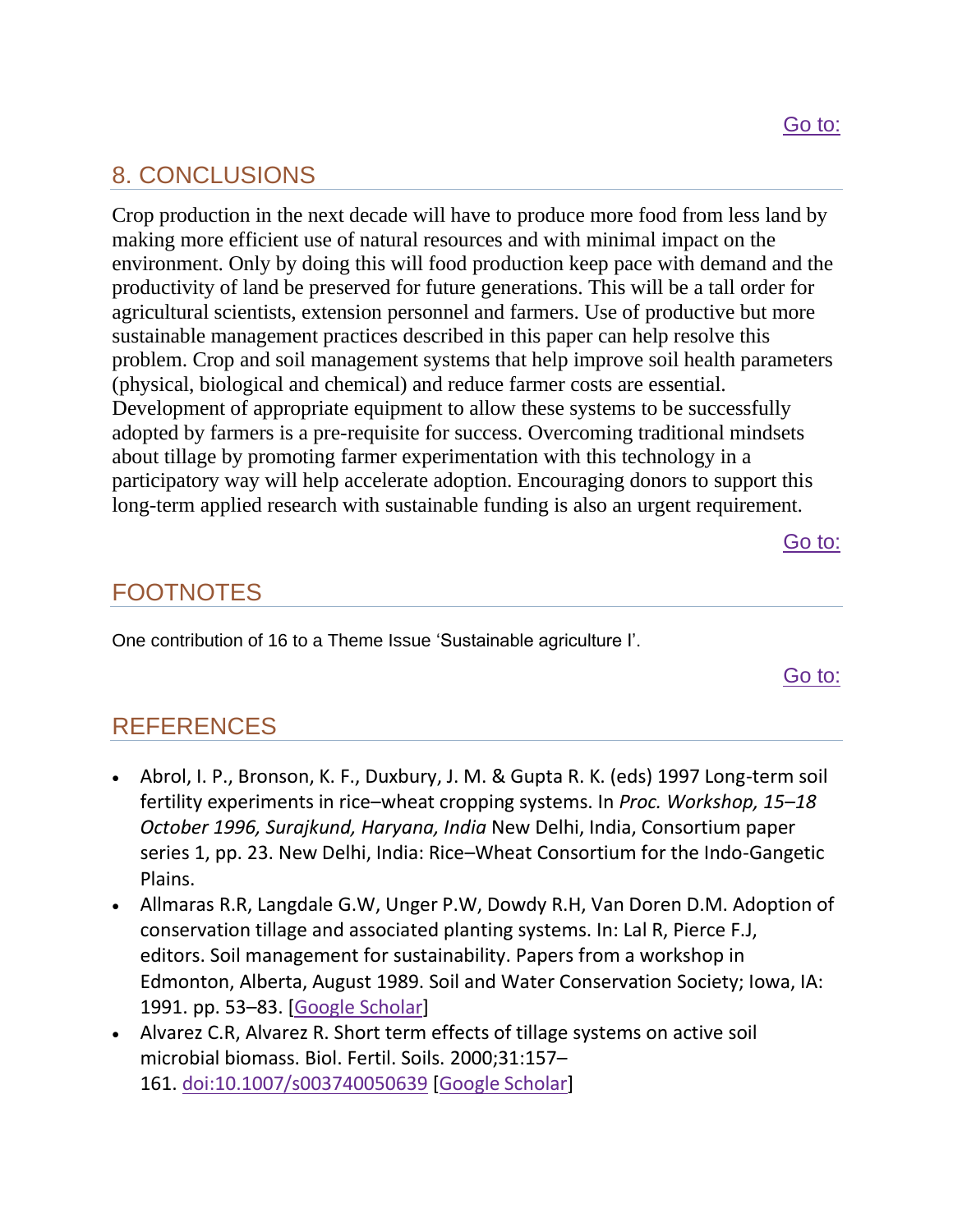- Alvear M, Rosas A, Rouanet J.L, Borie F. Effects of three soil tillage systems on some biological activities in an Ultisol from southern Chile. Soil Tillage Res. 2005;82:195–202. [doi:10.1016/j.still.2004.06.002](http://dx.doi.org/doi:10.1016/j.still.2004.06.002) [\[Google Scholar\]](https://scholar.google.com/scholar_lookup?journal=Soil+Tillage+Res&title=Effects+of+three+soil+tillage+systems+on+some+biological+activities+in+an+Ultisol+from+southern+Chile&author=M+Alvear&author=A+Rosas&author=J.L+Rouanet&author=F+Borie&volume=82&publication_year=2005&pages=195-202&)
- Ananyeva N.D, Demkina T.S, Jones W.J, Cabrera M.L, Steen W.C. Microbial biomass in soils of Russia under long term management practices. Biol. Fertil. Soils. 1999;29:291–299. [doi:10.1007/s003740050555](http://dx.doi.org/doi:10.1007/s003740050555) [\[Google Scholar\]](https://scholar.google.com/scholar_lookup?journal=Biol.+Fertil.+Soils&title=Microbial+biomass+in+soils+of+Russia+under+long+term+management+practices&author=N.D+Ananyeva&author=T.S+Demkina&author=W.J+Jones&author=M.L+Cabrera&author=W.C+Steen&volume=29&publication_year=1999&pages=291-299&)
- Angers D.A, Bissonette N, Legere A. Microbial and biochemical changes induced by rotation and tillage in a soil under barley production. Can. J. Soil. Sci. 1993a;73:39–50. [\[Google Scholar\]](https://scholar.google.com/scholar_lookup?journal=Can.+J.+Soil.+Sci&title=Microbial+and+biochemical+changes+induced+by+rotation+and+tillage+in+a+soil+under+barley+production&author=D.A+Angers&author=N+Bissonette&author=A+Legere&volume=73&publication_year=1993a&pages=39-50&)
- Angers D.A, N'dayegamiye A, Cote D. Tillage-induced differences in organic matter of particle size fractions and microbial biomass. Soil Sci. Soc. Am. J. 1993b;57:512–516. [\[Google Scholar\]](https://scholar.google.com/scholar_lookup?journal=Soil+Sci.+Soc.+Am.+J&title=Tillage-induced+differences+in+organic+matter+of+particle+size+fractions+and+microbial+biomass&author=D.A+Angers&author=A+N%27dayegamiye&author=D+Cote&volume=57&publication_year=1993b&pages=512-516&)
- Angers D.A, et al. Impact of tillage practices on organic carbon and nitrogen storage in cool, humid soils of eastern Canada. Soil Tillage Res. 1997;41:191– 201. [doi:10.1016/S0167-1987\(96\)01100-2](http://dx.doi.org/doi:10.1016/S0167-1987(96)01100-2) [\[Google Scholar\]](https://scholar.google.com/scholar_lookup?journal=Soil+Tillage+Res&title=Impact+of+tillage+practices+on+organic+carbon+and+nitrogen+storage+in+cool,+humid+soils+of+eastern+Canada&author=D.A+Angers&volume=41&publication_year=1997&pages=191-201&)
- Aquino, P. 1998 The adoption of bed planting of wheat in the Yaqui Valley, Sonora, Mexico. CIMMYT wheat special report no. 17a. Mexico DF, Mexico: CIMMYT.
- Baker C.J, Saxton K.E, Ritchie W.R. 2nd edn. CAB International; Oxford, UK: 2002. No-tillage seeding: science and practice. [\[Google Scholar\]](https://scholar.google.com/scholar?q=Baker+C.J+Saxton+K.E+Ritchie+W.R+No-tillage+seeding:+science+and+practice+2nd+edn.+2002+CAB+International+Oxford,+UK+)
- Baker, C. J., Saxton, K. E., Ritchie, W. R., Chamen, W. C. T., Reicosky, D. C., Ribeiro, M. F. S., Justice, S. E. & Hobbs, P. R. 2006 *No-tillage seeding in conservation agriculture*, 2nd edn. Oxford, UK: CAB International/FAO.
- Balota E.L, Filho A.C, Andrade D.S, Dick R.P. Long-term tillage and crop rotation effects on microbial biomasa and C and N mineralization in a Brazilian Oxisol. Soil Tillage Res. 2004;77:137–145. [doi:10.1016/j.still.2003.12.003](http://dx.doi.org/doi:10.1016/j.still.2003.12.003) [\[Google Scholar\]](https://scholar.google.com/scholar_lookup?journal=Soil+Tillage+Res&title=Long-term+tillage+and+crop+rotation+effects+on+microbial+biomasa+and+C+and+N+mineralization+in+a+Brazilian+Oxisol&author=E.L+Balota&author=A.C+Filho&author=D.S+Andrade&author=R.P+Dick&volume=77&publication_year=2004&pages=137-145&)
- Bautista S, Bellot J, Ramon-Vallejo V. Mulching treatment for post fire soil conservation in semi-arid eco-systems. Arid Soil Res. Rehabil. 1996;10:235– 242. [\[Google Scholar\]](https://scholar.google.com/scholar_lookup?journal=Arid+Soil+Res.+Rehabil&title=Mulching+treatment+for+post+fire+soil+conservation+in+semi-arid+eco-systems&author=S+Bautista&author=J+Bellot&author=V+Ramon-Vallejo&volume=10&publication_year=1996&pages=235-242&)
- Bayer C, Mielniczuk J, Amado T.J.C, Martin-Neto L, Fernandes S.V. Organic matter storage in a sandy loam Acrisol affected by tillage and cropping systems in southern Brazil. Soil Tillage Res. 2000;54:101–109. [doi:10.1016/S0167-](http://dx.doi.org/doi:10.1016/S0167-1987(00)00090-8) [1987\(00\)00090-8](http://dx.doi.org/doi:10.1016/S0167-1987(00)00090-8) [\[Google Scholar\]](https://scholar.google.com/scholar_lookup?journal=Soil+Tillage+Res&title=Organic+matter+storage+in+a+sandy+loam+Acrisol+affected+by+tillage+and+cropping+systems+in+southern+Brazil&author=C+Bayer&author=J+Mielniczuk&author=T.J.C+Amado&author=L+Martin-Neto&author=S.V+Fernandes&volume=54&publication_year=2000&pages=101-109&)
- Birkas M, Jolankai M, Gyuricza C, Percze A. Tillage effects on compaction, earthworms and other soil quality indicators in Hungary. Soil Tillage Res. 2004;78:185–196. [doi:10.1016/j.still.2004.02.006](http://dx.doi.org/doi:10.1016/j.still.2004.02.006) [\[Google Scholar\]](https://scholar.google.com/scholar_lookup?journal=Soil+Tillage+Res&title=Tillage+effects+on+compaction,+earthworms+and+other+soil+quality+indicators+in+Hungary&author=M+Birkas&author=M+Jolankai&author=C+Gyuricza&author=A+Percze&volume=78&publication_year=2004&pages=185-196&)
- Bissett M.J, O'Leary G.J. Effects of conservation tillage on water infiltration in two soils in south-eastern Australia. Aust. J. Soil Res. 1996;34:299– 308. [doi:10.1071/SR9960299](http://dx.doi.org/doi:10.1071/SR9960299) [\[Google Scholar\]](https://scholar.google.com/scholar_lookup?journal=Aust.+J.+Soil+Res&title=Effects+of+conservation+tillage+on+water+infiltration+in+two+soils+in+south-eastern+Australia&author=M.J+Bissett&author=G.J+O%27Leary&volume=34&publication_year=1996&pages=299-308&)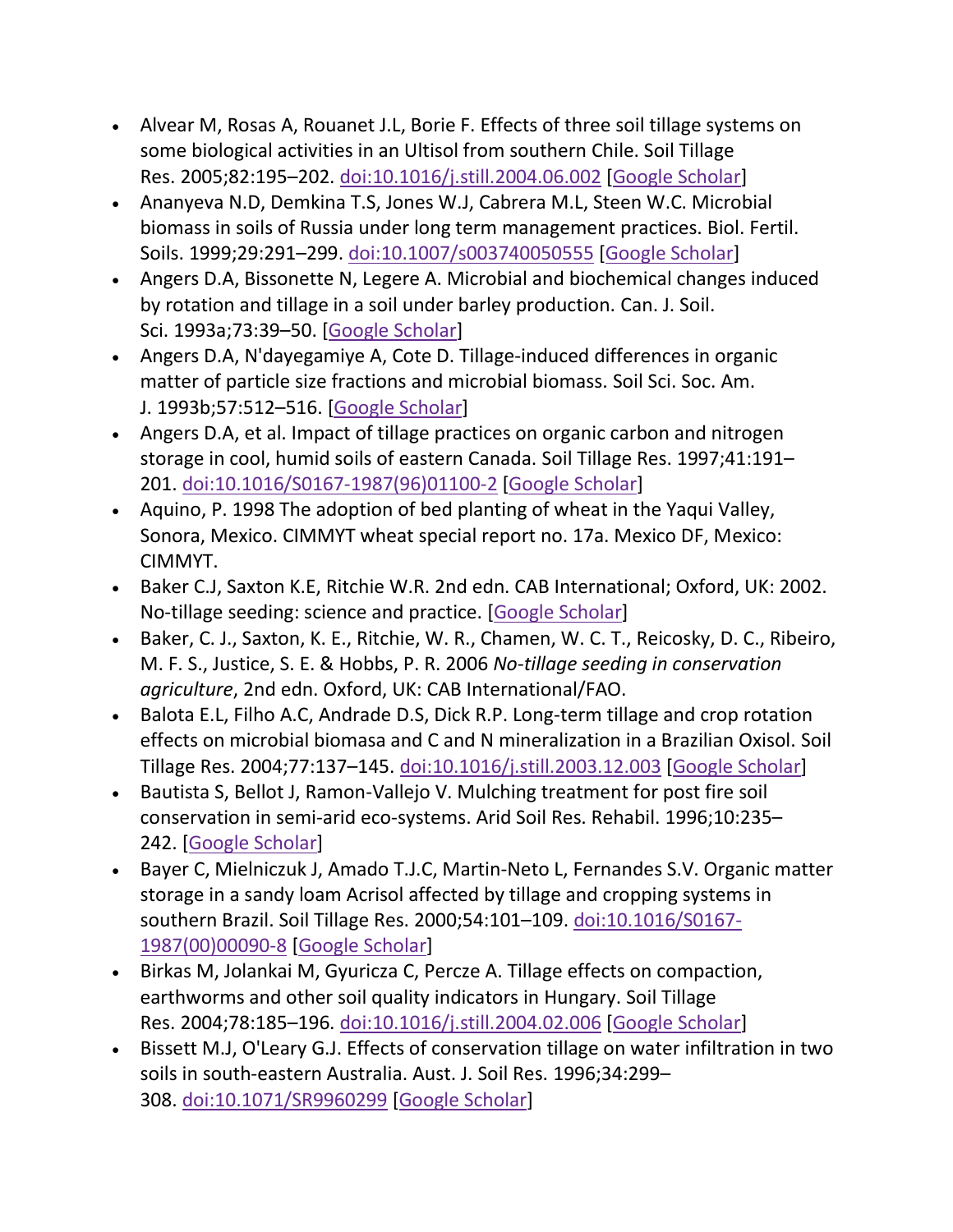- Bouman, B. A. M., Hengsdijk, H., Hardy, B., Bindraban, P. S., Tuong, T. P. & Ladha J. K. (eds) 2002 Water-wise rice production. In *Proc. Int. Workshop on Water-wise rice production, 8–11 April 2002, Los Banos, Philippines*, p. 356. Los Banos, The Philippines: International Rice Research Institute.
- Buckerfield J.C, Webster K.A. Earthworms, mulching, soil moisture and grape yields: earthworm responses to soil management practices in vineyards, Barossa Valley, South Australia. Aust. N.Z. Wine Ind. J. 1996;11:47–53. [\[Google Scholar\]](https://scholar.google.com/scholar_lookup?journal=Aust.+N.Z.+Wine+Ind.+J&title=Earthworms,+mulching,+soil+moisture+and+grape+yields:+earthworm+responses+to+soil+management+practices+in+vineyards,+Barossa+Valley,+South+Australia&author=J.C+Buckerfield&author=K.A+Webster&volume=11&publication_year=1996&pages=47-53&)
- Burgess M.M, Mehuys G.R, Madramootoo C.A. Tillage and crop residue effects on corn production in Quebec. Agron. J. 1996;88:792–797. [\[Google Scholar\]](https://scholar.google.com/scholar_lookup?journal=Agron.+J&title=Tillage+and+crop+residue+effects+on+corn+production+in+Quebec&author=M.M+Burgess&author=G.R+Mehuys&author=C.A+Madramootoo&volume=88&publication_year=1996&pages=792-797&)
- Campbell C.A, McConkey B.G, Zentner R.P, Dyck F.B, Selles F, Curtin D. Carbon sequestration in a Brown Chernozem as affected by tillage and rotation. Can. J. Soil Sci. 1995;75:449–458. [\[Google Scholar\]](https://scholar.google.com/scholar_lookup?journal=Can.+J.+Soil+Sci&title=Carbon+sequestration+in+a+Brown+Chernozem+as+affected+by+tillage+and+rotation&author=C.A+Campbell&author=B.G+McConkey&author=R.P+Zentner&author=F.B+Dyck&author=F+Selles&volume=75&publication_year=1995&pages=449-458&)
- Campbell C.A, McConkey B.G, Zentner R.P, Selles F, Curtin D. Long-term effects of tillage and crop rotations on soil organic C and N in a clay soil in south-western Saskatchewan. Can. J. Soil Sci. 1996a;76:395–401. [\[Google Scholar\]](https://scholar.google.com/scholar_lookup?journal=Can.+J.+Soil+Sci&title=Long-term+effects+of+tillage+and+crop+rotations+on+soil+organic+C+and+N+in+a+clay+soil+in+south-western+Saskatchewan&author=C.A+Campbell&author=B.G+McConkey&author=R.P+Zentner&author=F+Selles&author=D+Curtin&volume=76&publication_year=1996a&pages=395-401&)
- Campbell C.A, McConkey B.G, Zentner R.P, Dyck F.B, Selles F, Curtin D. Tillage and crop rotation effects on soil organic C and N in a coarse-textured Typic Haploboroll in south-western Saskatchewan. Soil Tillage Res. 1996b;37:3– 14. [doi:10.1016/0167-1987\(95\)01002-5](http://dx.doi.org/doi:10.1016/0167-1987(95)01002-5) [\[Google Scholar\]](https://scholar.google.com/scholar_lookup?journal=Soil+Tillage+Res&title=Tillage+and+crop+rotation+effects+on+soil+organic+C+and+N+in+a+coarse-textured+Typic+Haploboroll+in+south-western+Saskatchewan&author=C.A+Campbell&author=B.G+McConkey&author=R.P+Zentner&author=F.B+Dyck&author=F+Selles&volume=37&publication_year=1996b&pages=3-14&)
- Carpenter-Boggs L, Stahl P.D, Lindstrom M.J, Schumacher T.E. Soil microbial properties under permanent grass, conventional tillage, and no-till management in South Dakota. Soil Tillage Res. 2003;71:15–23. [doi:10.1016/S0167-](http://dx.doi.org/doi:10.1016/S0167-1987(02)00158-7) [1987\(02\)00158-7](http://dx.doi.org/doi:10.1016/S0167-1987(02)00158-7) [\[Google Scholar\]](https://scholar.google.com/scholar_lookup?journal=Soil+Tillage+Res&title=Soil+microbial+properties+under+permanent+grass,+conventional+tillage,+and+no-till+management+in+South+Dakota&author=L+Carpenter-Boggs&author=P.D+Stahl&author=M.J+Lindstrom&author=T.E+Schumacher&volume=71&publication_year=2003&pages=15-23&)
- Cassel D.K, Raczkowski C.W, Denton H.P. Tillage effects on corn production and soil physical conditions. Soil Sci. Soc. Am. J. 1995;59:1436–1443. [\[Google Scholar\]](https://scholar.google.com/scholar_lookup?journal=Soil+Sci.+Soc.+Am.+J&title=Tillage+effects+on+corn+production+and+soil+physical+conditions&author=D.K+Cassel&author=C.W+Raczkowski&author=H.P+Denton&volume=59&publication_year=1995&pages=1436-1443&)
- Cassman K.G, De Datta S.K, Olk D.C, Alcantera J, Samson M, Descalsota J.P, Dixon M. Yield decline and the nitrogen economy of long-term experiments on continuous, irrigated rice systems in the tropics. In: Lal R, Stewart B.A, editors. Soil management: experimental basis for sustainability and environmental quality. C&R Press; Boca Raton, FL: 1995. pp. 181–222. [\[Google](https://scholar.google.com/scholar_lookup?title=Soil+management:+experimental+basis+for+sustainability+and+environmental+quality&author=K.G+Cassman&author=S.K+De+Datta&author=D.C+Olk&author=J+Alcantera&author=M+Samson&publication_year=1995&)  **Scholarl**
- Clapperton, M. J. 2003 Increasing soil biodiversity through conservation agriculture: managing the soil as a habitat. In *Proc. Second World Cong. on Conservation Agriculture: producing in harmony with nature, Iguassu Falls, Parana-Brazil, 11–15 August 2003* Rome, Italy: Food and Agriculture Organization [CD].
- Collins H.P, Rasmussen P.E, Douglas C.L., Jr Crop rotation and residue management effects on soil carbon and microbial dynamics. Soil Sci. Soc. Am. J. 1992;56:783–788. [\[Google Scholar\]](https://scholar.google.com/scholar_lookup?journal=Soil+Sci.+Soc.+Am.+J&title=Crop+rotation+and+residue+management+effects+on+soil+carbon+and+microbial+dynamics&author=H.P+Collins&author=P.E+Rasmussen&author=C.L+Douglas&volume=56&publication_year=1992&pages=783-788&)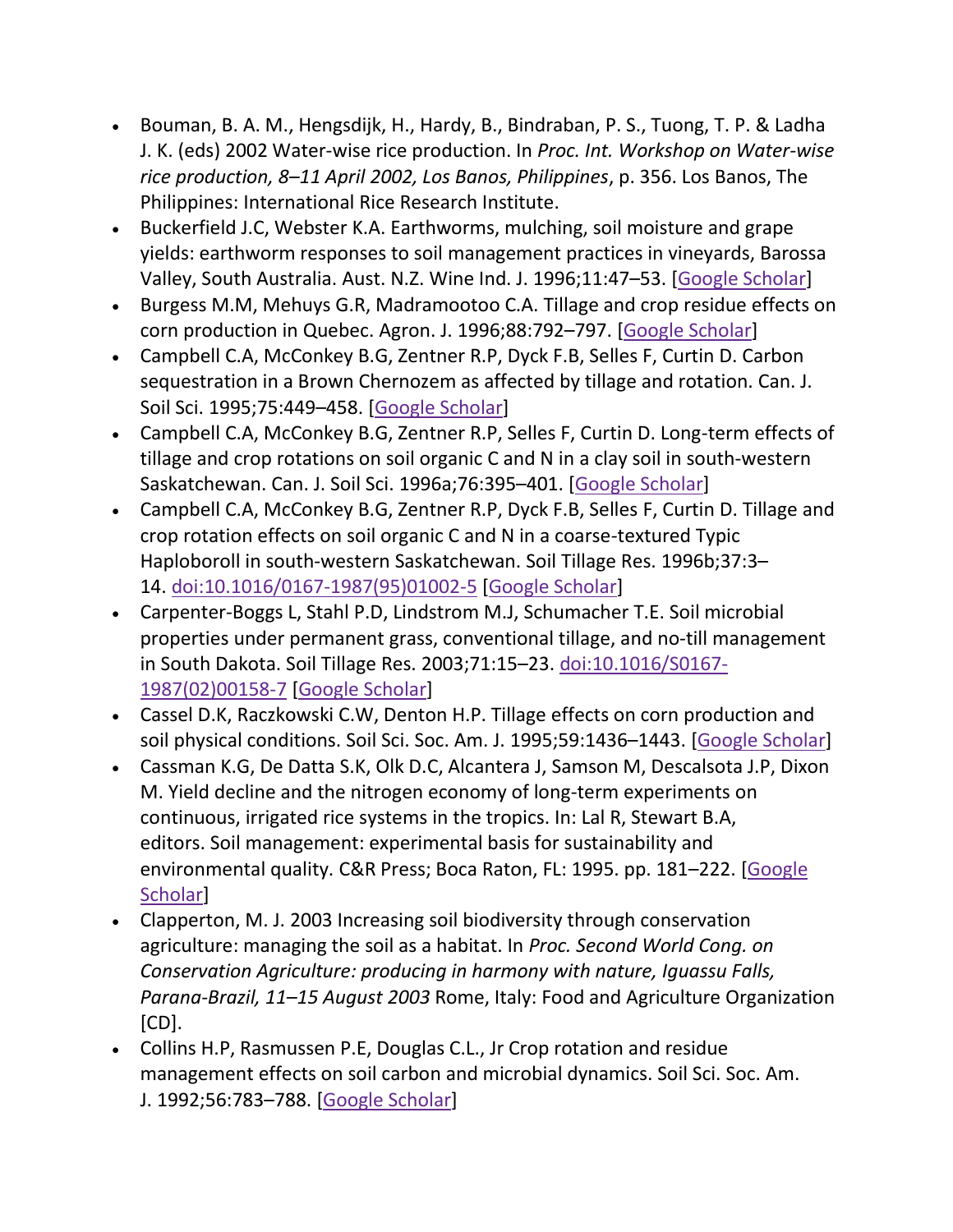- Dao T.H. Tillage and winter wheat residue management effects on water infiltration and storage. Soil Sci. Soc. Am. J. 1993;57:1586–1595. [\[Google Scholar\]](https://scholar.google.com/scholar_lookup?journal=Soil+Sci.+Soc.+Am.+J&title=Tillage+and+winter+wheat+residue+management+effects+on+water+infiltration+and+storage&author=T.H+Dao&volume=57&publication_year=1993&pages=1586-1595&)
- Dawe D, et al. How widespread are yield declines in long-term rice experiments. Field Crops Res. 2000;66:175–193. [doi:10.1016/S0378-](http://dx.doi.org/doi:10.1016/S0378-4290(00)00075-7) [4290\(00\)00075-7](http://dx.doi.org/doi:10.1016/S0378-4290(00)00075-7) [\[Google Scholar\]](https://scholar.google.com/scholar_lookup?journal=Field+Crops+Res&title=How+widespread+are+yield+declines+in+long-term+rice+experiments&author=D+Dawe&volume=66&publication_year=2000&pages=175-193&)
- Derpsch, R. 2005 The extent of conservation agriculture adoption worldwide: implications and impact. In *Proc. Third World Cong. on Conservation Agriculture: linking production, livelihoods and conservation, Nairobi, Kenya, 3–7 October 2005* [CD].
- Derpsch R, Moriya K. Implications of soil preparation as compared to no-tillage on the sustainability of crop production: experiences from South America. In: Reddy M.V, editor. Management of tropical agro-ecosystems and the beneficial soil biota. Science Publishers; Enfield, NH: 1999. pp. 49–65. [\[Google Scholar\]](https://scholar.google.com/scholar_lookup?title=Management+of+tropical+agro-ecosystems+and+the+beneficial+soil+biota&author=R+Derpsch&author=K+Moriya&publication_year=1999&)
- Diekow J, Mielniczuk J, Knicker H, Bayer C, Dick D.P, Kogel-Knabner I. Soil C and N stocks as affected by cropping systems and nitrogen fertilization in a southern Brazil Acrisol managed under no-tillage for 17 years. Soil Tillage Res. 2005;81:87– 95. [doi:10.1016/j.still.2004.05.003](http://dx.doi.org/doi:10.1016/j.still.2004.05.003) [\[Google Scholar\]](https://scholar.google.com/scholar_lookup?journal=Soil+Tillage+Res&title=Soil+C+and+N+stocks+as+affected+by+cropping+systems+and+nitrogen+fertilization+in+a+southern+Brazil+Acrisol+managed+under+no-tillage+for+17+years&author=J+Diekow&author=J+Mielniczuk&author=H+Knicker&author=C+Bayer&author=D.P+Dick&volume=81&publication_year=2005&pages=87-95&)
- Doran J.W. Soil microbiol and biochemical changes associated with reduced tillage. Soil Sci. Soc. Am. J. 1980;44:765–771. [\[Google Scholar\]](https://scholar.google.com/scholar_lookup?journal=Soil+Sci.+Soc.+Am.+J&title=Soil+microbiol+and+biochemical+changes+associated+with+reduced+tillage&author=J.W+Doran&volume=44&publication_year=1980&pages=765-771&)
- Dormaar J.F, Carefoot J.M. Implication of crop residue and conservation tillage on soil organic matter. Can. J. Plant Sci. 1996;76:627–634. [\[Google Scholar\]](https://scholar.google.com/scholar_lookup?journal=Can.+J.+Plant+Sci&title=Implication+of+crop+residue+and+conservation+tillage+on+soil+organic+matter&author=J.F+Dormaar&author=J.M+Carefoot&volume=76&publication_year=1996&pages=627-634&)
- Ehlers W, Kopke U, Hess F, Bohm W. Penetration resistance and root growth of soils in tilled and untilled loess soil. Soil Tillage Res. 1983;3:261– 275. [doi:10.1016/0167-1987\(83\)90027-2](http://dx.doi.org/doi:10.1016/0167-1987(83)90027-2) [\[Google Scholar\]](https://scholar.google.com/scholar_lookup?journal=Soil+Tillage+Res&title=Penetration+resistance+and+root+growth+of+soils+in+tilled+and+untilled+loess+soil&author=W+Ehlers&author=U+Kopke&author=F+Hess&author=W+Bohm&volume=3&publication_year=1983&pages=261-275&)
- Evans D.G, Miller M.H. The role of external mycelial network in the effect of soil disturbance upon vesicular–arbuscular micorrhizal colonization of young maize. New Phytol. 1990;114:65–71. [doi:10.1111/j.1469-](http://dx.doi.org/doi:10.1111/j.1469-8137.1990.tb00374.x) [8137.1990.tb00374.x](http://dx.doi.org/doi:10.1111/j.1469-8137.1990.tb00374.x) [\[Google Scholar\]](https://scholar.google.com/scholar_lookup?journal=New+Phytol&title=The+role+of+external+mycelial+network+in+the+effect+of+soil+disturbance+upon+vesicular%E2%80%93arbuscular+micorrhizal+colonization+of+young+maize&author=D.G+Evans&author=M.H+Miller&volume=114&publication_year=1990&pages=65-71&)
- Fabrizzi K.P, Garcia F.O, Costa J.L, Picone L.I. Soil water dynamics, physical properties and corn and wheat responses to minimum and no-tillage systems in the southern Pampas of Argentina. Soil Tillage Res. 2005;81:57– 69. [doi:10.1016/j.still.2004.05.001](http://dx.doi.org/doi:10.1016/j.still.2004.05.001) [\[Google Scholar\]](https://scholar.google.com/scholar_lookup?journal=Soil+Tillage+Res&title=Soil+water+dynamics,+physical+properties+and+corn+and+wheat+responses+to+minimum+and+no-tillage+systems+in+the+southern+Pampas+of+Argentina&author=K.P+Fabrizzi&author=F.O+Garcia&author=J.L+Costa&author=L.I+Picone&volume=81&publication_year=2005&pages=57-69&)
- Faulkner E.H. Michael Joseph Ltd; London, UK: 1943. Plowman's folly. [\[Google](https://scholar.google.com/scholar?q=Faulkner+E.H+Plowman%27s+folly+1943+Michael+Joseph+Ltd+London,+UK+)  **Scholarl**
- Faulkner E.B. Island Press; Washington, DC: 1987. Plowman's folly and a second look. [\[Google Scholar\]](https://scholar.google.com/scholar?q=Faulkner+E.B+Plowman%27s+folly+and+a+second+look+1987+Island+Press+Washington,+DC+)
- Freebairn D.M, Boughton W.C. Hydrologic effects of crop residue management practices. Aust. J. Soil Res. 1985;23:23–55. [doi:10.1071/SR9850023](http://dx.doi.org/doi:10.1071/SR9850023) [\[Google](https://scholar.google.com/scholar_lookup?journal=Aust.+J.+Soil+Res&title=Hydrologic+effects+of+crop+residue+management+practices&author=D.M+Freebairn&author=W.C+Boughton&volume=23&publication_year=1985&pages=23-55&)  [Scholar\]](https://scholar.google.com/scholar_lookup?journal=Aust.+J.+Soil+Res&title=Hydrologic+effects+of+crop+residue+management+practices&author=D.M+Freebairn&author=W.C+Boughton&volume=23&publication_year=1985&pages=23-55&)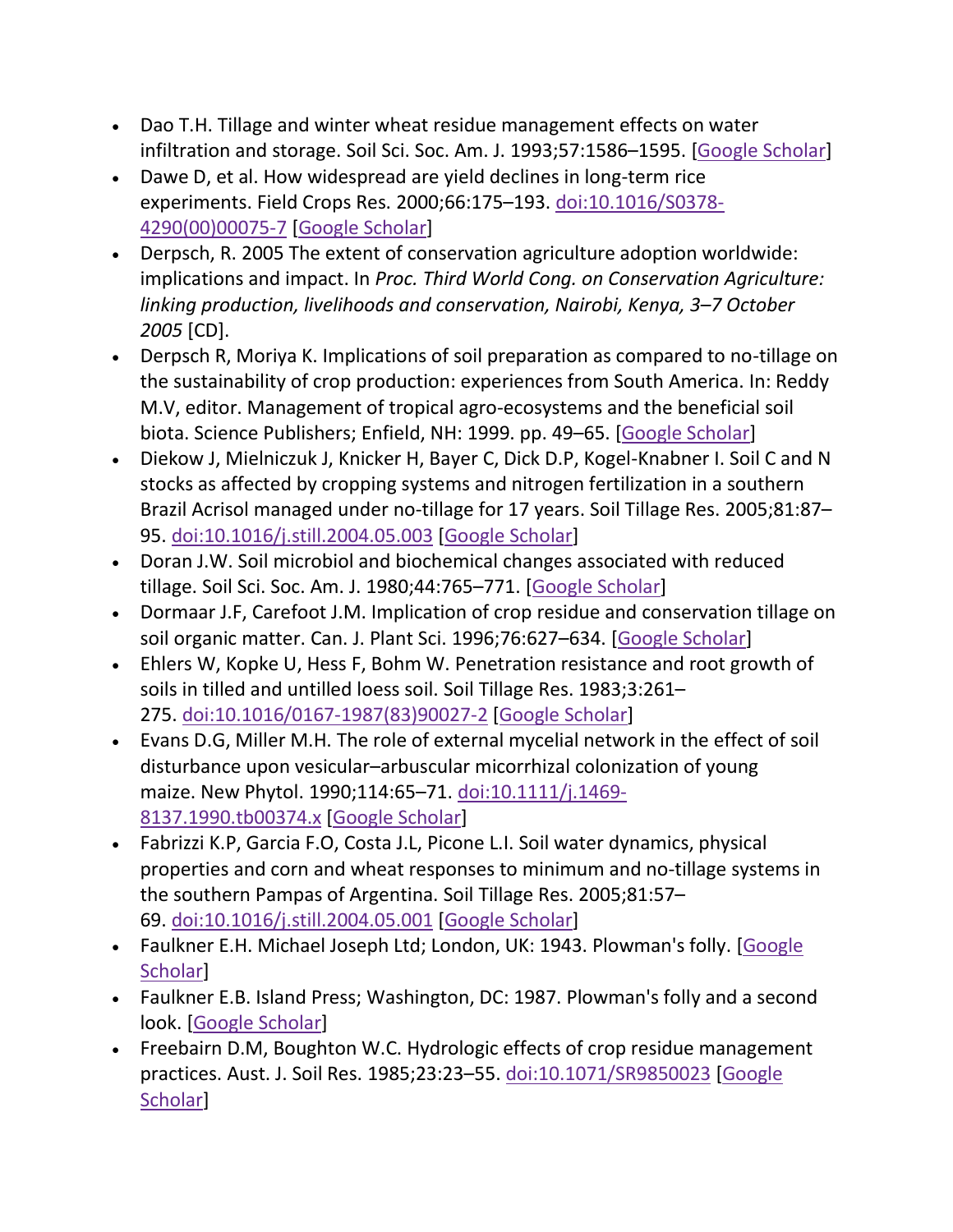- Gantzer C.J, Blake G.R. Physical characteristics of a La Seur clay loam following notill and conventional tillage. Agron. J. 1978;70:853–857. [\[Google Scholar\]](https://scholar.google.com/scholar_lookup?journal=Agron.+J&title=Physical+characteristics+of+a+La+Seur+clay+loam+following+no-till+and+conventional+tillage&author=C.J+Gantzer&author=G.R+Blake&volume=70&publication_year=1978&pages=853-857&)
- Garcia-Torres L, Benites J, Martinez-Vilela A, Holgado-Cabrera A, editors. Conservation agriculture: environment, farmers experiences, innovations, socio-economy, policy. Kluwer Academia Publishers; Dordrecht, The Netherlands; Boston, Germany; London, UK: 2003. [\[Google Scholar\]](https://scholar.google.com/scholar_lookup?title=Conservation+agriculture:+environment,+farmers+experiences,+innovations,+socio-economy,+policy&publication_year=2003&)
- Govaerts B, Sayre K.D, Deckers J. Stable high yields and zero tillage and permanent bed planting? Field Crops Res. 2005;94:33– 42. [doi:10.1016/j.fcr.2004.11.003](http://dx.doi.org/doi:10.1016/j.fcr.2004.11.003) [\[Google Scholar\]](https://scholar.google.com/scholar_lookup?journal=Field+Crops+Res&title=Stable+high+yields+and+zero+tillage+and+permanent+bed+planting?&author=B+Govaerts&author=K.D+Sayre&author=J+Deckers&volume=94&publication_year=2005&pages=33-42&)
- Grace P.R, Harrington L, Jain M.C, Robertson G.P. Long-term sustainability of the tropical and subtropical rice–wheat system: an environmental perspective. In: Ladha J.K, Hill J, Gupta R.K, Duxbury J, Buresh R.J, editors. Improving the productivity and sustainability of rice–wheat systems: issues and impact. ASA special publications 65. ASA; Madison, WI: 2003. pp. 27-43. ch. 7. [Google **Scholarl**
- Hartley M.J, Ragman A, Popay A.J. Use of mulches and herbicide in an apple orchard. Proc. N. Z. Plant Prot. Conf. 1994;47:320–324. [\[Google Scholar\]](https://scholar.google.com/scholar_lookup?journal=Proc.+N.+Z.+Plant+Prot.+Conf&title=Use+of+mulches+and+herbicide+in+an+apple+orchard&author=M.J+Hartley&author=A+Ragman&author=A.J+Popay&volume=47&publication_year=1994&pages=320-324&)
- Hatfield K.L, Pruegar J.H. Microclimate effects of crop residues on biological processes. Theor. Appl. Climatol. 1996;54:47– 59. [doi:10.1007/BF00863558](http://dx.doi.org/doi:10.1007/BF00863558) [\[Google Scholar\]](https://scholar.google.com/scholar_lookup?journal=Theor.+Appl.+Climatol&title=Microclimate+effects+of+crop+residues+on+biological+processes&author=K.L+Hatfield&author=J.H+Pruegar&volume=54&publication_year=1996&pages=47-59&)
- Heenan D.P, Chan K.Y, Knight P.G. Long-term impact of rotation, tillage and stubble management on the loss of soil organic carbon and nitrogen from a Chromic Luvisol. Soil Tillage Res. 2004;76:59– 68. [doi:10.1016/j.still.2003.08.005](http://dx.doi.org/doi:10.1016/j.still.2003.08.005) [\[Google Scholar\]](https://scholar.google.com/scholar_lookup?journal=Soil+Tillage+Res&title=Long-term+impact+of+rotation,+tillage+and+stubble+management+on+the+loss+of+soil+organic+carbon+and+nitrogen+from+a+Chromic+Luvisol&author=D.P+Heenan&author=K.Y+Chan&author=P.G+Knight&volume=76&publication_year=2004&pages=59-68&)
- Hillel D. Free Press; New York, NY: 1991. Out of the earth: civilization and the life of the soil. [\[Google Scholar\]](https://scholar.google.com/scholar?q=Hillel+D+Out+of+the+earth:+civilization+and+the+life+of+the+soil+1991+Free+Press+New+York,+NY+)
- Hillel D. Academic Press; San Diego, CA: 1998. Environmental soil physics. [Google [Scholar\]](https://scholar.google.com/scholar?q=Hillel+D+Environmental+soil+physics+1998+Academic+Press+San+Diego,+CA+)
- Hobbs P.R, Gupta R.K. Resource conserving technologies for wheat in rice–wheat systems. In: Ladha J.K, Hill J, Gupta R.K, Duxbury J, Buresh R.J, editors. Improving the productivity and sustainability of rice–wheat systems: issues and impact. paper 7, ASA special publications. vol. 65. ASA; Madison, WI: 2003. pp. 149–171. [\[Google Scholar\]](https://scholar.google.com/scholar_lookup?title=Improving+the+productivity+and+sustainability+of+rice%E2%80%93wheat+systems:+issues+and+impact&title=paper+7,+ASA+special+publications&author=P.R+Hobbs&author=R.K+Gupta&publication_year=2003&)
- Hobbs P.R, Gupta R.K. Problems and challenges of no-till farming for the rice– wheat systems of the Indo-Gangetic Plains in South Asia. In: Lal R, Hobbs P, Uphoff N, Hansen D.O, editors. Sustainable agriculture and the rice–wheat system. paper 6. Ohio State University; Marcel Dekker, Inc; Columbus, OH; New York: NY: 2004. pp. 101–119. (see also pp. 120–121). [\[Google Scholar\]](https://scholar.google.com/scholar_lookup?title=Sustainable+agriculture+and+the+rice%E2%80%93wheat+system&title=paper+6&author=P.R+Hobbs&author=R.K+Gupta&publication_year=2004&)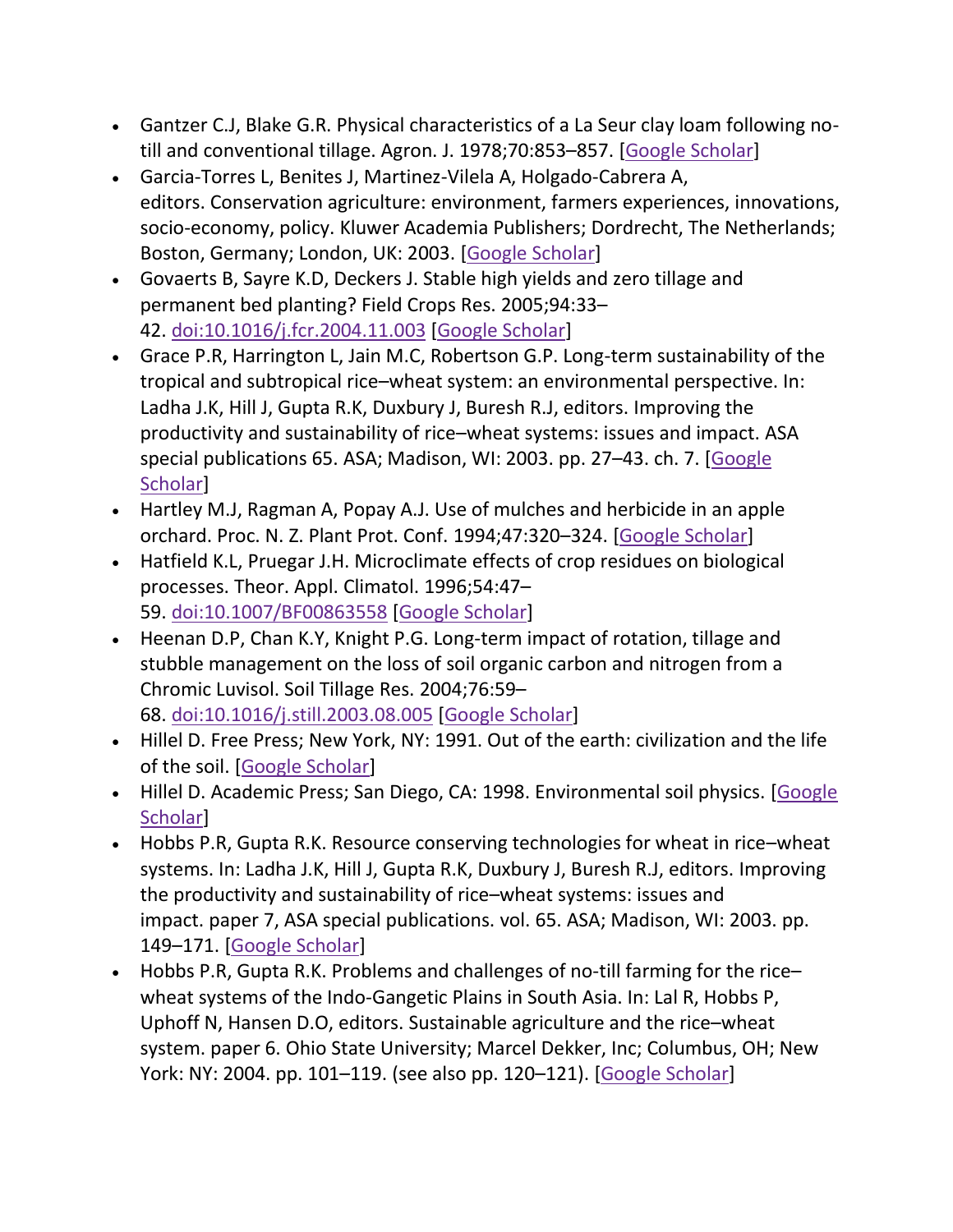- Hobbs, P. R., Woodhead, T. & Meisner, C. 1993 Soil physical factors important in the productivity of the rice–wheat rotation. In *Wheat in the heat stressed environments: irrigated, dry areas, and rice–wheat farming systems. Proc. Workshop held in Nashipur, Bangladesh, 14–15 February 1993* (eds D. A. Saunders & G. Hettel). Mexico DF, Mexico: CIMMYT.
- Hobbs P.R, Singh Y, Giri G.S, Lauren J.G, Duxbury J.M. Direct seeding and reduced tillage options in the rice–wheat systems of the Indo-Gangetic Plains of South Asia. In: Pandey S, Mortimer M, Wade L, Tuong T.P, Lopez K, Hardy B, editors. Direct seeding: research strategies and opportunities. Proc. Int. Workshop on Direct Seeding in Asian Rice Systems: strategic research issues and opportunities, Bangkok, Thailand, 25–28 January 2000. International Rice Research Institute; Los Banos, Philippines: 2002. pp. 201–215. [\[Google Scholar\]](https://scholar.google.com/scholar_lookup?title=Direct+seeding:+research+strategies+and+opportunities.+Proc.+Int.+Workshop+on+Direct+Seeding+in+Asian+Rice+Systems:+strategic+research+issues+and+opportunities,+Bangkok,+Thailand,+25%E2%80%9328+January+2000&author=P.R+Hobbs&author=Y+Singh&author=G.S+Giri&author=J.G+Lauren&author=J.M+Duxbury&publication_year=2002&)
- Howard R.J. Cultural control of plant diseases: a historical perspective. Can. J. Plant Pathol. 1996;18:145–150. [\[Google Scholar\]](https://scholar.google.com/scholar_lookup?journal=Can.+J.+Plant+Pathol&title=Cultural+control+of+plant+diseases:+a+historical+perspective&author=R.J+Howard&volume=18&publication_year=1996&pages=145-150&)
- Iqbal M.M, Akhter J, Mohammad W, Shah S.M, Nawaz H, Mahmood K. Effect of tillage and fertilizer levels on wheat yield, nitrogen uptake and their correlation with carbon isotope discrimination under rainfed conditions in north-west Pakistan. Soil Tillage Res. 2005;80:47–57. [doi:10.1016/j.still.2004.02.016](http://dx.doi.org/doi:10.1016/j.still.2004.02.016) [\[Google](https://scholar.google.com/scholar_lookup?journal=Soil+Tillage+Res&title=Effect+of+tillage+and+fertilizer+levels+on+wheat+yield,+nitrogen+uptake+and+their+correlation+with+carbon+isotope+discrimination+under+rainfed+conditions+in+north-west+Pakistan&author=M.M+Iqbal&author=J+Akhter&author=W+Mohammad&author=S.M+Shah&author=H+Nawaz&volume=80&publication_year=2005&pages=47-57&)  [Scholar\]](https://scholar.google.com/scholar_lookup?journal=Soil+Tillage+Res&title=Effect+of+tillage+and+fertilizer+levels+on+wheat+yield,+nitrogen+uptake+and+their+correlation+with+carbon+isotope+discrimination+under+rainfed+conditions+in+north-west+Pakistan&author=M.M+Iqbal&author=J+Akhter&author=W+Mohammad&author=S.M+Shah&author=H+Nawaz&volume=80&publication_year=2005&pages=47-57&)
- Jaipal S, Singh S, Yadav A, Malik R.K, Hobbs P.R. Species diversity and population density of macro-fauna of rice–wheat cropping habitat in semi-arid subtropical northwest India in relation to modified tillage practices of wheat sowing. In: Malik R.K, Balyan R.S, Yadav A, Pahwa S.K, editors. Herbicide-resistance management and zero-tillage in the rice–wheat cropping system. Proc. Int. Workshop, Hissar, India, 4–6 March 2002. CCS Haryana University; Hissar, India: 2002. pp. 166– 171. [\[Google Scholar\]](https://scholar.google.com/scholar_lookup?title=Herbicide-resistance+management+and+zero-tillage+in+the+rice%E2%80%93wheat+cropping+system.+Proc.+Int.+Workshop,+Hissar,+India,+4%E2%80%936+March+2002&author=S+Jaipal&author=S+Singh&author=A+Yadav&author=R.K+Malik&author=P.R+Hobbs&publication_year=2002&)
- Jung W.S, Kim K.H, Ahn J.K, Hahn S.J, Chung I.M. Allelopathic potential of rice (*Oryza sativa* L.) residues against *Echinochloa crusgalli*. Crop Protect. 2004;23:211–218. [doi:10.1016/j.cropro.2003.08.019](http://dx.doi.org/doi:10.1016/j.cropro.2003.08.019) [\[Google Scholar\]](https://scholar.google.com/scholar_lookup?journal=Crop+Protect&title=Allelopathic+potential+of+rice+(Oryza+sativa+L.)+residues+against+Echinochloa+crusgalli&author=W.S+Jung&author=K.H+Kim&author=J.K+Ahn&author=S.J+Hahn&author=I.M+Chung&volume=23&publication_year=2004&pages=211-218&)
- Karlen D.L, Wollenhaupt N.C, Erbach D.C, Berry E.C, Swan J.B, Eash N.S, Jordahl J.L. Crop residue effects on soil quality following 10-years of no-till corn. Soil Tillage Res. 1994;31:149–167. [doi:10.1016/0167-1987\(94\)90077-9](http://dx.doi.org/doi:10.1016/0167-1987(94)90077-9) [\[Google](https://scholar.google.com/scholar_lookup?journal=Soil+Tillage+Res&title=Crop+residue+effects+on+soil+quality+following+10-years+of+no-till+corn&author=D.L+Karlen&author=N.C+Wollenhaupt&author=D.C+Erbach&author=E.C+Berry&author=J.B+Swan&volume=31&publication_year=1994&pages=149-167&)  [Scholar\]](https://scholar.google.com/scholar_lookup?journal=Soil+Tillage+Res&title=Crop+residue+effects+on+soil+quality+following+10-years+of+no-till+corn&author=D.L+Karlen&author=N.C+Wollenhaupt&author=D.C+Erbach&author=E.C+Berry&author=J.B+Swan&volume=31&publication_year=1994&pages=149-167&)
- Kaspar T.C, Erbach D.C, Cruse R.M. Corn response to seed-row residue removal. Soil Sci. Soc. Am. J. 1990;54:1112–1117. [\[Google Scholar\]](https://scholar.google.com/scholar_lookup?journal=Soil+Sci.+Soc.+Am.+J&title=Corn+response+to+seed-row+residue+removal&author=T.C+Kaspar&author=D.C+Erbach&author=R.M+Cruse&volume=54&publication_year=1990&pages=1112-1117&)
- Kemper B, Derpsch R. Results of studies made in 1978 and to control erosion by cover crops and no-tillage techniques in Paraná, Brazil. Soil Tillage Res. 1981;1:253–267. [doi:10.1016/0167-1987\(80\)90028-8](http://dx.doi.org/doi:10.1016/0167-1987(80)90028-8) [\[Google Scholar\]](https://scholar.google.com/scholar_lookup?journal=Soil+Tillage+Res&title=Results+of+studies+made+in+1978+and+to+control+erosion+by+cover+crops+and+no-tillage+techniques+in+Paran%C3%A1,+Brazil&author=B+Kemper&author=R+Derpsch&volume=1&publication_year=1981&pages=253-267&)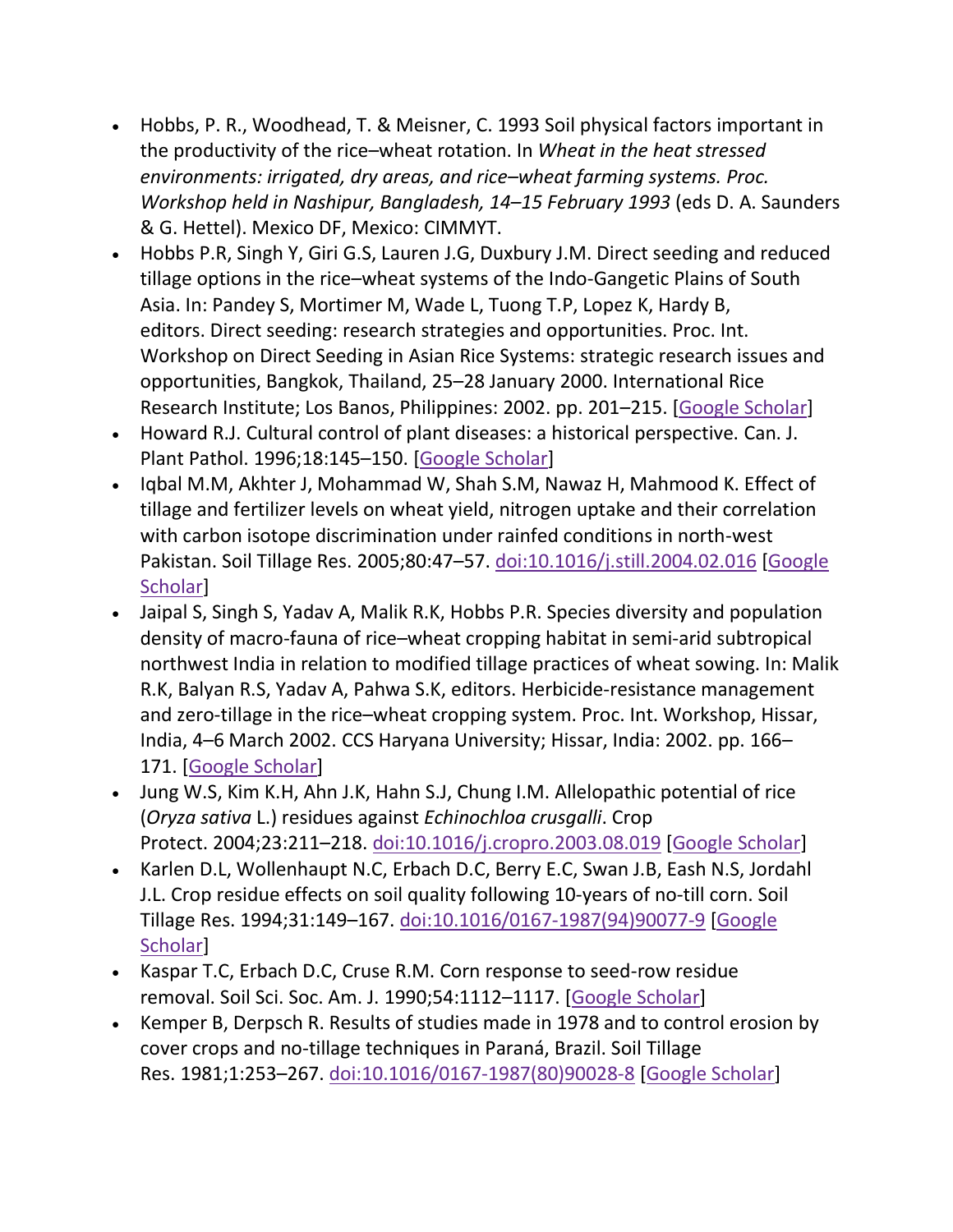- Kendall D.A, Chin N.E, Glen D.M, Wiltshire C.W, Winstone L, Tidboald C. Effects of soil management on cereal pests and their natural enemies. In: Glen D.M, Greaves M.P, Anderson H.M, editors. Ecology and integrated farming systems. Proc. 13th Long Ashton Int. Symp. Chichester [England] Wiley Press; New York, NY: 1995. pp. 83–102. [\[Google Scholar\]](https://scholar.google.com/scholar_lookup?title=Ecology+and+integrated+farming+systems.+Proc.+13th+Long+Ashton+Int.+Symp.+Chichester+%5bEngland%5d&author=D.A+Kendall&author=N.E+Chin&author=D.M+Glen&author=C.W+Wiltshire&author=L+Winstone&publication_year=1995&)
- Kennedy A.C. Soil microorganisms for weed management. J. Crop Prod. 1999;2:123–138. [doi:10.1300/J144v02n01\\_07](http://dx.doi.org/doi:10.1300/J144v02n01_07) [\[Google Scholar\]](https://scholar.google.com/scholar_lookup?journal=J.+Crop+Prod&title=Soil+microorganisms+for+weed+management&author=A.C+Kennedy&volume=2&publication_year=1999&pages=123-138&)
- Kumar K, Goh K.M. Crop residues and management practices: effects on soil quality, soil nitrogen dynamics, crop yield and nitrogen recovery. Adv. Agron. 2000;68:198–279. [\[Google Scholar\]](https://scholar.google.com/scholar_lookup?journal=Adv.+Agron&title=Crop+residues+and+management+practices:+effects+on+soil+quality,+soil+nitrogen+dynamics,+crop+yield+and+nitrogen+recovery&author=K+Kumar&author=K.M+Goh&volume=68&publication_year=2000&pages=198-279&)
- Lal R. Sustainable land use systems and resilience. In: Greenland D.J, Szabolcs I, editors. Soil resilience and sustainable land use. Proc. Symp. held in Budapest, 28 September to 2 October 1992, including the Second Workshop on the Ecological Foundations of Sustainable Agriculture (WEFSA II) CAB International; Oxford, UK: 1994. pp. 99–118. [\[Google Scholar\]](https://scholar.google.com/scholar_lookup?title=Soil+resilience+and+sustainable+land+use.+Proc.+Symp.+held+in+Budapest,+28+September+to+2+October+1992,+including+the+Second+Workshop+on+the+Ecological+Foundations+of+Sustainable+Agriculture+(WEFSA+II)&author=R+Lal&publication_year=1994&)
- Lal R. Managing world soils for food security and environmental quality. Adv. Agron. 2001;74:155–192. [\[Google Scholar\]](https://scholar.google.com/scholar_lookup?journal=Adv.+Agron&title=Managing+world+soils+for+food+security+and+environmental+quality&author=R+Lal&volume=74&publication_year=2001&pages=155-192&)
- Lal R. Enhancing crop yields in the developing countries through restoration of the soil organic carbon pool in agricultural lands. Land Degrad. Dev. 2005;17:197– 209. [doi:10.1002/ldr.696](http://dx.doi.org/doi:10.1002/ldr.696) [\[Google Scholar\]](https://scholar.google.com/scholar_lookup?journal=Land+Degrad.+Dev&title=Enhancing+crop+yields+in+the+developing+countries+through+restoration+of+the+soil+organic+carbon+pool+in+agricultural+lands&author=R+Lal&volume=17&publication_year=2005&pages=197-209&)
- Leake A.R. Integrated pest management for conservation agriculture. In: Garcia-Torres L, Benites J, Martinez-Vilela A, Holgado-Cabrera A, editors. Conservation agriculture: environment, farmers experiences, innovations, socio-economy, policy. Kluwer Academia Publishers; Dordrecht, The Netherlands; Boston, Germany; London, UK: 2003. pp. 271–279. [\[Google Scholar\]](https://scholar.google.com/scholar_lookup?title=Conservation+agriculture:+environment,+farmers+experiences,+innovations,+socio-economy,+policy&author=A.R+Leake&publication_year=2003&)
- Limon-Ortega A, Sayre K.D, Drijber R.A, Francis C.A. Soil attributes in a furrowirrigated bed planting system in northwest Mexico. Soil Tillage Res. 2002;63:123– 132. [doi:10.1016/S0167-1987\(01\)00230-6](http://dx.doi.org/doi:10.1016/S0167-1987(01)00230-6) [\[Google Scholar\]](https://scholar.google.com/scholar_lookup?journal=Soil+Tillage+Res&title=Soil+attributes+in+a+furrow-irrigated+bed+planting+system+in+northwest+Mexico&author=A+Limon-Ortega&author=K.D+Sayre&author=R.A+Drijber&author=C.A+Francis&volume=63&publication_year=2002&pages=123-132&)
- Lodhi M.A.K, Malik K.A. Allelopathy in agroecosystems: wheat phytotoxicity and its possible role in crop rotation. J. Chem. Ecol. 1987;13:1881– 1891. [doi:10.1007/BF01013237](http://dx.doi.org/doi:10.1007/BF01013237) [\[PubMed\]](https://www.ncbi.nlm.nih.gov/pubmed/24302397) [\[Google Scholar\]](https://scholar.google.com/scholar_lookup?journal=J.+Chem.+Ecol&title=Allelopathy+in+agroecosystems:+wheat+phytotoxicity+and+its+possible+role+in+crop+rotation&author=M.A.K+Lodhi&author=K.A+Malik&volume=13&publication_year=1987&pages=1881-1891&)
- Logsdon S, Karlen D.L. Bulk density as a soil indicator during conversion to notillage. Soil Tillage Res. 2004;78:143–149. [doi:10.1016/j.still.2004.02.003](http://dx.doi.org/doi:10.1016/j.still.2004.02.003) [\[Google](https://scholar.google.com/scholar_lookup?journal=Soil+Tillage+Res&title=Bulk+density+as+a+soil+indicator+during+conversion+to+no-tillage&author=S+Logsdon&author=D.L+Karlen&volume=78&publication_year=2004&pages=143-149&)  [Scholar\]](https://scholar.google.com/scholar_lookup?journal=Soil+Tillage+Res&title=Bulk+density+as+a+soil+indicator+during+conversion+to+no-tillage&author=S+Logsdon&author=D.L+Karlen&volume=78&publication_year=2004&pages=143-149&)
- Madari B, Machado P.L.O.A, Torres E, de Andrade A.G, Valencia L.I.O. No tillage and crop rotation effects on soil aggregation and organic carbon in a Rhodic Ferralsol from southern Brazil. Soil Tillage Res. 2005;80:185– 200. [doi:10.1016/j.still.2004.03.006](http://dx.doi.org/doi:10.1016/j.still.2004.03.006) [\[Google Scholar\]](https://scholar.google.com/scholar_lookup?journal=Soil+Tillage+Res&title=No+tillage+and+crop+rotation+effects+on+soil+aggregation+and+organic+carbon+in+a+Rhodic+Ferralsol+from+southern+Brazil&author=B+Madari&author=P.L.O.A+Machado&author=E+Torres&author=A.G+de+Andrade&author=L.I.O+Valencia&volume=80&publication_year=2005&pages=185-200&)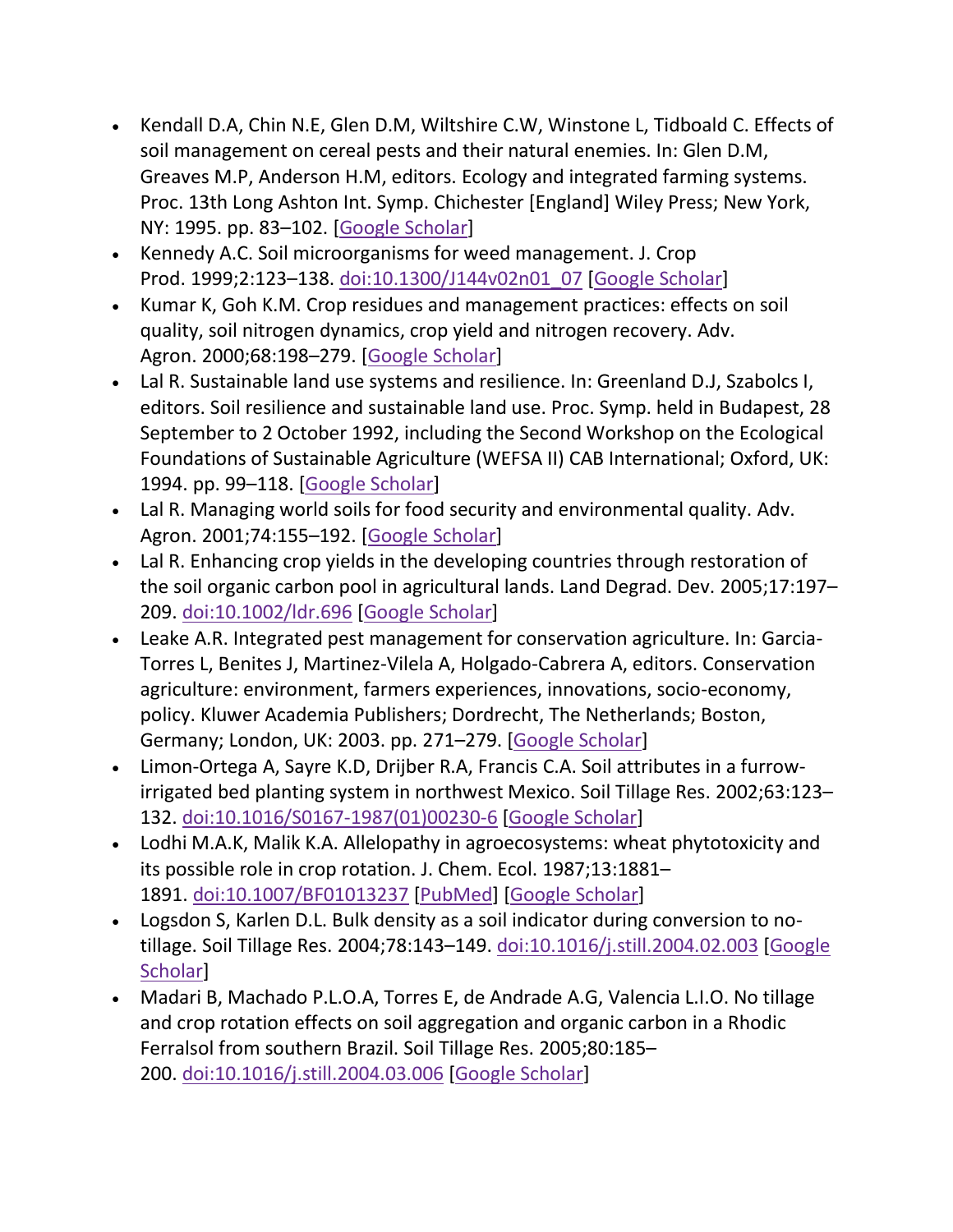- McCalla T.M. Microbial and related studies of stubble mulching. J. Soil Water Conserv. 1958;13:255–258. [\[Google Scholar\]](https://scholar.google.com/scholar_lookup?journal=J.+Soil+Water+Conserv&title=Microbial+and+related+studies+of+stubble+mulching&author=T.M+McCalla&volume=13&publication_year=1958&pages=255-258&)
- McGonigle T.P, Miller M.H. Mycorrhizae, phosphorus adsorption and yield of maize in response to tillage. Soil Sci. Soc. Am. J. 1996;60:1856–1861. [\[Google](https://scholar.google.com/scholar_lookup?journal=Soil+Sci.+Soc.+Am.+J&title=Mycorrhizae,+phosphorus+adsorption+and+yield+of+maize+in+response+to+tillage&author=T.P+McGonigle&author=M.H+Miller&volume=60&publication_year=1996&pages=1856-1861&)  [Scholar\]](https://scholar.google.com/scholar_lookup?journal=Soil+Sci.+Soc.+Am.+J&title=Mycorrhizae,+phosphorus+adsorption+and+yield+of+maize+in+response+to+tillage&author=T.P+McGonigle&author=M.H+Miller&volume=60&publication_year=1996&pages=1856-1861&)
- McGregor K.C, Bengtson R.L, Mutchler C.K. Surface and incorporated wheat straw effects on interrill runoff and soil erosion. Trans. Am. Soc. Agric. Eng. 1990;33:469–474. [\[Google Scholar\]](https://scholar.google.com/scholar_lookup?journal=Trans.+Am.+Soc.+Agric.+Eng&title=Surface+and+incorporated+wheat+straw+effects+on+interrill+runoff+and+soil+erosion&author=K.C+McGregor&author=R.L+Bengtson&author=C.K+Mutchler&volume=33&publication_year=1990&pages=469-474&)
- Michels K, Sivakumar M.V.K, Allison B.E. Wind erosion control using crop residue. I. Effects on soil flux and soil properties. Field Crops Res. 1995;40:101– 110. [doi:10.1016/0378-4290\(94\)00094-S](http://dx.doi.org/doi:10.1016/0378-4290(94)00094-S) [\[Google Scholar\]](https://scholar.google.com/scholar_lookup?journal=Field+Crops+Res&title=Wind+erosion+control+using+crop+residue.+I.+Effects+on+soil+flux+and+soil+properties&author=K+Michels&author=M.V.K+Sivakumar&author=B.E+Allison&volume=40&publication_year=1995&pages=101-110&)
- Mohanty M, Painuli D.K, Mandal K.G. Effect of puddling intensity on temporal variation in soil physical conditions and yield of rice (*Oryza sativa*) in a vertisol of central India. Soil Tillage Res. 2004;76:83– 94. [doi:10.1016/j.still.2003.08.006](http://dx.doi.org/doi:10.1016/j.still.2003.08.006) [\[Google Scholar\]](https://scholar.google.com/scholar_lookup?journal=Soil+Tillage+Res&title=Effect+of+puddling+intensity+on+temporal+variation+in+soil+physical+conditions+and+yield+of+rice+(Oryza+sativa)+in+a+vertisol+of+central+India&author=M+Mohanty&author=D.K+Painuli&author=K.G+Mandal&volume=76&publication_year=2004&pages=83-94&)
- Nuutinen V. Earthworm community responses to tillage and residue management on different soil types in southern Finland. Soil Tillage Res. 1992;23:221– 239. [doi:10.1016/0167-1987\(92\)90102-H](http://dx.doi.org/doi:10.1016/0167-1987(92)90102-H) [\[Google Scholar\]](https://scholar.google.com/scholar_lookup?journal=Soil+Tillage+Res&title=Earthworm+community+responses+to+tillage+and+residue+management+on+different+soil+types+in+southern+Finland&author=V+Nuutinen&volume=23&publication_year=1992&pages=221-239&)
- Padgham J.L, Abawi G.S, Duxbury J.M, Mazid M.A. Impact of wheat on *Meloidogyne graminicola* populations in the rice–wheat system of Bangladesh. Nematropica. 2004;34:183–190. [\[Google Scholar\]](https://scholar.google.com/scholar_lookup?journal=Nematropica&title=Impact+of+wheat+on+Meloidogyne+graminicola+populations+in+the+rice%E2%80%93wheat+system+of+Bangladesh&author=J.L+Padgham&author=G.S+Abawi&author=J.M+Duxbury&author=M.A+Mazid&volume=34&publication_year=2004&pages=183-190&)
- Reichardt W, Mascarina G, Padre B, Doll J. Microbial communities of continuously cropped irrigated rice fields. Appl. Environ. Microbiol. 1997;63:233–238. [\[PMC](https://www.ncbi.nlm.nih.gov/pmc/articles/PMC1389103/)  [free article\]](https://www.ncbi.nlm.nih.gov/pmc/articles/PMC1389103/) [\[PubMed\]](https://www.ncbi.nlm.nih.gov/pubmed/16535489) [\[Google Scholar\]](https://scholar.google.com/scholar_lookup?journal=Appl.+Environ.+Microbiol&title=Microbial+communities+of+continuously+cropped+irrigated+rice+fields&author=W+Reichardt&author=G+Mascarina&author=B+Padre&author=J+Doll&volume=63&publication_year=1997&pages=233-238&pmid=16535489&)
- Reichardt W, Brioes A, de Jesus R, Padre B. Microbial population shifts in experimental rice systems. Appl. Soil Ecol. 2001;17:151–163. [doi:10.1016/S0929-](http://dx.doi.org/doi:10.1016/S0929-1393(01)00122-6) [1393\(01\)00122-6](http://dx.doi.org/doi:10.1016/S0929-1393(01)00122-6) [\[Google Scholar\]](https://scholar.google.com/scholar_lookup?journal=Appl.+Soil+Ecol&title=Microbial+population+shifts+in+experimental+rice+systems&author=W+Reichardt&author=A+Brioes&author=R+de+Jesus&author=B+Padre&volume=17&publication_year=2001&pages=151-163&)
- Ribeiro R.F. No-tillage equipment for small farms in Brazil. In: Garcia-Torres L, Benites J, Martinez-Vilela A, Holgado-Cabrera A, editors. Conservation agriculture: environment, farmers experiences, innovations, socio-economy, policy. Kluwer Academic Publishers; Dordrecht, The Netherlands; Boston, Germany; London, UK: 2003. pp. 263–271. [\[Google Scholar\]](https://scholar.google.com/scholar_lookup?title=Conservation+agriculture:+environment,+farmers+experiences,+innovations,+socio-economy,+policy&author=R.F+Ribeiro&publication_year=2003&)
- Riley H.C.F, Bleken M.A, Abrahamsen S, Bergjord A.K, Bakken A.K. Effects of alternative tillage systems on soil quality and yield of spring cereals on silty clay loam and sandy loam soils in cool, wet climate of central Norway. Soil Tillage Res. 2005;80:79–93. [doi:10.1016/j.still.2004.03.005](http://dx.doi.org/doi:10.1016/j.still.2004.03.005) [\[Google Scholar\]](https://scholar.google.com/scholar_lookup?journal=Soil+Tillage+Res&title=Effects+of+alternative+tillage+systems+on+soil+quality+and+yield+of+spring+cereals+on+silty+clay+loam+and+sandy+loam+soils+in+cool,+wet+climate+of+central+Norway&author=H.C.F+Riley&author=M.A+Bleken&author=S+Abrahamsen&author=A.K+Bergjord&author=A.K+Bakken&volume=80&publication_year=2005&pages=79-93&)
- Roldan A, Caravaca F, Hernandez M.T, Garcia C, Sanchez-Brito C, Velasquez M, Tiscareno M. No-tillage, crop residue additions, legume cover cropping effects on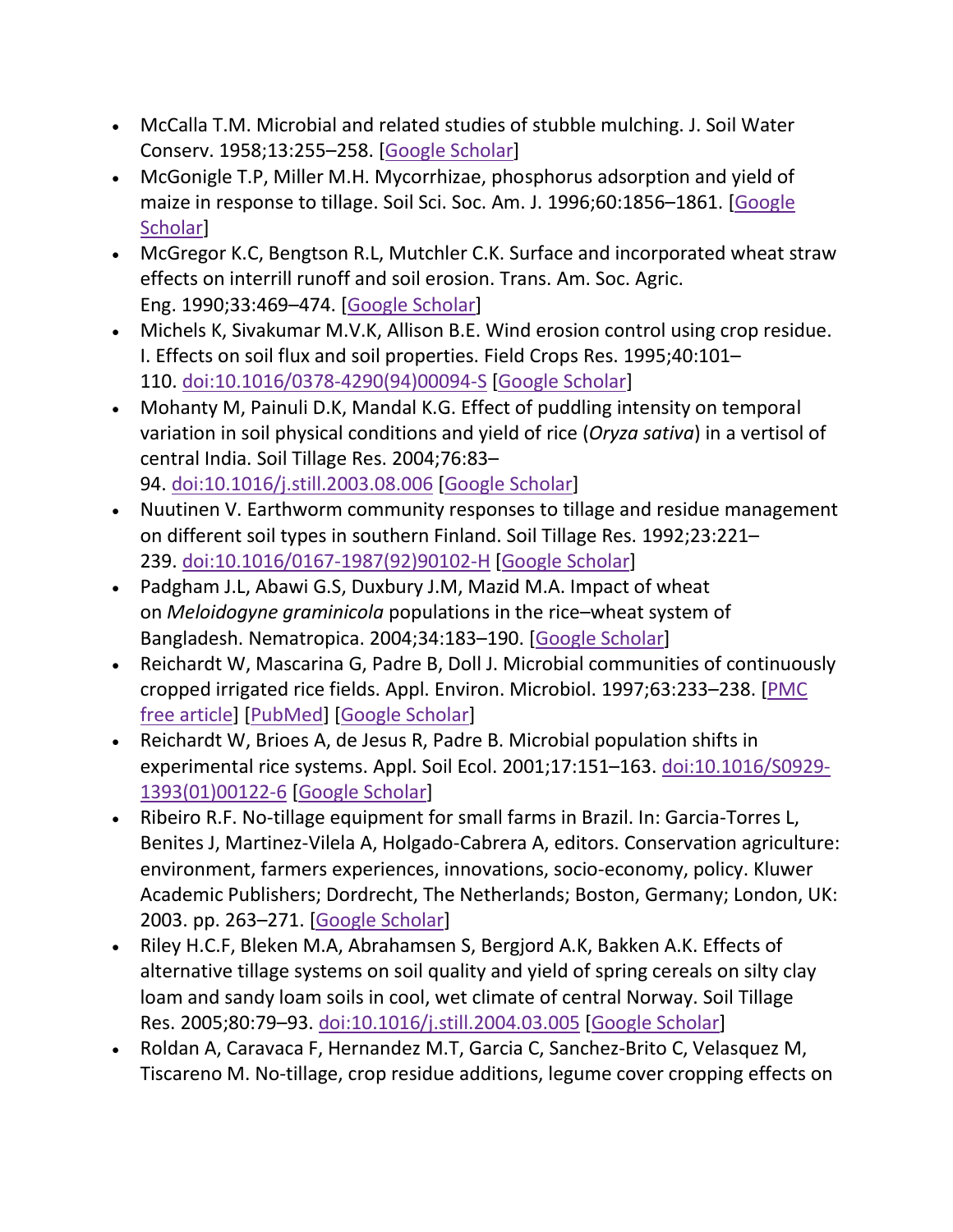soil quality characteristics under maize in Patzcuaro watershed (Mexico) Soil Tillage Res. 2003;72:65–73. [doi:10.1016/S0167-1987\(03\)00051-5](http://dx.doi.org/doi:10.1016/S0167-1987(03)00051-5) [\[Google Scholar\]](https://scholar.google.com/scholar_lookup?journal=Soil+Tillage+Res&title=No-tillage,+crop+residue+additions,+legume+cover+cropping+effects+on+soil+quality+characteristics+under+maize+in+Patzcuaro+watershed+(Mexico)&author=A+Roldan&author=F+Caravaca&author=M.T+Hernandez&author=C+Garcia&author=C+Sanchez-Brito&volume=72&publication_year=2003&pages=65-73&)

- Saxton K.E, Morrison J.E. Farm machines for large-scale conservation agriculture. In: Garcia-Torres L, Benites J, Martinez-Vilela A, Holgado-Cabrera A, editors. Conservation agriculture: environment, farmers experiences, innovations, socio-economy, policy. Kluwer Academia Publishers; Dordrecht, The Netherlands; Boston, Germany; London, UK: 2003. pp. 255–263. [\[Google Scholar\]](https://scholar.google.com/scholar_lookup?title=Conservation+agriculture:+environment,+farmers+experiences,+innovations,+socio-economy,+policy&author=K.E+Saxton&author=J.E+Morrison&publication_year=2003&)
- Sayre K.D, Hobbs P.R. The raised-bed system of cultivation for irrigated production conditions. In: Lal R, Hobbs P, Uphoff N, Hansen D.O, editors. Sustainable agriculture and the rice–wheat system. paper 20. Ohio State University; Columbus, OH: 2004. pp. 337–355. [\[Google Scholar\]](https://scholar.google.com/scholar_lookup?title=Sustainable+agriculture+and+the+rice%E2%80%93wheat+system&title=paper+20&author=K.D+Sayre&author=P.R+Hobbs&publication_year=2004&)
- Schneider E.C, Gupta S.C. Corn emergence as influenced by soil temperature, matric potential and aggregate size distribution. Soil Sci. Soc. Am. J. 1985;49:415– 422. [\[Google Scholar\]](https://scholar.google.com/scholar_lookup?journal=Soil+Sci.+Soc.+Am.+J&title=Corn+emergence+as+influenced+by+soil+temperature,+matric+potential+and+aggregate+size+distribution&author=E.C+Schneider&author=S.C+Gupta&volume=49&publication_year=1985&pages=415-422&)
- Schultz, J. E. 1988 Maintenance of soil fertility in continuous cropping systems. In *Proc. Int. Conf. on Dryland Farming: challenges in dryland agriculture*—*a global perspective, Amarillo, TX* pp. 811–813.
- Shaver T.M, Peterson G.A, Ahuja L.R, Westfall D.G, Sherrod L.A, Dunn G. Surface soil properties after twelve years of dryland no-till management. Soil. Sci. Soc. Am. J. 2002;66:1292–1303. [\[Google Scholar\]](https://scholar.google.com/scholar_lookup?journal=Soil.+Sci.+Soc.+Am.+J&title=Surface+soil+properties+after+twelve+years+of+dryland+no-till+management&author=T.M+Shaver&author=G.A+Peterson&author=L.R+Ahuja&author=D.G+Westfall&author=L.A+Sherrod&volume=66&publication_year=2002&pages=1292-1303&)
- Soon Y.K, Arshad M.A. Tillage and liming effects on crop and labile soil nitrogen in an acid soil. Soil Tillage Res. 2005;80:23– 33. [doi:10.1016/j.still.2004.02.017](http://dx.doi.org/doi:10.1016/j.still.2004.02.017) [\[Google Scholar\]](https://scholar.google.com/scholar_lookup?journal=Soil+Tillage+Res&title=Tillage+and+liming+effects+on+crop+and+labile+soil+nitrogen+in+an+acid+soil&author=Y.K+Soon&author=M.A+Arshad&volume=80&publication_year=2005&pages=23-33&)
- Steinsiek J.W, Oliver L.R, Collins F. Allelopathic potential of wheat (*Triticum aestivum*) straw on selected weed species. Weed Sci. 1982;30:495–497. [\[Google](https://scholar.google.com/scholar_lookup?journal=Weed+Sci&title=Allelopathic+potential+of+wheat+(Triticum+aestivum)+straw+on+selected+weed+species&author=J.W+Steinsiek&author=L.R+Oliver&author=F+Collins&volume=30&publication_year=1982&pages=495-497&)  [Scholar\]](https://scholar.google.com/scholar_lookup?journal=Weed+Sci&title=Allelopathic+potential+of+wheat+(Triticum+aestivum)+straw+on+selected+weed+species&author=J.W+Steinsiek&author=L.R+Oliver&author=F+Collins&volume=30&publication_year=1982&pages=495-497&)
- Sturz A.V, Christie B.R. Beneficial microbial allelopathies in the root zone: the management of soil quality and plant disease with rhizobacteria. Soil Tillage Res. 2003;72:107–123. [doi:10.1016/S0167-1987\(03\)00082-5](http://dx.doi.org/doi:10.1016/S0167-1987(03)00082-5) [\[Google Scholar\]](https://scholar.google.com/scholar_lookup?journal=Soil+Tillage+Res&title=Beneficial+microbial+allelopathies+in+the+root+zone:+the+management+of+soil+quality+and+plant+disease+with+rhizobacteria&author=A.V+Sturz&author=B.R+Christie&volume=72&publication_year=2003&pages=107-123&)
- Sturz A.V, Carter M.R, Johnston H.W. A review of plant disease, pathogen interactions and microbial antagonism under conservation tillage in temperate humid agriculture. Soil Tillage Res. 1997;41:169–189. [doi:10.1016/S0167-](http://dx.doi.org/doi:10.1016/S0167-1987(96)01095-1) [1987\(96\)01095-1](http://dx.doi.org/doi:10.1016/S0167-1987(96)01095-1) [\[Google Scholar\]](https://scholar.google.com/scholar_lookup?journal=Soil+Tillage+Res&title=A+review+of+plant+disease,+pathogen+interactions+and+microbial+antagonism+under+conservation+tillage+in+temperate+humid+agriculture&author=A.V+Sturz&author=M.R+Carter&author=H.W+Johnston&volume=41&publication_year=1997&pages=169-189&)
- Swanson S.P, Wilhelm W.W. Planting date and residue rate effects on growth, partitioning and yield of corn. Agron. J. 1996;88:205–210. [\[Google Scholar\]](https://scholar.google.com/scholar_lookup?journal=Agron.+J&title=Planting+date+and+residue+rate+effects+on+growth,+partitioning+and+yield+of+corn&author=S.P+Swanson&author=W.W+Wilhelm&volume=88&publication_year=1996&pages=205-210&)
- Thierfelder C, Amezquita E, Stahr K. Effects of intensifying organic manuring and tillage practices on penetration resistance and infiltration rate. Soil Tillage Res. 2005;82:211–226. [doi:10.1016/j.still.2004.07.018](http://dx.doi.org/doi:10.1016/j.still.2004.07.018) [\[Google Scholar\]](https://scholar.google.com/scholar_lookup?journal=Soil+Tillage+Res&title=Effects+of+intensifying+organic+manuring+and+tillage+practices+on+penetration+resistance+and+infiltration+rate&author=C+Thierfelder&author=E+Amezquita&author=K+Stahr&volume=82&publication_year=2005&pages=211-226&)